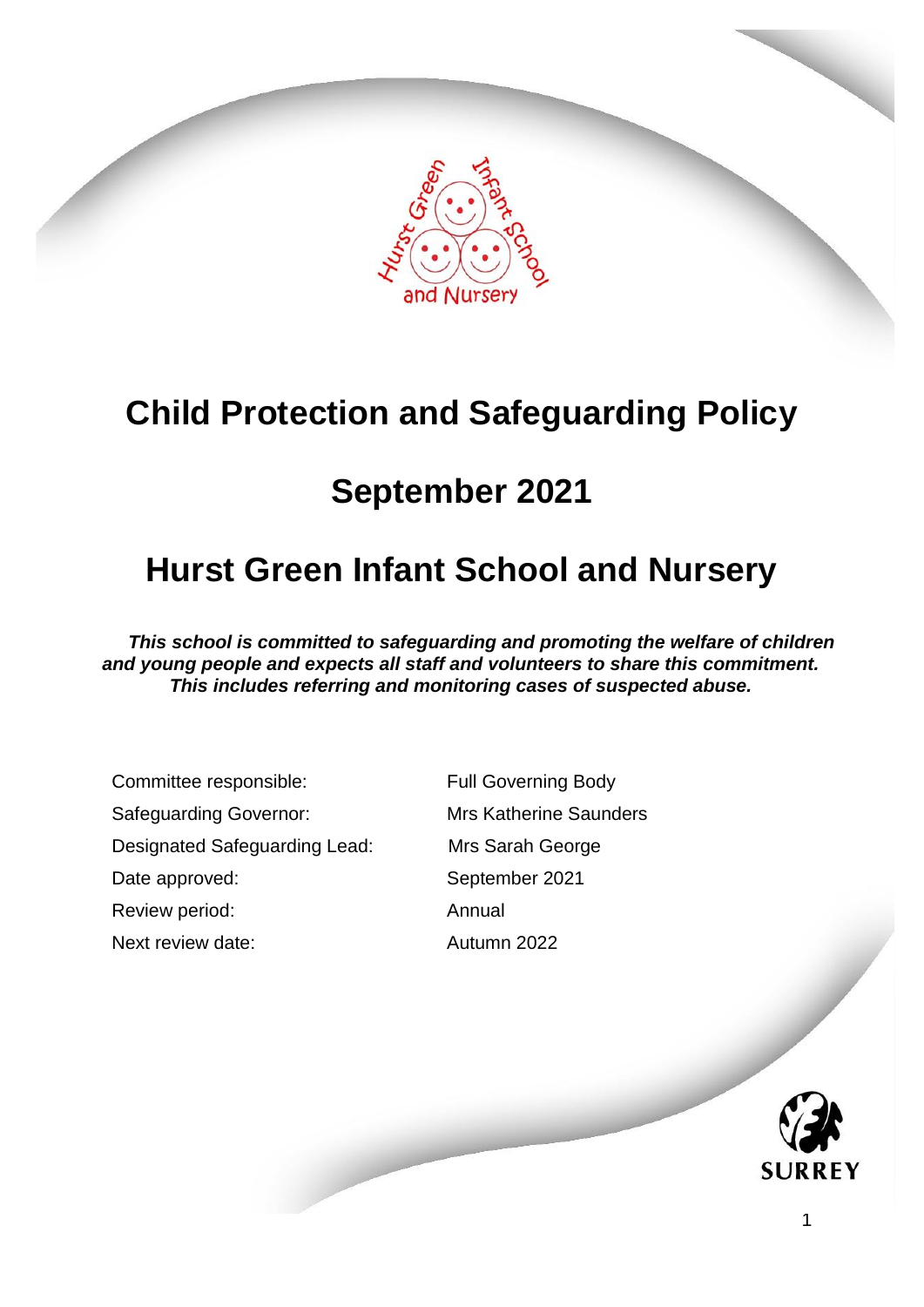| <b>Contents</b>                                                                                                                               |  |
|-----------------------------------------------------------------------------------------------------------------------------------------------|--|
| Safeguarding Statement 2021 - "Safeguarding is Everyone's Business"  4                                                                        |  |
|                                                                                                                                               |  |
|                                                                                                                                               |  |
|                                                                                                                                               |  |
|                                                                                                                                               |  |
|                                                                                                                                               |  |
|                                                                                                                                               |  |
|                                                                                                                                               |  |
|                                                                                                                                               |  |
|                                                                                                                                               |  |
|                                                                                                                                               |  |
| All members of The Governing Body/Proprietor understand and fulfil their                                                                      |  |
|                                                                                                                                               |  |
|                                                                                                                                               |  |
|                                                                                                                                               |  |
| Safeguarding concerns and allegations against adults who work with<br>children - referral to the Local Authority Designated Officer (LADO) 30 |  |
|                                                                                                                                               |  |
| Sexual violence and sexual harassment between children in schools 35                                                                          |  |
| Peer on Peer/Child on Child Abuse - Policy Framework  35                                                                                      |  |
|                                                                                                                                               |  |
|                                                                                                                                               |  |
|                                                                                                                                               |  |
|                                                                                                                                               |  |
|                                                                                                                                               |  |
|                                                                                                                                               |  |
|                                                                                                                                               |  |
|                                                                                                                                               |  |
|                                                                                                                                               |  |
|                                                                                                                                               |  |
|                                                                                                                                               |  |
|                                                                                                                                               |  |
|                                                                                                                                               |  |
|                                                                                                                                               |  |
|                                                                                                                                               |  |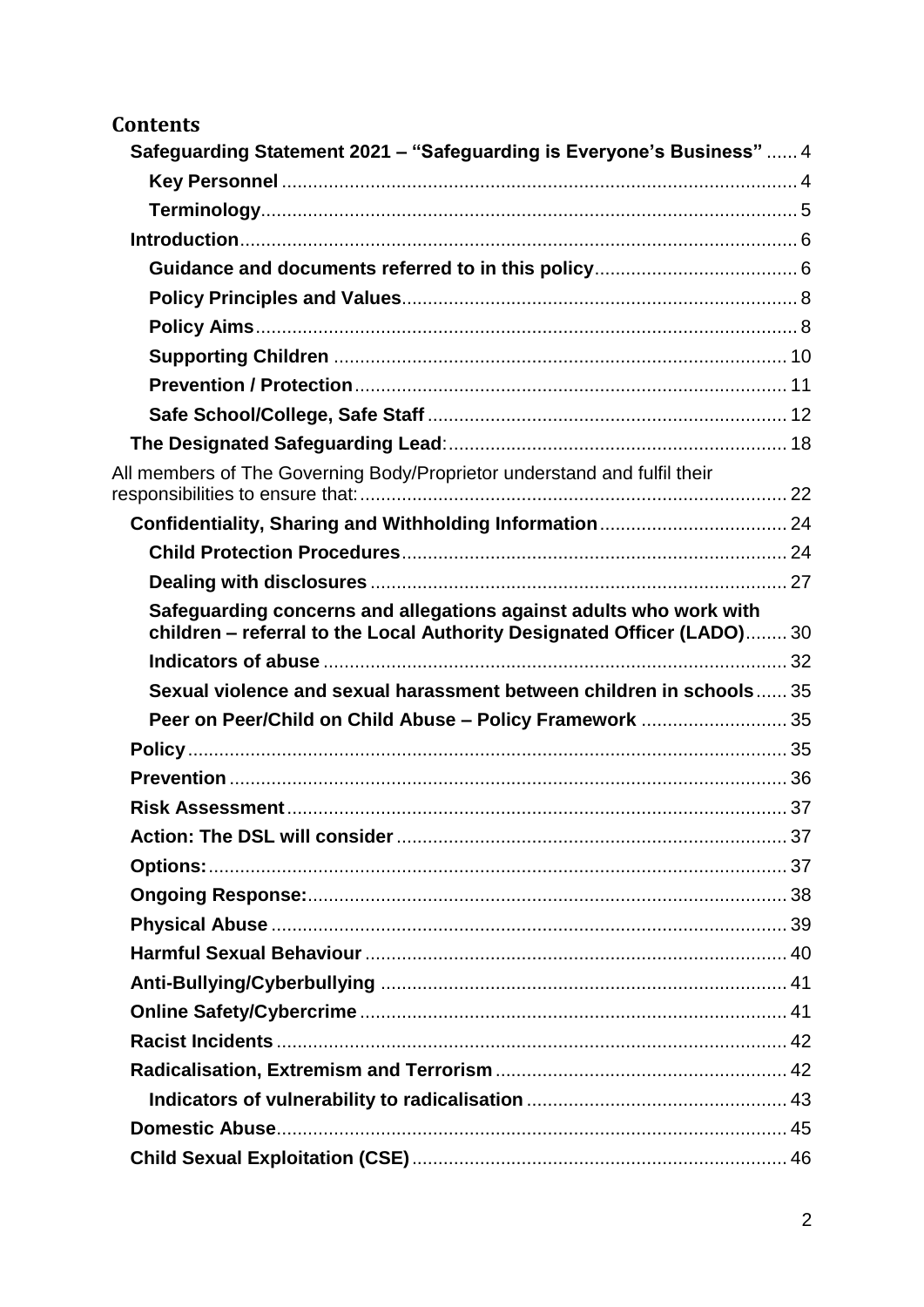| Appendix A - Identification of localised safeguarding issues to be aware of at, |  |
|---------------------------------------------------------------------------------|--|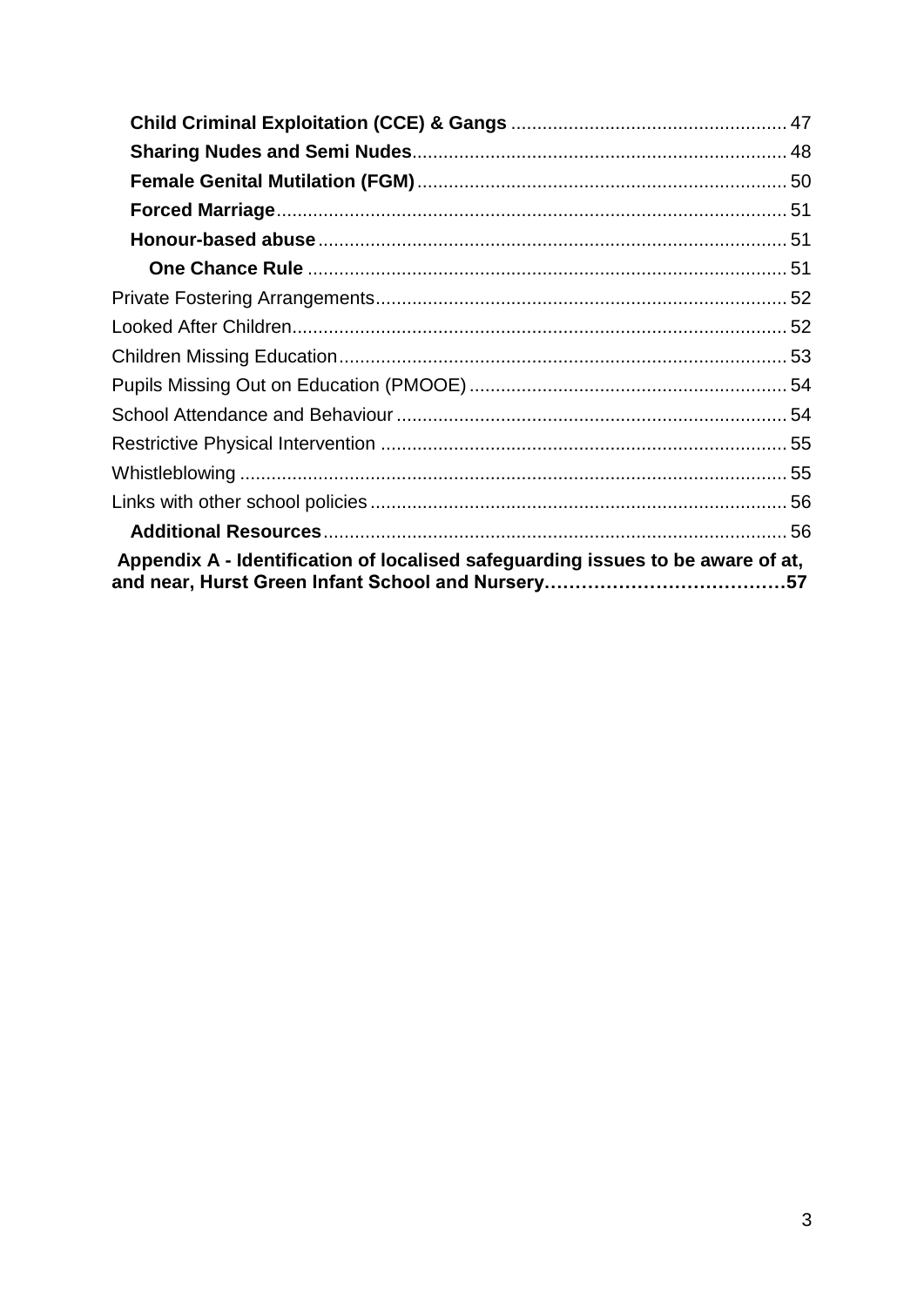# <span id="page-3-0"></span>**Safeguarding Statement 2021 – "Safeguarding is Everyone's Business"**

We recognise our moral and statutory responsibility to safeguard and promote the welfare of all children.

We make every effort to provide an environment in which children and adults feel safe, secure, valued and respected, and feel confident to talk if they are worried, believing they will be effectively listened to.

The purpose of this policy is to provide staff, volunteers and governors with the framework they need in order to keep children safe and secure in our school. The policy also informs parents and carers how we will safeguard their children whilst they are in our care.

# <span id="page-3-1"></span>**Key Personnel**

**Designated Safeguarding Lead (DSL) is:** Sarah George, Head Teacher Contact details: [head@hurstgreenschool.org](mailto:head@hurstgreenschool.org) dsl@hurstgreenschool.org Telephone: 01883 712171 **Deputy DSL(s) is:** Karen Fasoyiro Contact details: email: [kfasoyiro@hurstgreenschool.org](mailto:kfasoyiro@hurstgreenschool.org) Telephone: 01883 712171 **Deputy DSL(s) is:** Hayleigh Russell Contact details: email: [hrussell@hurstgrenschool.org](mailto:hrussell@hurstgrenschool.org) Telephone: 01883 712171 **The nominated child protection governor is:** Katherine Saunders Contact details: email: ksaunders.gov@hurstgreenschool.org Telephone: 07568459302 **The Head Teacher is:** Sarah George Contact details: [head@hurstgreenschool.org](mailto:head@hurstgreenschool.org) Telephone: 01883 712171 **The Chair of Governors is:** Katherine Saunders Contact details: email: [KSaunders.Gov@hurstgreenschool.org](mailto:KSaunders.Gov@hurstgreenschool.org) Telephone: 07771 894721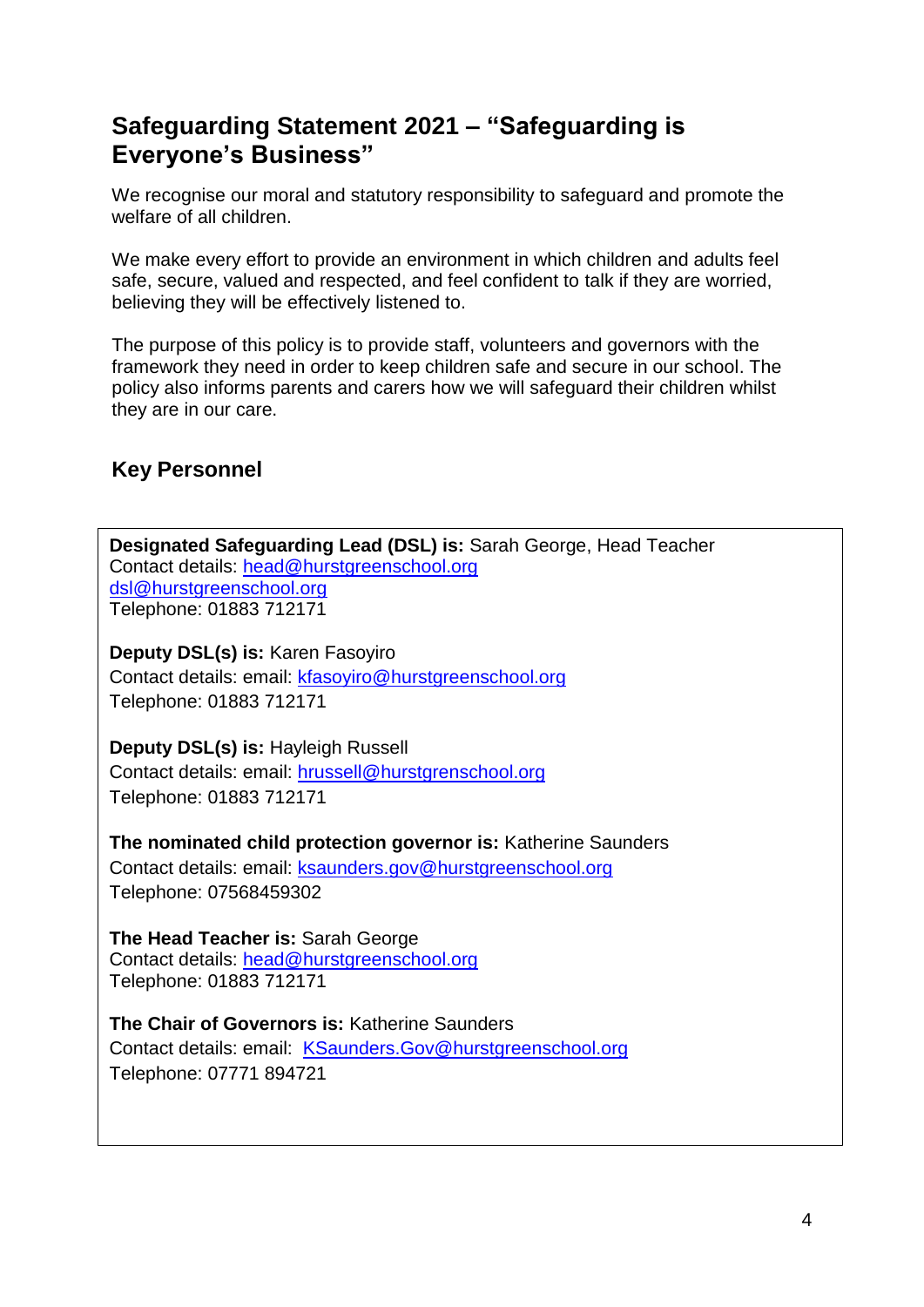# <span id="page-4-0"></span>**Terminology**

**Safeguarding and promoting the welfare of children** is defined as:

- protecting children from maltreatment.
- preventing impairment of children's health or development.
- ensuring that children grow up in circumstances consistent with the provision of safe and effective care.
- taking action to enable all children to have the best outcomes.
- Preventing impairment of children's mental or physical health or development.

**Child Protection** is a part of safeguarding and promoting welfare. It refers to the activity that is undertaken to protect specific children who are suffering, or are likely to suffer, significant harm.

**Early Help** means providing support as soon as any needs emerge or are identified at any point in a child's life.

**Staff** refers to all those working for or on behalf of the school, full or part time, temporary or permanent, in either a paid or voluntary capacity.

**Child(ren**) includes everyone under the age of 18. On the whole, this will apply to pupils of our school/college; however, the policy will extend to visiting children and students from other establishments

**Parents** refers to birth parents and other adults who are in a parenting role, for example stepparents, foster carers and adoptive parents.

**Social Care** refers to Children's Services in the area in which the child is resident, unless a child is a Child Looked After then this will be the Children's Services in their home authority.

**MAP** refers to the Surrey Multi-Agency Partnership.

**C-SPA** refers to the Children's Single Point of Access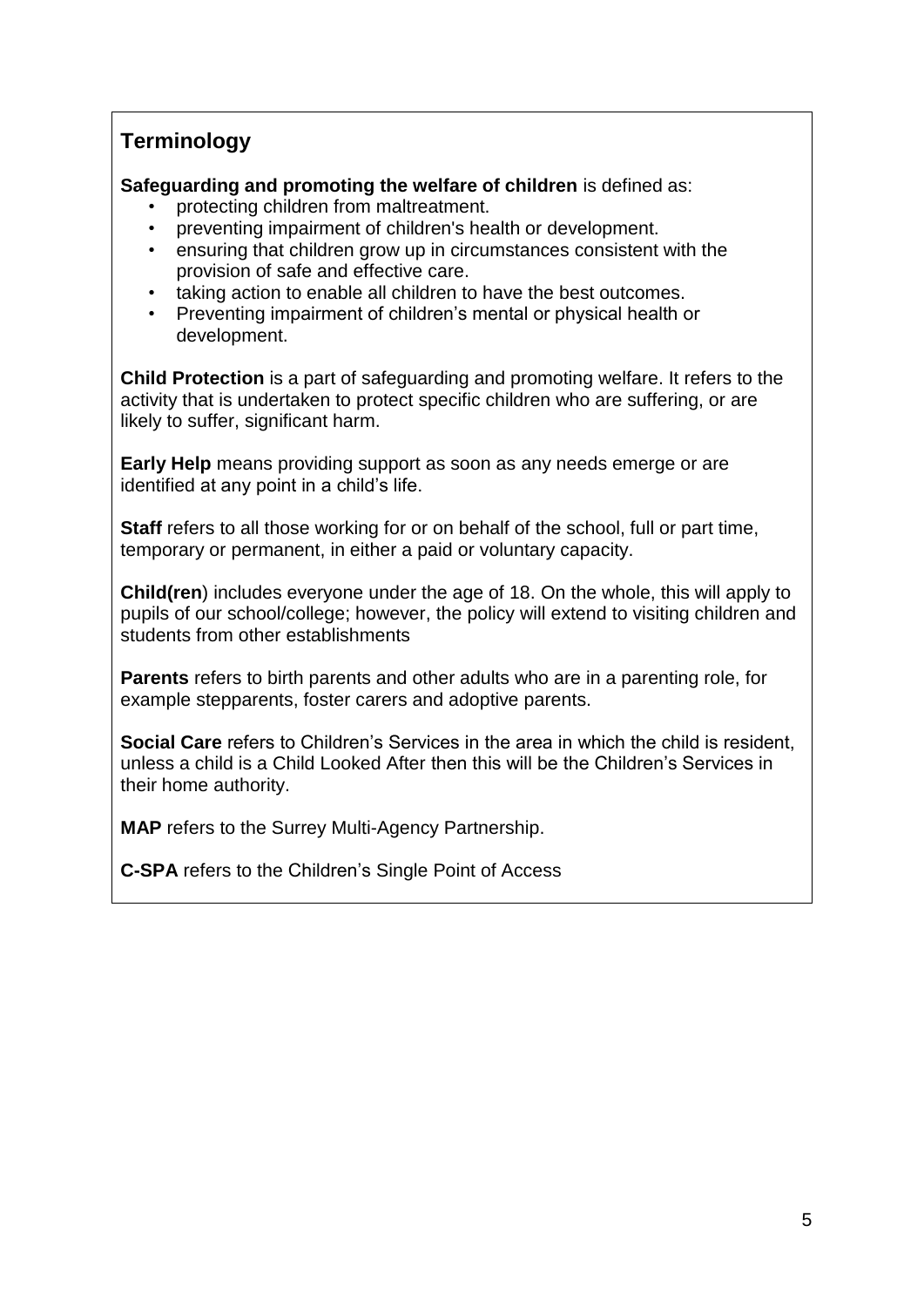## <span id="page-5-0"></span>**Introduction**

This policy has been developed in accordance with the principles established by the Children Acts 1989 and 2004; the Education Act 2002, and in line with statutory guidance: 'Working Together to Safeguard Children' 2018, Revised Safeguarding Statutory Guidance 'Framework for the Assessment of Children in Need and their Families' 2000, 'What to do if You are Worried a Child is Being Abused' 2015. Education and Training (Welfare of Children) Act 2021 – Covers 16-19 academies and further education apprenticeships and technical education.

The policy also reflects, both statutory guidance 'Keeping Children Safe in Education' 2021 (KCSIE), and [Surrey Safeguarding Children Partnership](https://www.surreyscp.org.uk/) (SSCP) [Procedures.](https://www.surreyscp.org.uk/)

The Governing body takes seriously its responsibility under section 175/157 of the Education Act 2002 to safeguard and promote the welfare of children; and to work together with other agencies to ensure there are robust arrangements within our school/college to identify, assess, and support those children who are suffering harm or at risk of suffering harm.

This policy applies to all members of staff and governors in Hurst Green Infant School and Nursey.

## <span id="page-5-1"></span>**Guidance and documents referred to in this policy**

[Surrey Safeguarding Children Partnership](https://www.surreyscp.org.uk/) protocols, guidance and

#### [procedures](https://www.surreyscp.org.uk/)

- [Working Together to Safeguard Children 2018](https://www.gov.uk/government/publications/working-together-to-safeguard-children--2)
- [Keeping Children Safe in Education 2021](https://www.gov.uk/government/publications/keeping-children-safe-in-education--2) (KCSIE)
- [Disqualification under the Childcare Act 2006 \(updated 2019\)](https://www.gov.uk/government/publications/disqualification-under-the-childcare-act-2006/disqualification-under-the-childcare-act-2006)
- [FGM Act 2003 Mandatory Reporting Guidance 2020](https://www.gov.uk/government/publications/mandatory-reporting-of-female-genital-mutilation-procedural-information)
- ['What to do if you are worried a child is being abused' 2015](https://assets.publishing.service.gov.uk/government/uploads/system/uploads/attachment_data/file/419604/What_to_do_if_you_re_worried_a_child_is_being_abused.pdf)
- [Teacher Standards](https://www.gov.uk/government/publications/teachers-standards) 2011
- [Information Sharing Advice for Practitioners' guidance 2018](https://www.gov.uk/government/publications/safeguarding-practitioners-information-sharing-advice)
- [The Equality Act 2010](https://www.gov.uk/guidance/equality-act-2010-guidance)
- [Sexual violence and sexual harassment between children in schools and](https://www.gov.uk/government/publications/sexual-violence-and-sexual-harassment-between-children-in-schools-and-colleges?utm_medium=email&utm_campaign=govuk-notifications&utm_source=6bc91204-ff8f-4da0-ac2c-2191bb2d1b16&utm_content=daily)  [colleges](https://www.gov.uk/government/publications/sexual-violence-and-sexual-harassment-between-children-in-schools-and-colleges?utm_medium=email&utm_campaign=govuk-notifications&utm_source=6bc91204-ff8f-4da0-ac2c-2191bb2d1b16&utm_content=daily)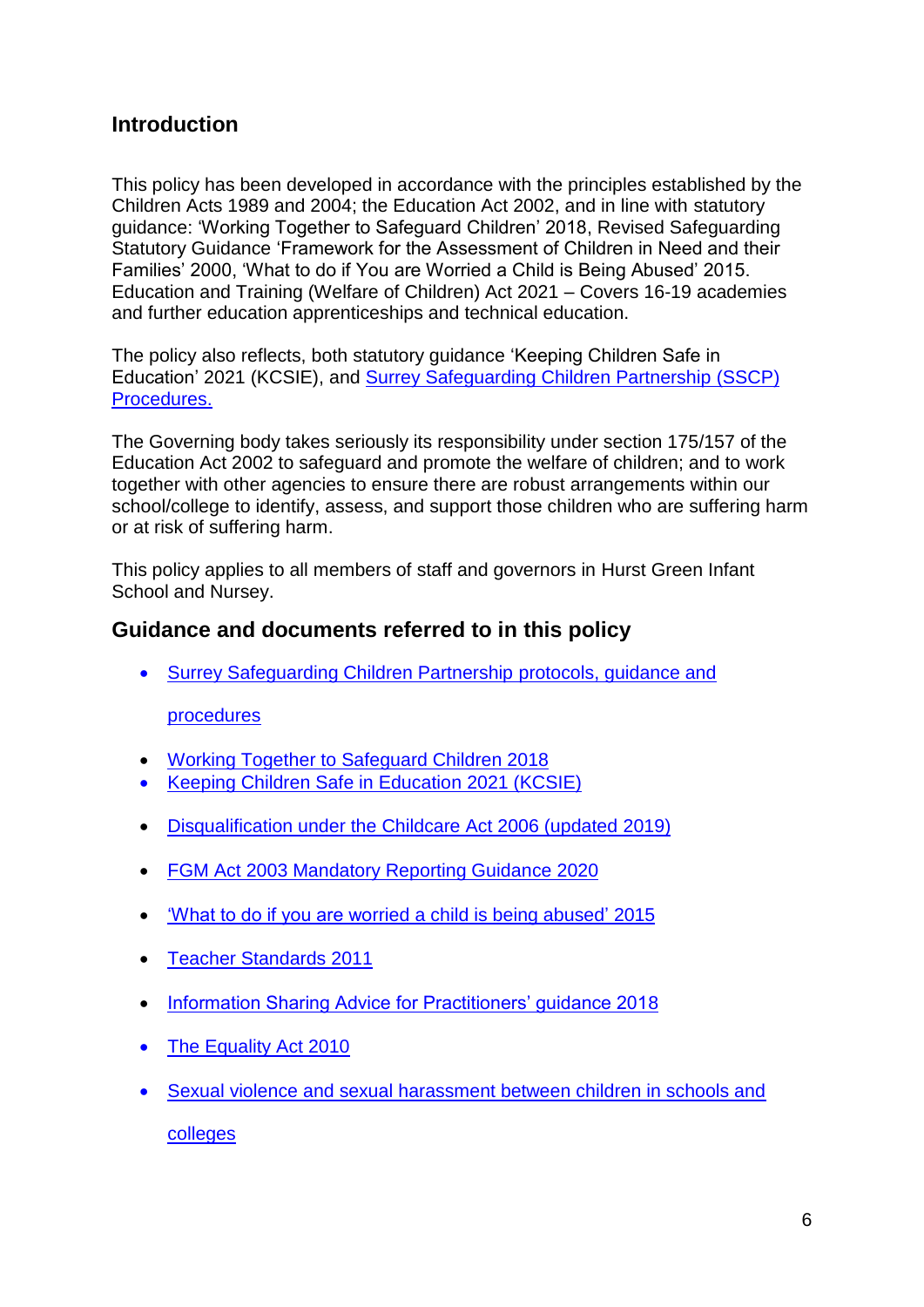• SCC Safeguarding Children Missing Education (CME) and Educated Other Than at School (EOTaS) – available on [Services for Schools Portal](https://servicesforschools.surreycc.gov.uk/)

• SCC Touch and the use of physical intervention when working with children and

young people - available on **Services for Schools Portal**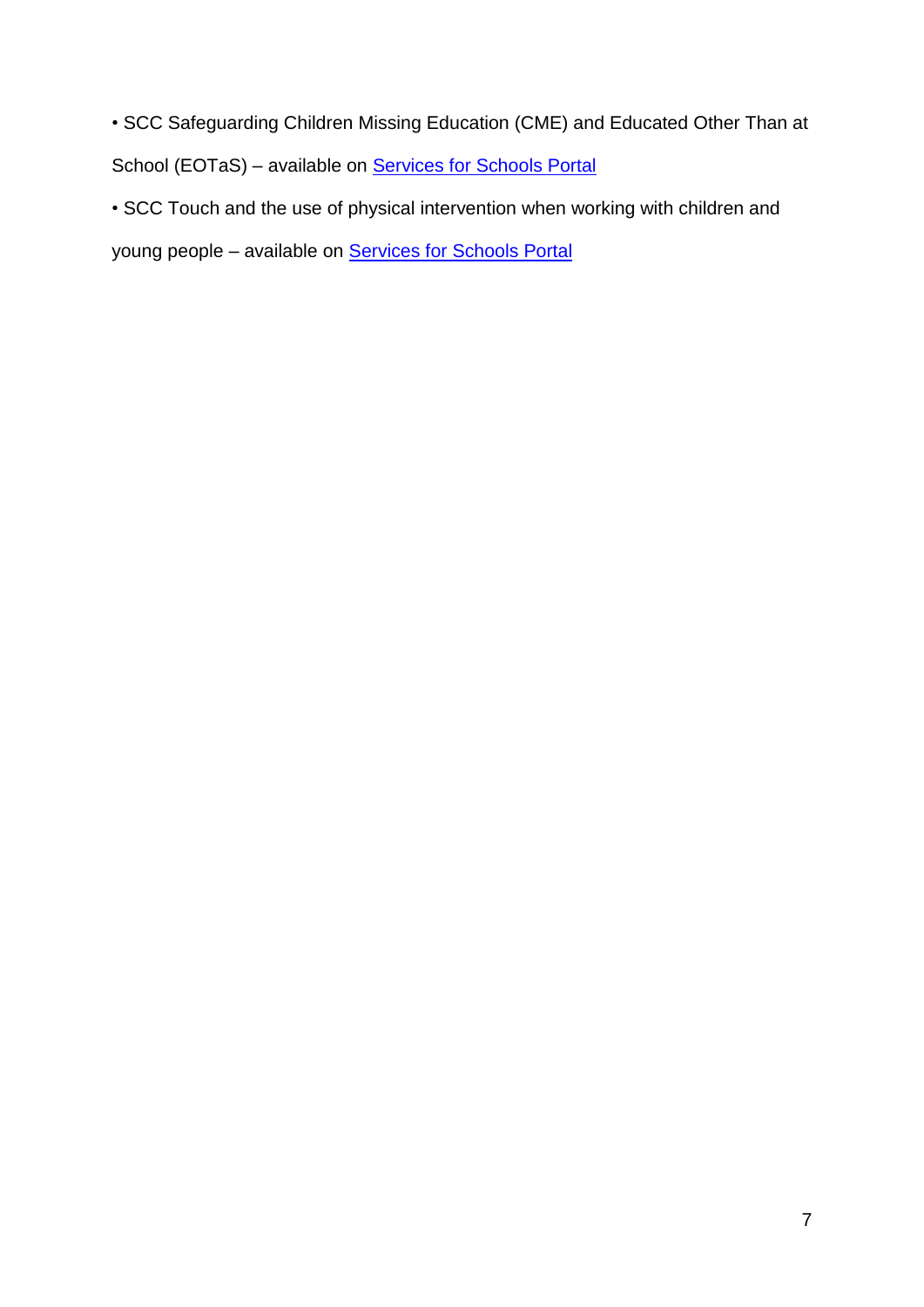## <span id="page-7-0"></span>**Policy Principles and Values**

- The welfare of the child is paramount
- Maintain an attitude of "It could happen here"
- Children have a right to feel safe and secure, they cannot learn effectively unless they do so.
- All children have a right to be protected from harm and abuse.
- All staff have a role in the prevention of harm and abuse and an equal responsibility to act immediately on any suspicion or disclosure that may indicate a child is at risk of harm, either in the school or in the community, taking into account contextual safeguarding, in accordance with statutory guidance.
- We acknowledge that working in partnership with other agencies protects children and reduces risk and so we will engage in partnership working to protect and safeguard children.
- Whilst Hurst Green Infant and Nursery School will work openly with parents as far as possible, it reserves the right to contact Social Care or the Police, without notifying parents if this is believed to be in the child's best interests.

# <span id="page-7-1"></span>**Policy Aims**

- To demonstrate the schools commitment with regard to safeguarding and child protection to children, parents and other partners.
- To raise the awareness of all teaching and non-teaching staff of their responsibilities to safeguard children through identifying and reporting possible cases of abuse.
- To enable the school to effectively contribute to Early Help, assessments of need and support for those children.
- To provide robust school systems and procedures that are followed by all members of the school community in cases of suspected abuse.
- To develop and promote effective working relationships with other agencies, in particular Early Help providers, the Police, Health and Social Care.
- To ensure that all staff working within our school who have substantial access to children have been checked as to their suitability, including verification of their identity, qualifications, and a satisfactory DBS check (according to KCSIE 2021 guidance), and a single central record is kept for audit.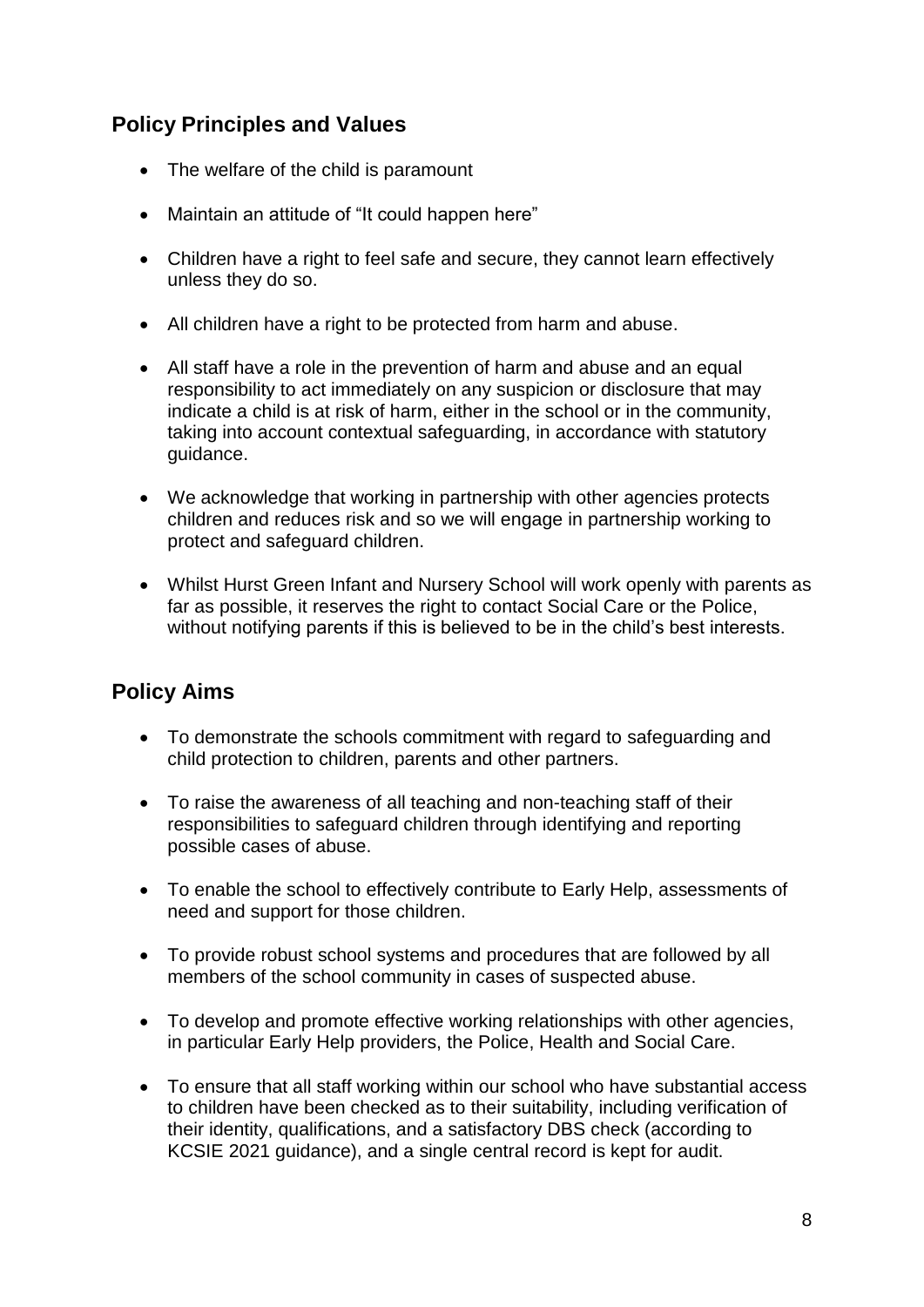• We comply with the [Disqualification under the Childcare Act 2006](https://www.gov.uk/government/publications/disqualification-under-the-childcare-act-2006/disqualification-under-the-childcare-act-2006) guidance issued in August 2018.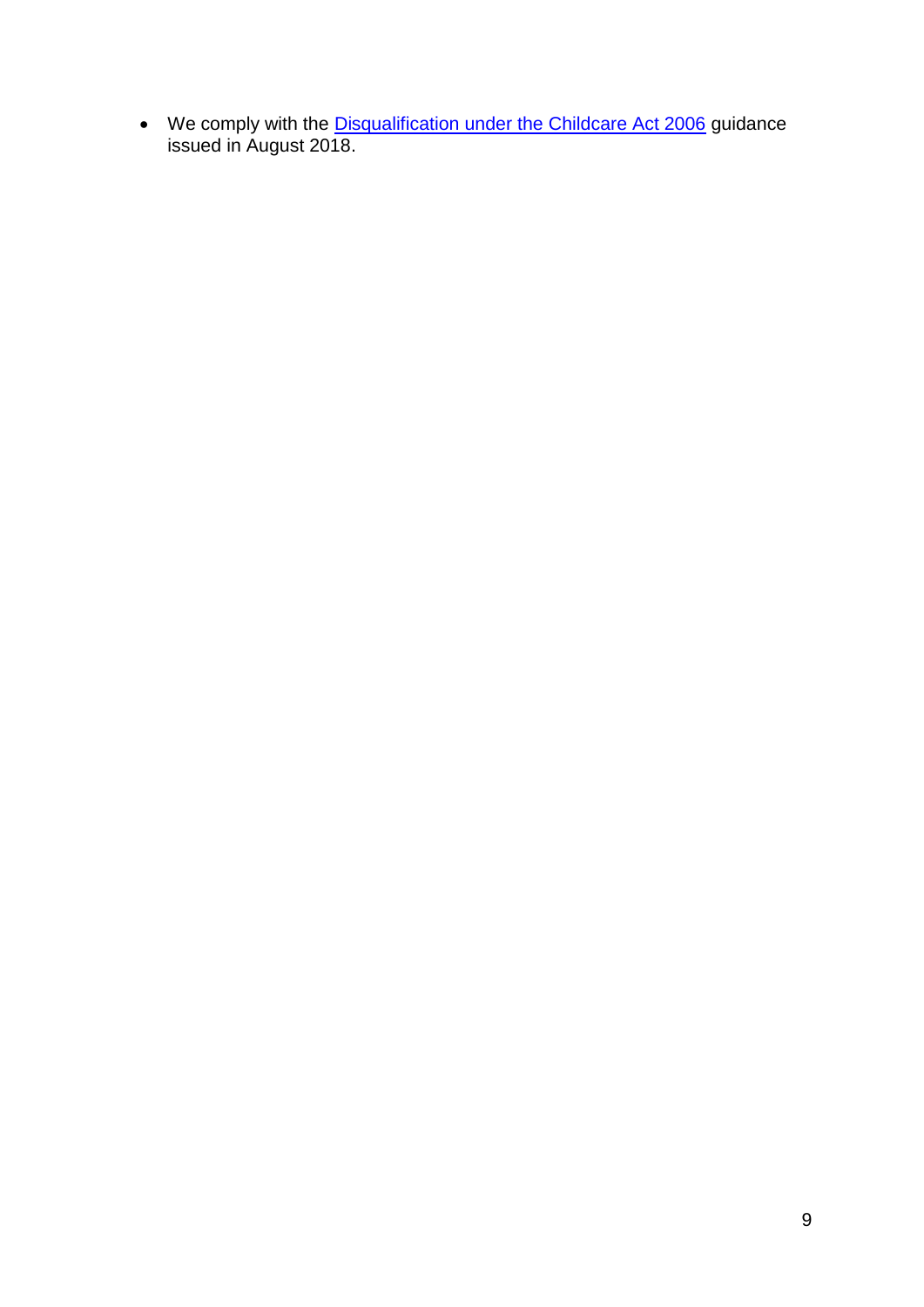# <span id="page-9-0"></span>**Supporting Children**

Hurst Green Infant School and Nursery will support all children:

We recognise that our school may provide a safe place and stability in the lives of children who have been abused or who are at risk of harm. We recognise that a child who is abused or witnesses abuse and/or violence may feel helpless and humiliated, may blame themselves, and find it difficult to develop and maintain a sense of selfworth. We accept that research shows that the behaviour of a child in these circumstances may range from that which is perceived to be normal to aggressive or withdrawn.

- We will promote a caring, safe and positive environment within Hurst Green Infant School and Nursery.
- We will encourage self-esteem and self-assertiveness, through the curriculum and through positive relationships within our school community.
- We will ensure children are taught to understand and manage risk through personal, social, health and economic (PSHE) education and Relationship and Sex Education (RSE) and through all aspects of school life, including staying safe online.
- We will respond sympathetically to any requests for time out to deal with distress and/or anxiety.
- We will offer details of helplines, counselling or other avenues of external support.
- We will liaise and work in partnership with other support services and agencies involved in Early Help and the safeguarding of children.
- We will notify Social Care without delay if there is an immediate risk of significant harm.
- We will provide continuing support to children about whom there have been concerns who leave the school by ensuring that information is shared confidentially with the child's new setting. We will ensure the school records are forwarded as a matter of priority and within statutory timescales.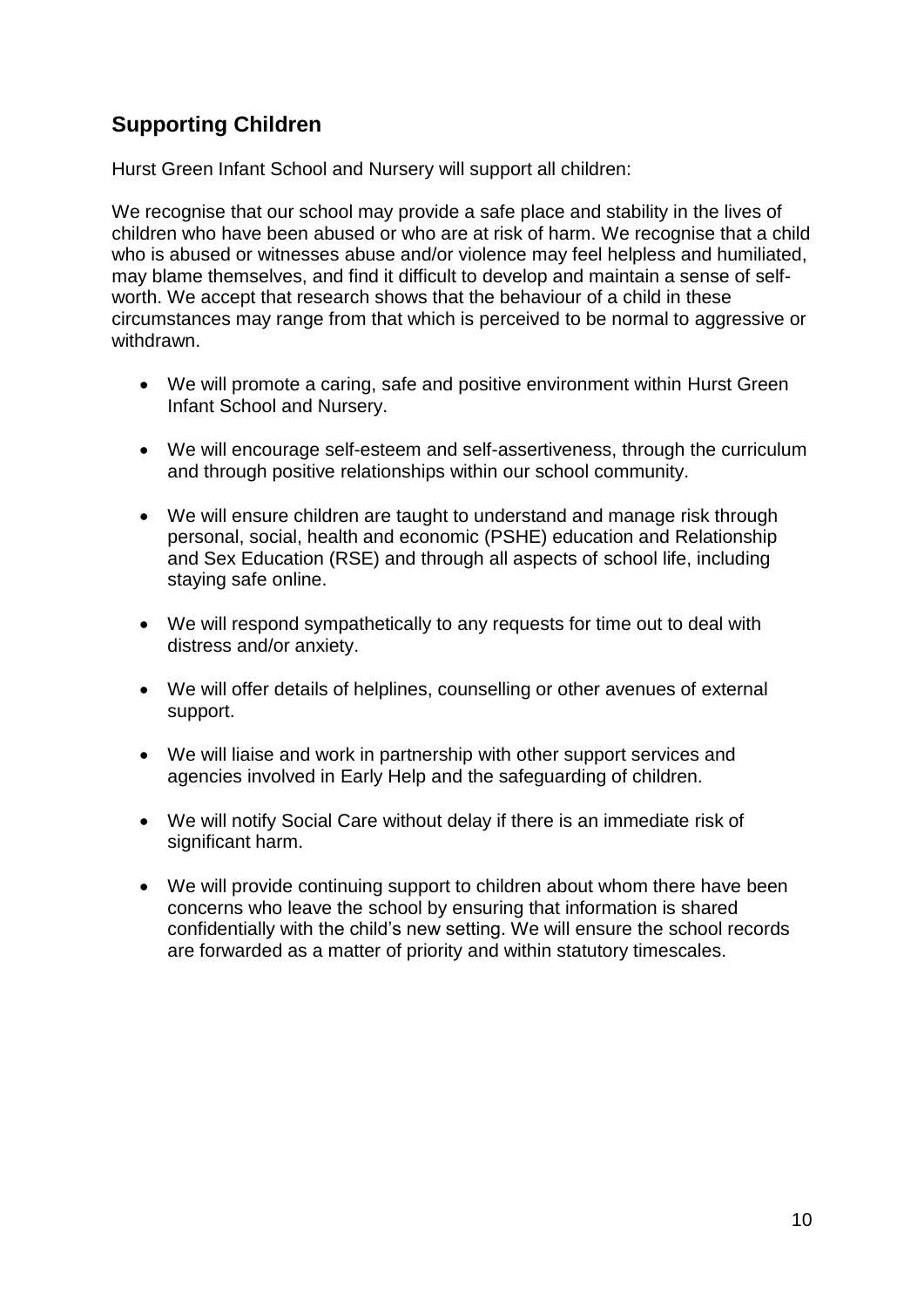# <span id="page-10-0"></span>**Prevention / Protection**

We recognise that Hurst Green Infant School and Nursery plays a significant part in the prevention of harm to our children by providing children with good lines of communication with trusted adults, supportive friends and an ethos of protection.

Hurst Green Infant School and Nursery will:

- Establish and maintain an ethos where children feel safe and secure, are encouraged to talk and are always listened to.
- Include regular consultations with children e.g. through questionnaires, participation in anti-bullying activity, asking children to report whether they feel safe in the setting.
- Ensure that all children know they can access a trained adult in the school whom they can approach if they are worried or in difficulty.
- Include safeguarding across the curriculum, including PSHE, opportunities which equip children with the skills they need to stay safe from harm and to know to whom they should turn for help. In particular, this will include antibullying work, online-safety, accessing emergency services, road safety, pedestrian and cycle training. Also focussed work in Year 2 to prepare for transition to junior school and more personal safety/independent travel.
- Ensure all staff are aware of school guidance for their use of mobile technology and have discussed safeguarding issues around the use of mobile technologies and their associated risks.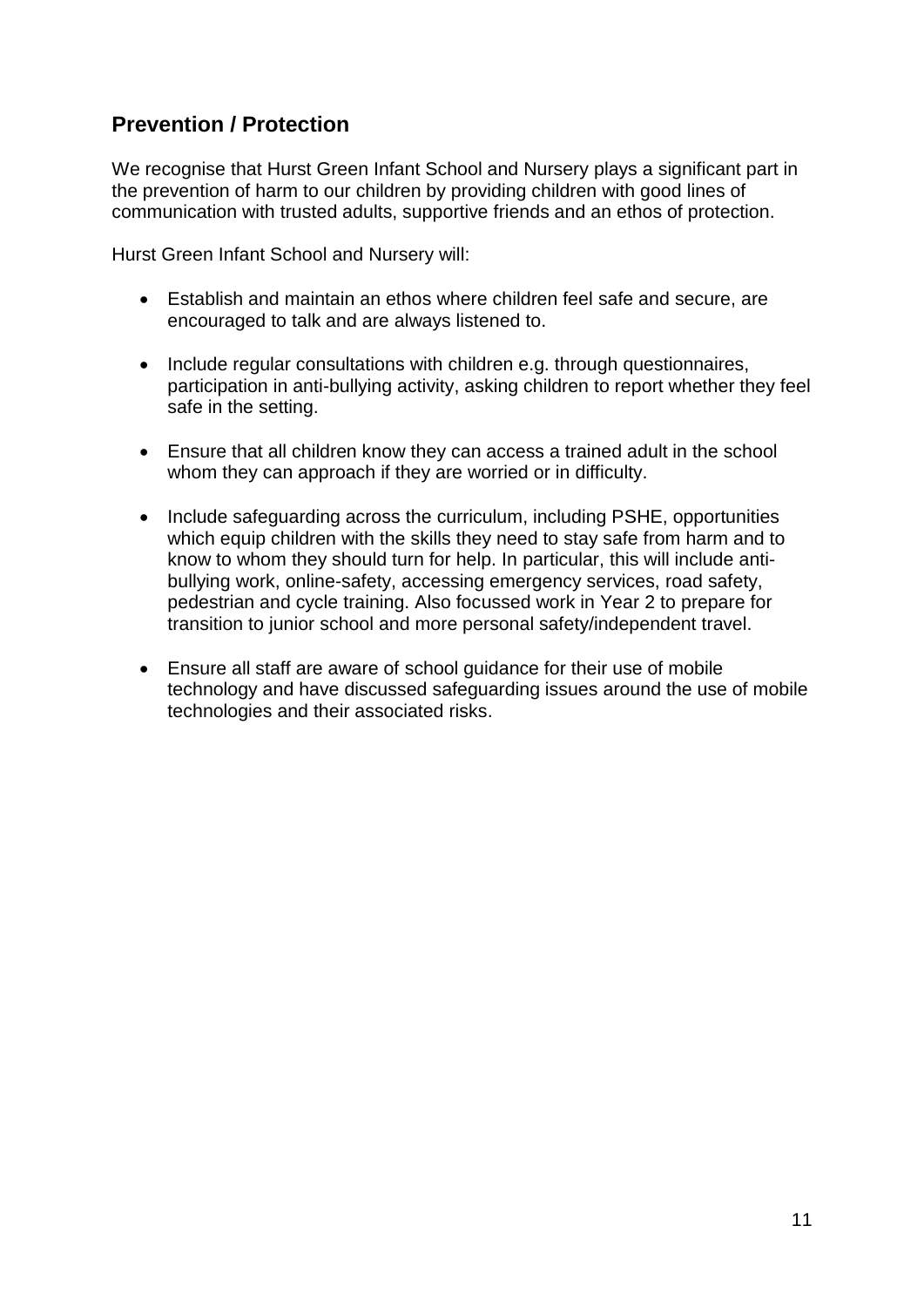# <span id="page-11-0"></span>**Safe School/College, Safe Staff**

We will ensure that:

- Hurst Green Infant School and Nursery operates safer recruitment procedures in line with KCSIE 2021 and that it includes statutory checks on the suitability of staff to work with children.
- All staff receive information about the school's safeguarding arrangements, the school's safeguarding statement, staff behaviour policy, child protection policy, the role and names of the Designated Safeguarding Lead (DSL) and their deputy(ies), and [Keeping Children Safe in Education part 1 and annex B.](https://www.gov.uk/government/publications/keeping-children-safe-in-education--2)
- All staff receive safeguarding and child protection training at induction in line with advice from [SSCP](https://www.surreyscp.org.uk/) which is regularly updated and that they receive safeguarding and child protection updates as required, but at least annually.
- All members of staff are trained in and receive regular updates in online safety and reporting concerns.
- All members of staff maintain a zero-tolerance approach to sexual violence and sexual harassment.
- All staff and governors have regular child protection awareness training, updated by the DSL as appropriate, to maintain their understanding of the signs and indicators of abuse.
- The Child Protection Policy is made available via the school website and that parents/carers are made aware of this policy.
- All parents/carers are made aware of the responsibilities of staff members with regard to child protection procedures through the publication of the Child Protection Policy and reference to it in the school's handbook.
- We provide a coordinated offer of Early Help when additional needs of children are identified and contribute to early help arrangements and interagency working and plans.
- Our lettings policy will seek to ensure the suitability of adults working with children on school sites at any time and ensure that any groups who use the school premises have child protection policies and procedures in place.
- Community users organising activities for children are aware of the school's Child Protection Policy, guidelines and procedures.
- The name of the designated members of staff for child protection, the DSL and deputy(ies), are clearly advertised in the school with a statement explaining the school's role in referring and monitoring cases of suspected harm and abuse.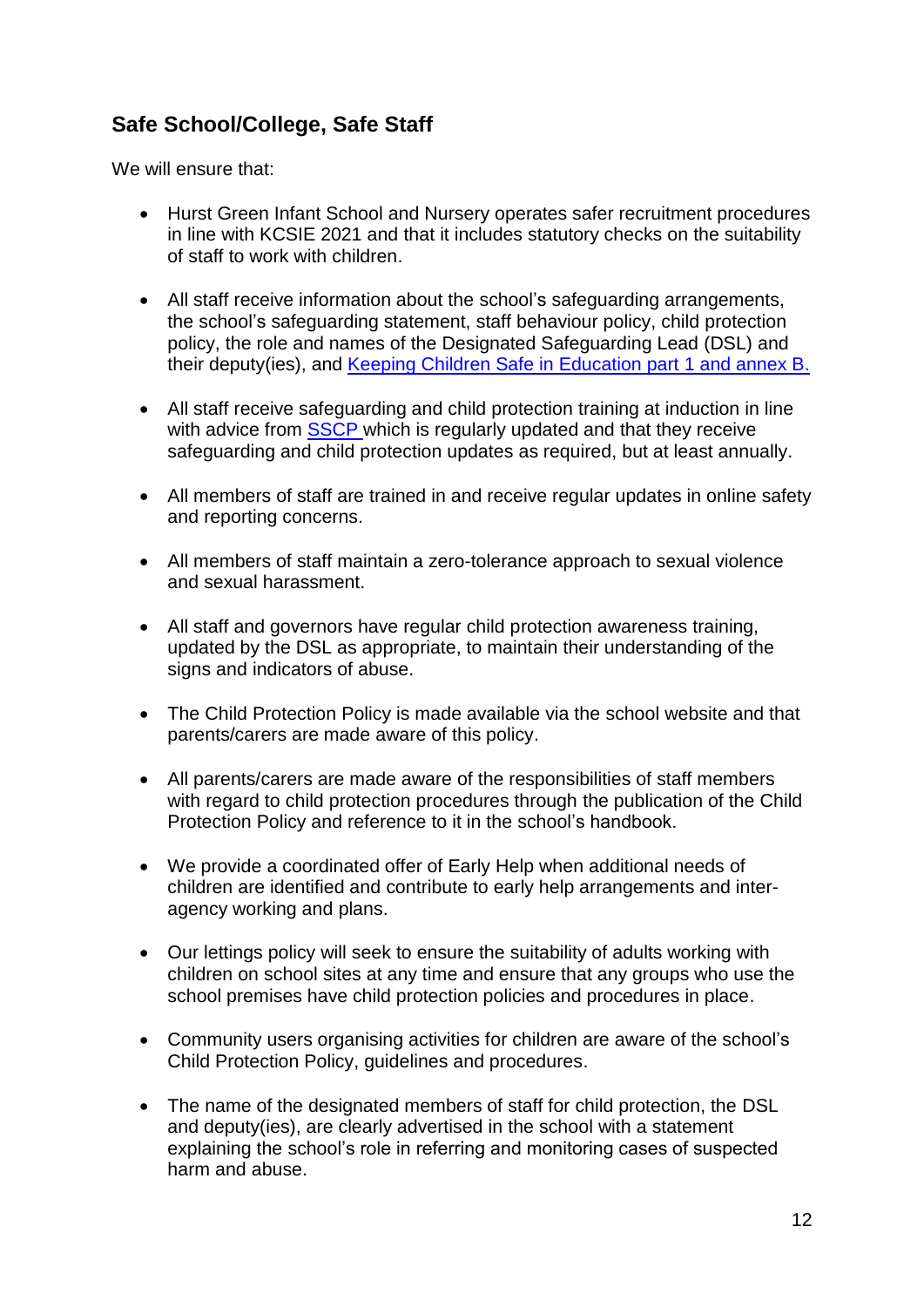All staff will be given a copy of Part 1 and Annex B of Keeping Children Safe in Education 2021 and will sign to say they have read and understood it. This applies to the Governing Body in relation to part 2 of the same guidance.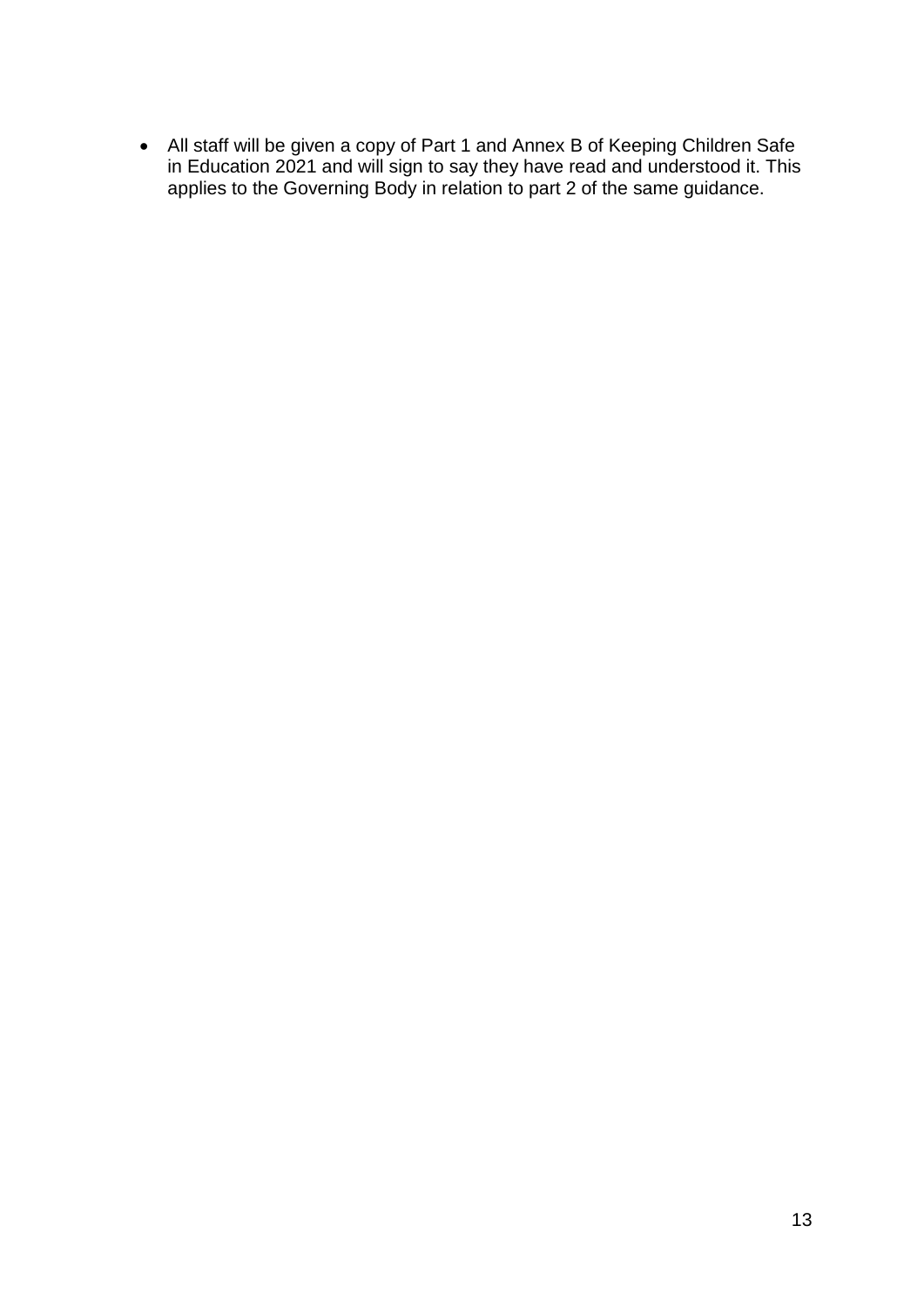# **All Staff:**

Have a key role to play in identifying concerns early and in providing help for children. To achieve this they will:

- Provide a safe environment in which children can learn.
- Establish and maintain an environment where children feel secure, are encouraged to talk and are listened to.
- Ensure children know that there are adults in the school who they can approach if they are worried or have concerns.
- All staff are aware that mental health problems can, in some cases, be an indicator that a child has suffered or is at risk of suffering abuse, neglect or exploitation.
- Ensure only appropriately trained professionals attempt to make a diagnosis of a mental health problem. Staff, however, are well placed to observe children day-to-day and identify those whose behaviour suggests that they may be experiencing a mental health problem or be at risk of developing one.
- Take immediate action if they have a mental health concern about a child that is also a safeguarding concern, following our Child Protection Policy and procedures.
- Plan opportunities within the curriculum for children to develop the skills they need to assess and manage risk appropriately and keep themselves safe.
- Attend training in order to be aware of and alert to the signs of abuse and neglect.
- Maintain an attitude of "It could happen here" with regards to safeguarding.
- Understand that safeguarding is "everyone's responsibility".
- Know how to respond to a child who discloses harm or abuse following training of 'Working together to Safeguard Children', and 'What to do if you are worried a child is being Abused' (2015).
- Record their concerns if they are worried that a child is being abused and report these to the DSL immediately that day. If the DSL is not contactable immediately a Deputy DSL should be informed.
- Be prepared to refer directly to the Children's Single Point of Access (C-SPA), and the Police if appropriate, if there is a risk of significant harm and the DSL or their Deputy is not available.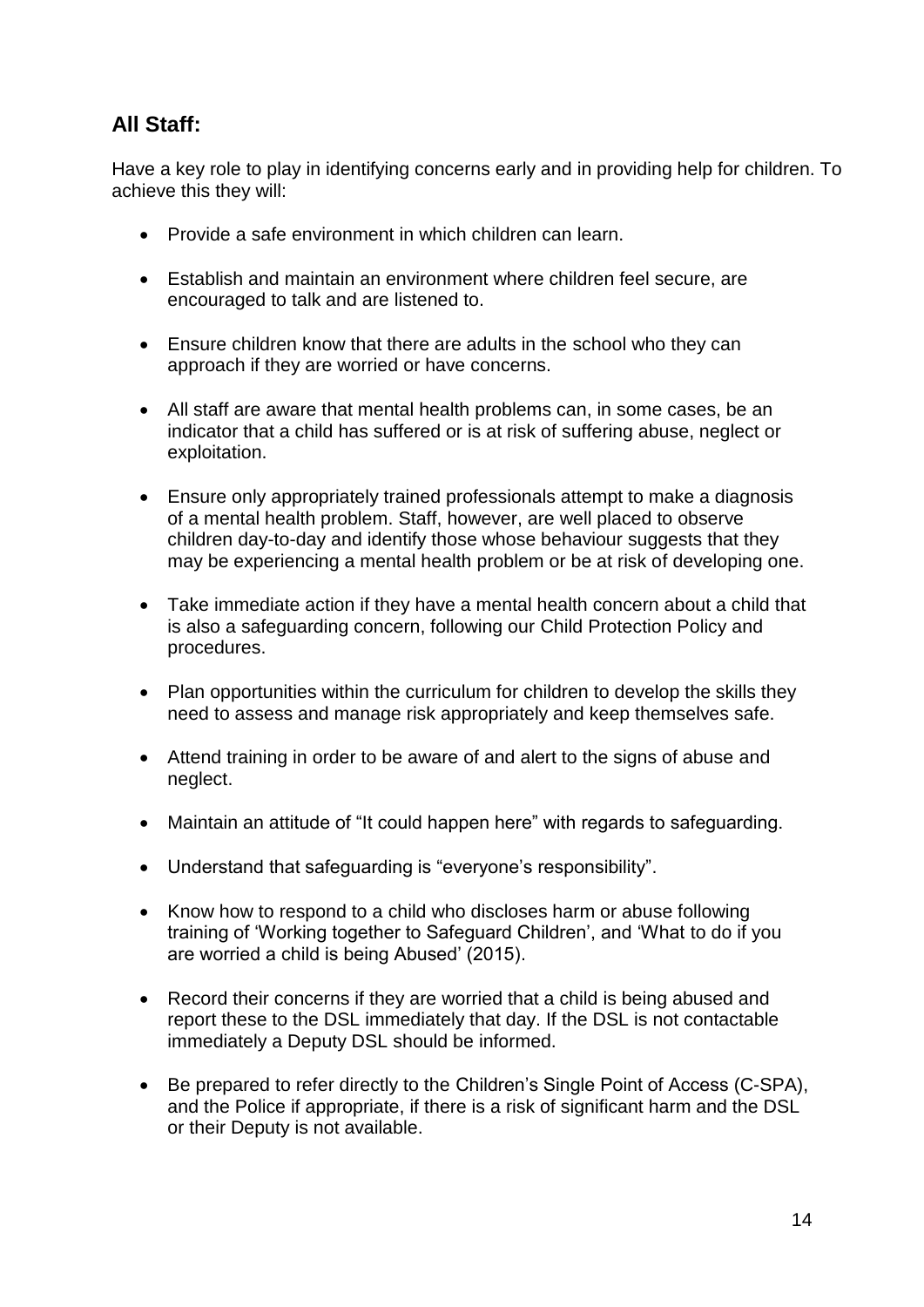- Follow the allegations procedures if the disclosure is an allegation against a member of staff.
- Report low-level concerns (as defined in KCSIE 2021) about any member of staff/supply staff or contractor to the DSL (or deputy) and where a low-level concern is raised about the DSL it will be shared with the Chair of Governors.
- Follow procedures set out by the SSCP and take account of guidance issued by the Department for Education to safeguard children.
- Provide support for children subject to Early Help, Child in Need or Child Protection that is in keeping with their plan.
- Treat information with confidentiality but never promise to "keep a secret".
- Notify the DSL or their Deputy of any child on a child protection plan or child in need plan who has unexplained absence.
- Understand Early Help and be prepared to identify and support children who may benefit from Early Help.
- Will identify children who may benefit from Early Help, liaising with the DSL in the first instance. (Options may include managing support for the child internally via the school's pastoral support process or an Early Help Assessment). In some circumstances it may be appropriate for a member of school staff to act as the lead professional in Early Help cases.
- Liaise with other agencies that support children and provide Early Help.
- Know who the DSL and Deputy DSL are and know how to contact them.
- Have an awareness of the role of the DSL, the school's Child Protection Policy, Behaviour Policy and Staff Code of Conduct, and procedures relating to the safeguarding response for children who go missing from education.
- Be mindful that the Teacher Standards states that teachers should safeguard children's wellbeing and maintain public trust in the teaching profession as part of their professional duties.
- Assist the Governing Body and Headteacher in fulfilling their safeguarding responsibilities set out in legislation and statutory guidance.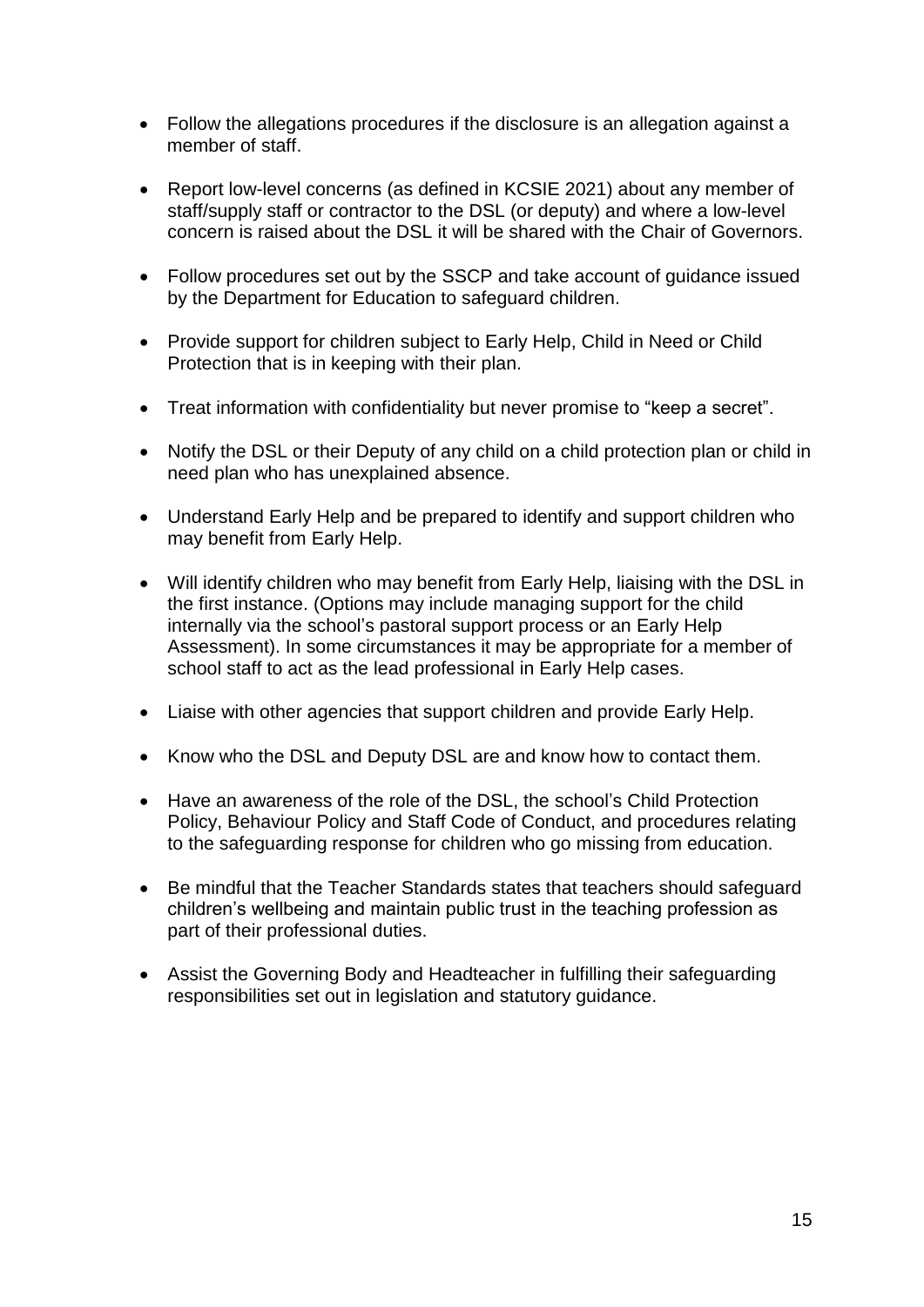## **The Headteacher:**

In addition to the role and responsibilities of all staff the Headteacher will ensure that:

- Hurst Green Infant School and Nursery fully contributes to inter-agency working in line with Working Together to Safeguard Children 2018 guidance.
- The Child Protection and Safeguarding Policy and procedures are implemented and followed by all staff.
- That Hurst Green Infant School an Nursery has appropriate policies in place that make it clear that sexual harassment, online sexual abuse and sexual violence (including sexualised language) is unacceptable, with appropriate sanctions and support in place.
- That the school's staff have appropriate knowledge of part 5 the government's 'Keeping children safe in education' guidance.
- That all children are supported to report concerns about harmful sexual behaviour freely. That concerns are taken seriously and dealt with swiftly and appropriately, and children are confident that this is case. And that comprehensive records of all allegations are kept.
- All staff are aware of the role of the DSL, including the identity of the DSL and any deputies.
- Sufficient time, training, support, funding, resources, including cover arrangements where necessary, is allocated to the DSL to carry out their role effectively, including the provision of advice and support to school staff on child welfare and child protection matters, to take part in strategy discussions/meetings and other inter-agency meetings and/or support other staff to do so; and to contribute to the assessment of children.
- Opportunities are provided for a co-ordinated offer of early help when additional needs of children are identified.
- That Deputy DSLs are trained to the same standard as the DSL and the role is explicit in their job description.
- Adequate and appropriate DSL cover arrangements are in place for any out of hours/out of term activities.
- Where there is a safeguarding concern that the child's wishes and feelings are taken into account when determining what action to take and what services to provide.
- Child-centred systems and processes are in place for children to express their views and give feedback.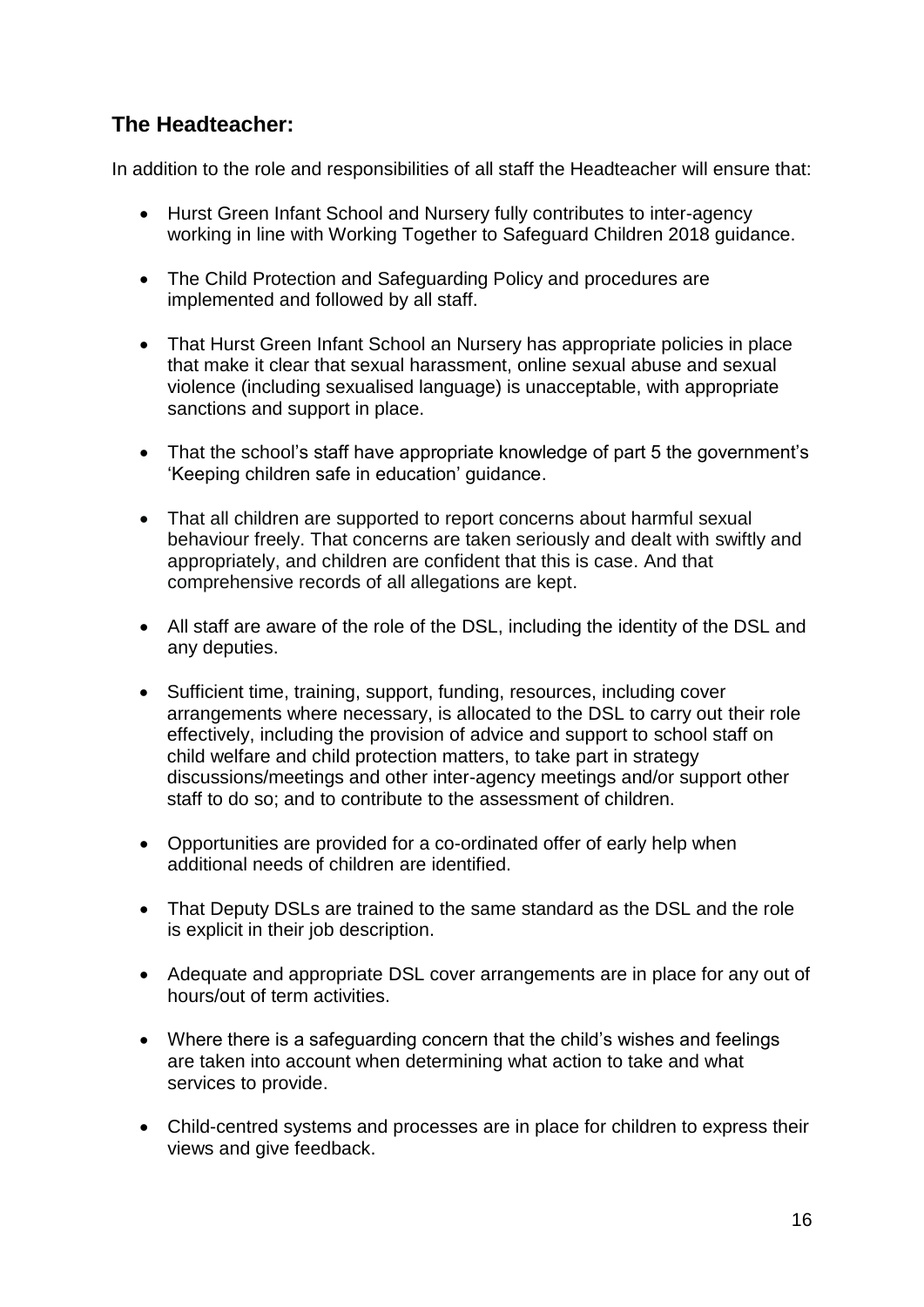- All staff feel able to raise concerns about poor or unsafe practice and that such concerns are handled sensitively and in accordance with the whistleblowing procedures.
- Children are provided with opportunities throughout the curriculum to learn about safeguarding, including keeping themselves safe online.
- That allegations or concerns against staff and other adults are dealt with in accordance with guidance from the Department for Education (DfE), Surrey Safeguarding Children Partnership (SSCP) and Surrey County Council (SCC).
- That statutory requirements are met to make a referral to the Disclosure and Barring Service and additionally in the case of teaching staff the Teacher Regulation Agency where they think an individual has engaged in conduct that harmed (or is likely to harm) a child; or if the person otherwise poses a risk of harm to a child.
- Record "low level concerns" in cases which concern a member of staff/supply staff/contractor or a volunteer. The record should include details of the concern, the context in which the concern arose, and action taken. The name of the individual sharing their concerns should also be noted, if the individual wishes to remain anonymous then that will be respected as far as reasonably possible.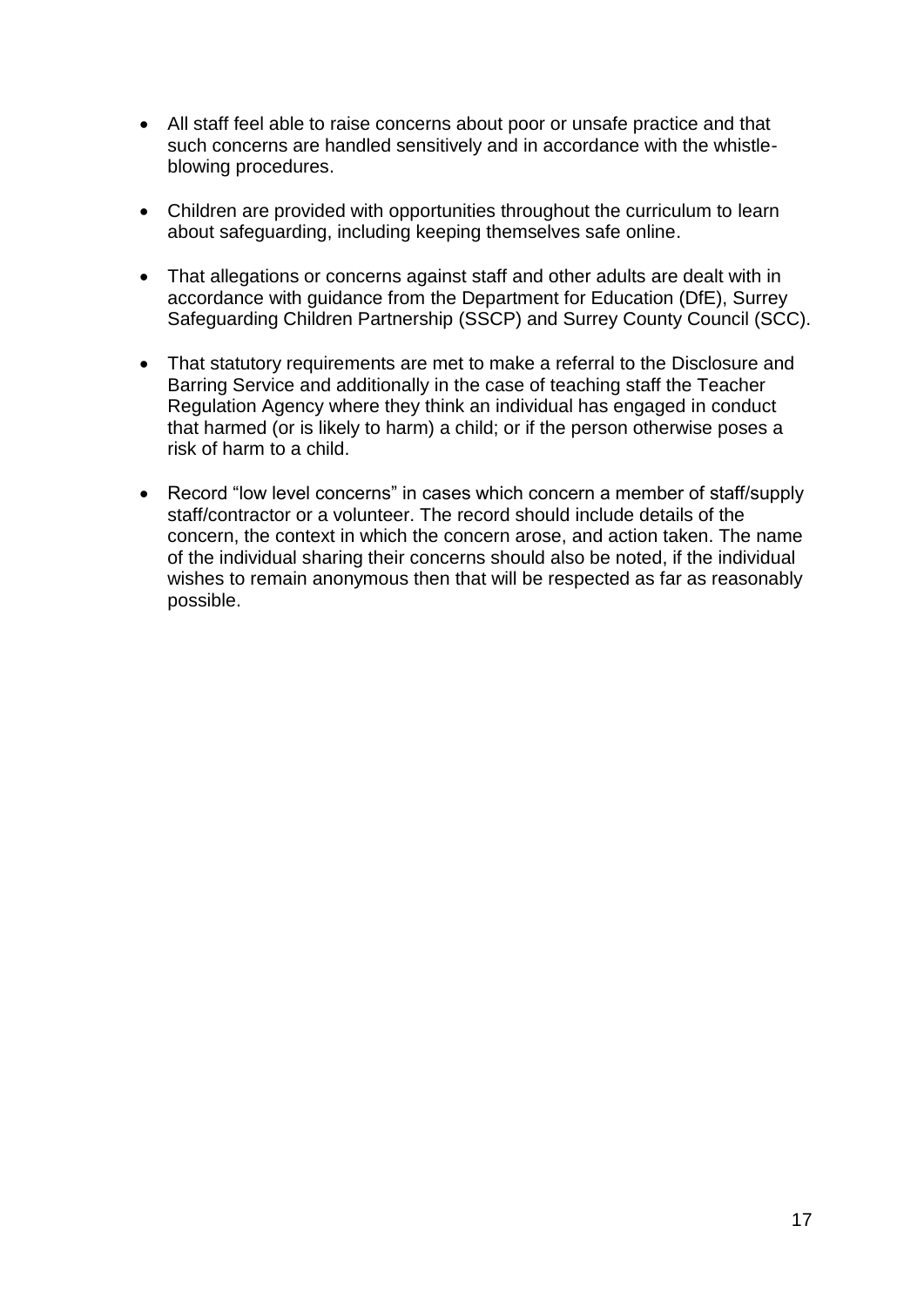# <span id="page-17-0"></span>**The Designated Safeguarding Lead**:

In addition to the role and responsibilities of all staff the DSL will:

- Hold the lead responsibility for safeguarding and child protection (including online safety) in the school, this responsibility is not able to be delegated.
- Have an "It could happen here" approach to safeguarding.
- Liaise with the local authority and work in partnership with other agencies in line with Working Together to Safeguard Children.
- Manage and submit a Request for Support Form for a child if there are concerns about suspected harm or abuse, to the C-SPA, and act as a point of contact and support for school/college staff. Requests for support should be made securely by email to **[cspa@surreycc.gov.uk](mailto:cspa@surreycc.gov.uk)** using the [Request for](https://www.surreyscb.org.uk/resources-category/sscbmultiagencyforms/)  [Support Form](https://www.surreyscb.org.uk/resources-category/sscbmultiagencyforms/) urgent referrals should be made by telephone 0300 470 9100 (and ask for the priority line).
- Report concerns that a child may be at risk of radicalisation or involvement in terrorism, following the [Prevent referral process](https://www.surreyscb.org.uk/2018/12/16/prevent-referral-process-september-2018/) and use the Prevent referral form to refer cases by e-mail to [preventreferrals@surrey.pnn.police.uk](mailto:preventreferrals@surrey.pnn.police.uk) . If the matter is urgent then Police must be contacted by dialling 999. In cases where further advice from the Police is sought dial 101 or 01483 632982 and ask to speak to the Prevent Supervisor for Surrey. The Department of Education has also set up a dedicated telephone helpline for staff and governors to raise concerns around Prevent (020 7340 7264).
- Refer cases where a crime may have been committed to the Police as required. NB: NPCC- [When to call the police](https://www.npcc.police.uk/documents/Children%20and%20Young%20people/When%20to%20call%20the%20police%20guidance%20for%20schools%20and%20colleges.pdf) should help DSLs understand when they should consider calling the Police and what to expect when they do.
- Liaise with the "case manager" and Local Authority Designated Officer (LADO) for child protection concerns in cases which concern a member of staff/supply staff/contractor or a volunteer; and refer cases where a person is dismissed or left service due to risk/harm to a child to the Disclosure and Barring Service and Teaching Regulation Agency, as required.
- Record "low level concerns" in cases which concern a member of staff/supply staff/contractor or a volunteer. The record should include details of the concern, the context in which the concern arose, and action taken. The name of the individual sharing their concerns should also be noted, if the individual wishes to remain anonymous then that will be respected as far as reasonably possible.
- Follow DfE and KCSIE guidance on 'Peer on Peer/Child on Child Abuse' when a concern is raised that there is an allegation of a child abusing another child within the school/college.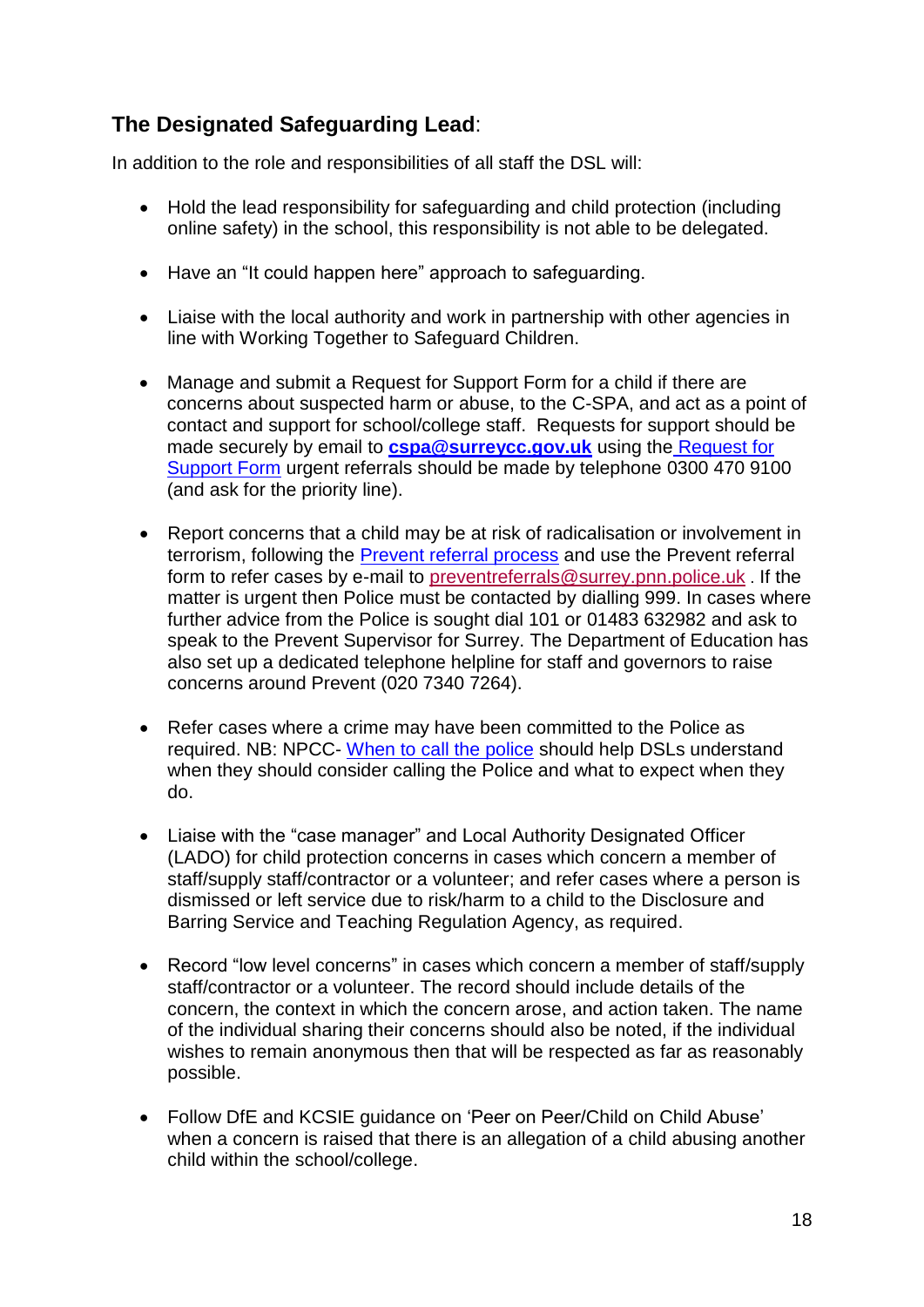- Follow KCSIE and DfE guidance contained in Sexual violence and sexual [harassment between children in schools and colleges 2021](https://www.gov.uk/government/publications/sexual-violence-and-sexual-harassment-between-children-in-schools-and-collegesBe) and be confident as to what local specialist support is available to support all children involved (including victims and alleged perpetrators) in sexual violence and sexual harassment and be confident as to how to access this support when required.
- When there has been a report of sexual violence, make an immediate risk and needs assessment. Additionally, where there has been a report of sexual harassment, the need for a risk assessment should be considered on a caseby-case basis and will be put in place as required.
- Be available during term time (during school hours) for staff in school to discuss any safeguarding concerns. Appropriate and adequate cover arrangements will be arranged by the DSL and the school leadership for any out of hours/term activities.
- Act as a source of support and expertise in carrying out safeguarding duties for the whole school community.
- Encourage and promote a culture of listening to children and taking account of their wishes and feelings, amongst all staff.
- Access training and support to ensure they have the knowledge and skills required to carry out the role. DSL training should be updated at least every two years and their knowledge and skills refreshed at regular intervals but at least annually.
- Have a secure working knowledge of SSCP procedures and understand the assessment process for providing early help and statutory intervention, including the local authority levels of need criteria and referral arrangements.
- Have a clear understanding of access and referral to the local Early Help offer and will support and advise members of staff where early help intervention is appropriate.
- Understand and support the school delivery with regards to the requirements of the Prevent duty and provide advice and guidance to staff on protecting children from radicalisation.
- Liaise with school staff (especially pastoral support, behaviour leads, school health colleagues and the SENDCO) on matters of safety and safeguarding and consult the SSCP Levels of Need document to inform decision making and liaison with relevant agencies.
- Be alert to the specific needs of children in need, those with Special Educational Needs and Disability (SEND) and young carers.
- Understand the risks associated with online activity and be confident that they have the up-to-date knowledge and capability to keep children safe whilst they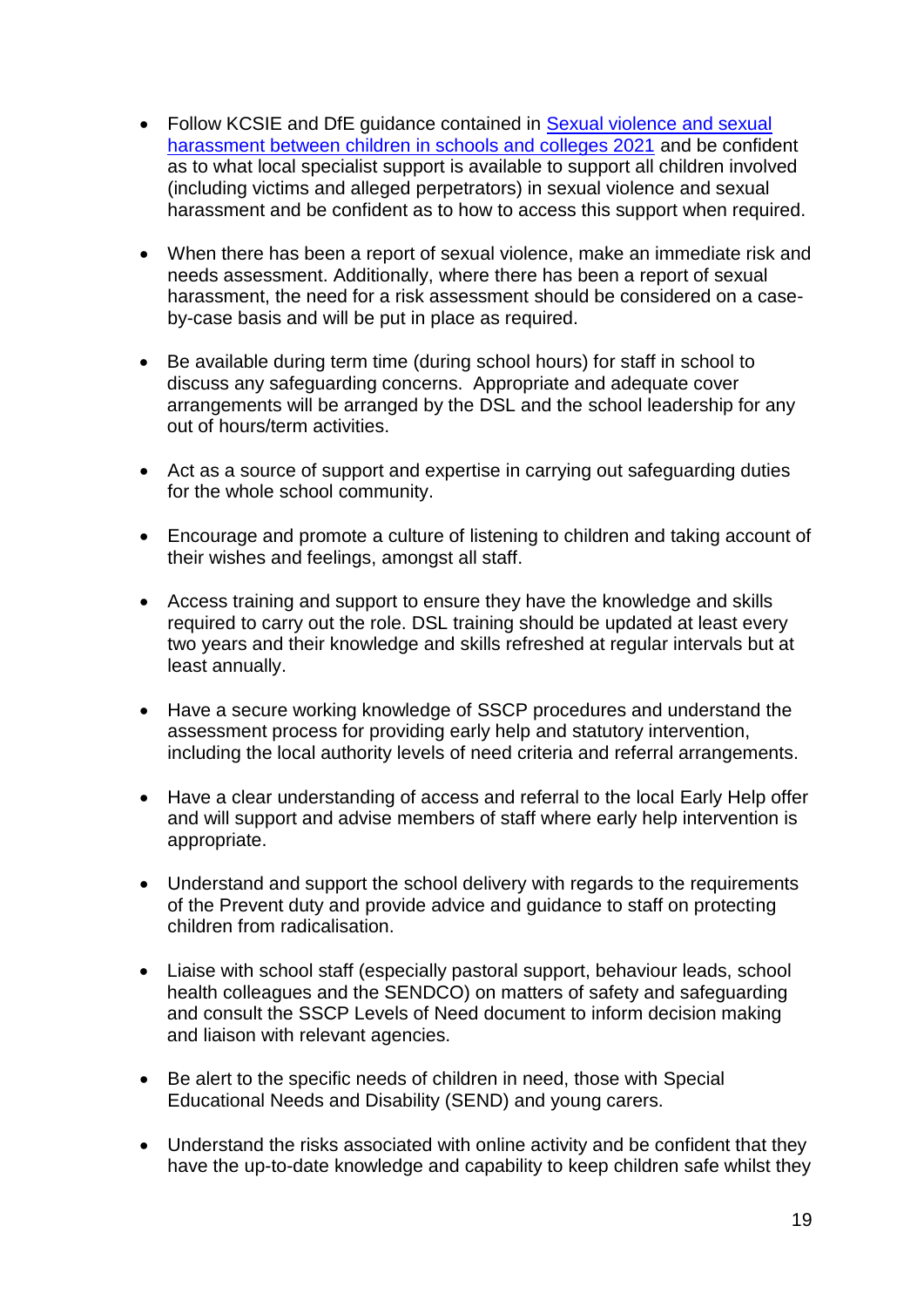are online at school/college; in particular understand the additional risks that children with SEND face online and the associated and appropriate support they require.

- Keep detailed, accurate records (either written or using appropriate secure online software - CPOMS), that include all concerns about a child even if there is no need to make an immediate referral and record the rationale for decisions made and action taken.
- Ensure that an indication of the existence of the additional child protection file is marked on the child's school file record.
- Ensure that when a child transfers school (including in-year), their child protection file is passed to the new school as soon as possible, and within statutory timescales (separately from the main child's file and ensuring secure transit) and that confirmation of receipt is received.
- Ensure that where a child transfers school and is on a child protection plan or is a child looked after, their information is passed to the new school immediately and that the child's social worker is informed. In addition, consideration should be given to a multi-agency school transition meeting if the case is complex or on-going.
- If the transit method requires that a copy of the Child Protection file is retained until such a time that the new school acknowledges receipt of the original file, the copy should be securely destroyed on confirmation of receipt.
- Ensure that all appropriate staff members have a working knowledge and understanding of their role in case conferences, core groups and other multiagency planning meetings, to ensure that they attend and are able to effectively contribute when required to do so; where a report is required, this should be shared with the parents prior to the meeting.
- R[e](https://surreyscb.procedures.org.uk/skptp/complaints-and-disagreements/inter-agency-escalation-policy-and-procedure)port to the Headteacher any significant issues for example, use of the SSCP [multi-agency escalation procedures,](https://surreyscb.procedures.org.uk/skptp/complaints-and-disagreements/inter-agency-escalation-policy-and-procedure) enquiries under section 47 of the Children Act 1989 and Police investigations.
- Ensure that the case holding Social Worker is informed of any child currently with a child protection plan who is absent without explanation.
- Ensure that all staff sign to say they have read, understood and agree to work within the School's child protection policy, staff behaviour policy (code of conduct) and Keeping Children Safe in Education (KCSIE) Part 1 and annex B and ensure that the policies are used effectively.
- Organise child protection and safeguarding induction, regularly updated training and a minimum of annual updates (including online safety) for all school staff, keep a record of attendance and address any absences.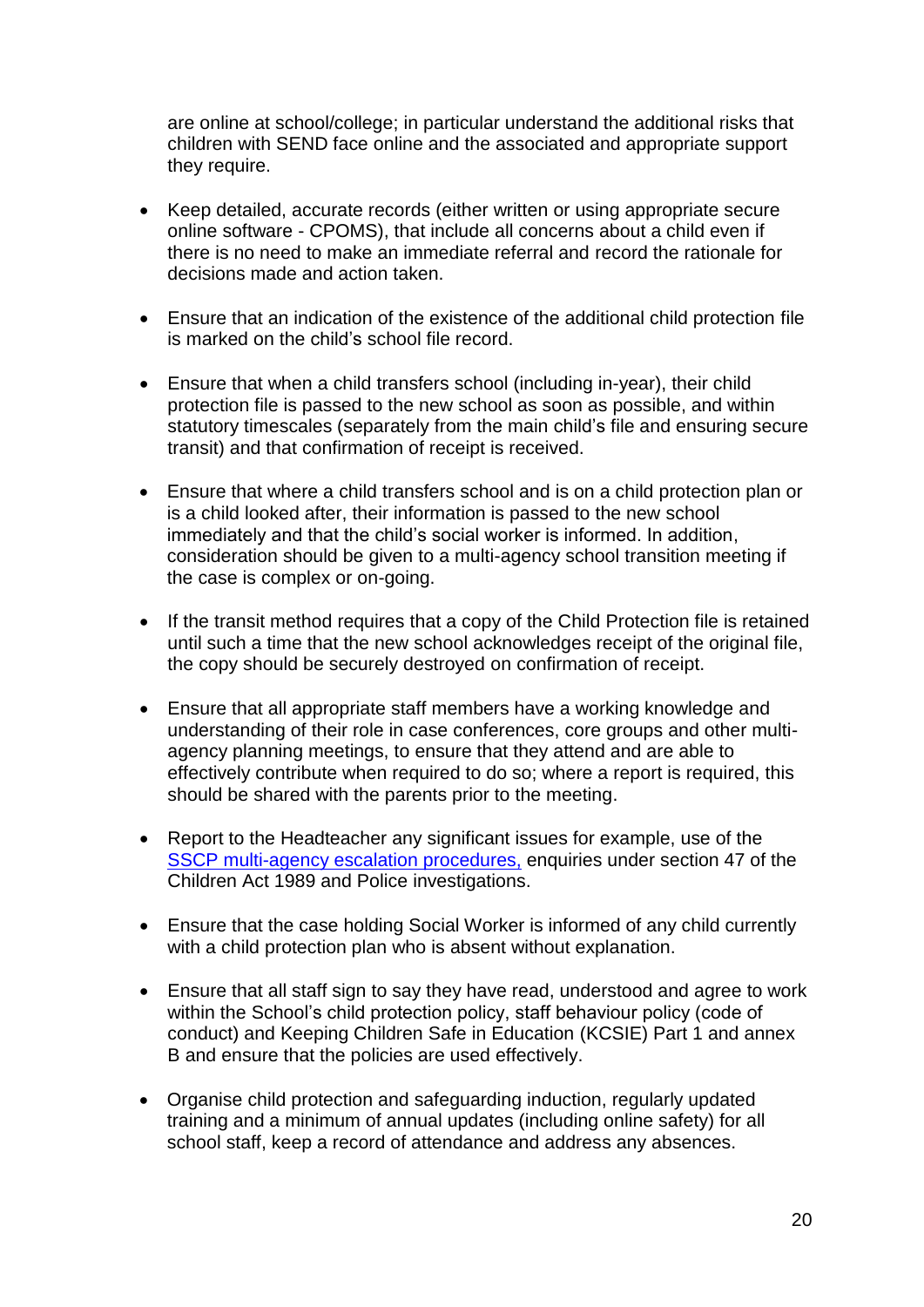- Ensure that in collaboration with the school leadership and governors, the child protection policy is reviewed annually, and the procedures and implementation are updated and reviewed regularly.
- Ensure that the Child Protection Policy is available publicly and that parents are aware that referrals about suspected harm and abuse will be made and the role of the school in this.
- Establish and maintain links with the Local Authority safeguarding partners to make sure staff are aware of training opportunities and the latest policies on local safeguarding arrangements.
- Contribute to and provide, with the Headteacher and Chair of Governors, the "Audit of Statutory Duties and Associated Responsibilities" to be submitted annually to the Surrey County Council, Education Safeguarding Team.
- Ensure that the names of the Designated Safeguarding and Deputies, are clearly advertised, with a statement explaining the school's role in referring and monitoring cases of suspected abuse.
- Meet all other responsibilities as set out for DSLs in KCSIE 2021.

# **The Deputy Designated Safeguarding Lead(s):**

In addition to the role and responsibilities of all staff the Deputy DSL will:

- Be trained to the same standard as the DSL and the role is explicit in their job description.
- Provide support and capacity to the DSL in carrying out delegated activities of the DSL; however, the lead responsibility of the DSL cannot be delegated.
- In the absence of the DSL, carries out the activities necessary to ensure the ongoing safety and protection of children. In the event of the long-term absence of the DSL the deputy will assume all of the functions of the DSL.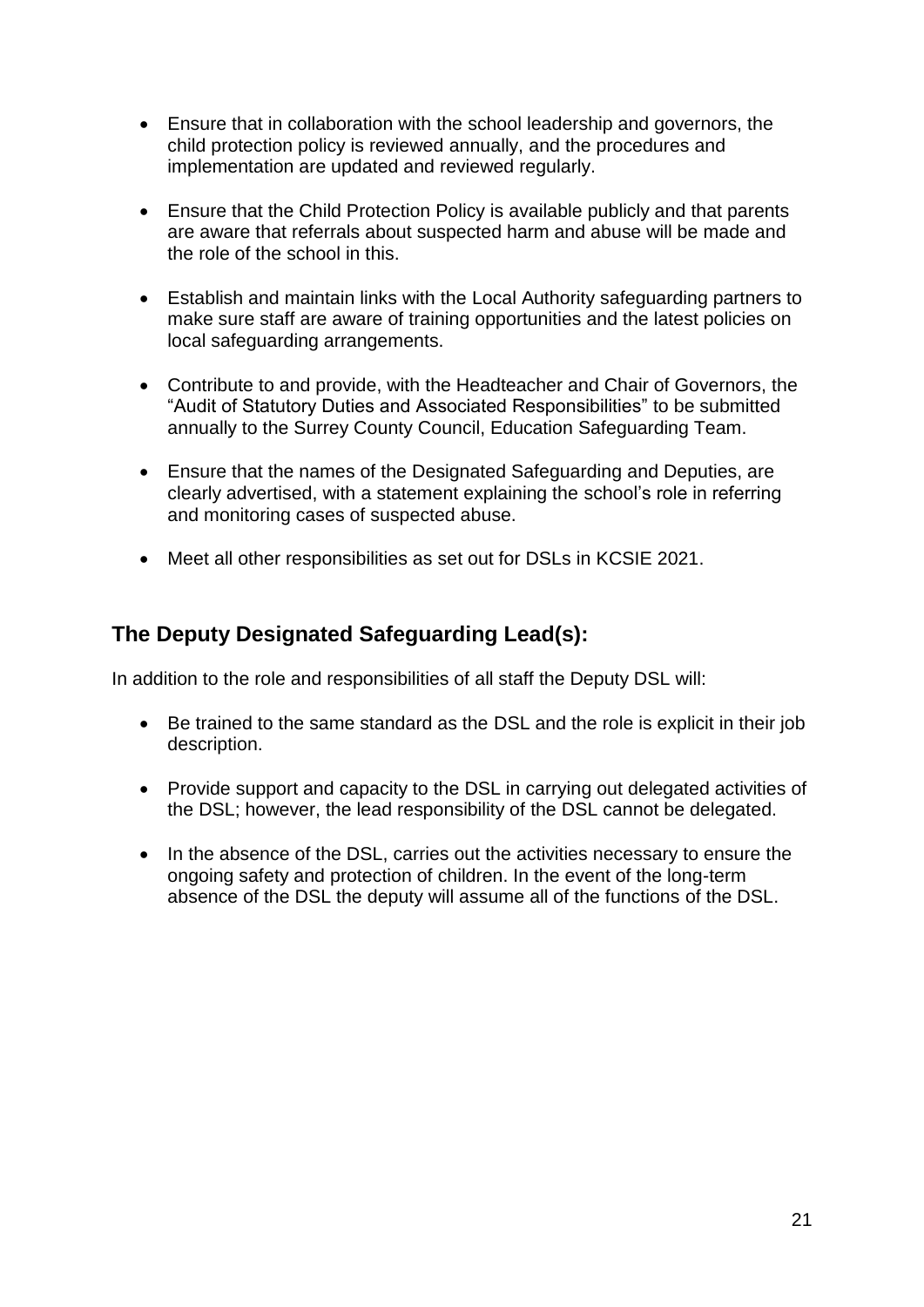## <span id="page-21-0"></span>**All members of The Governing Body/Proprietor understand and fulfil their responsibilities to ensure that:**

- There is a whole school approach to safeguarding.
- Hurst Green Infant School and Nursery has effective safeguarding policies and procedures including a Child Protection Policy, a Staff Behaviour Policy or Code of Conduct, a Behaviour Policy and a response to children who go missing from education.
- Policies are consistent with SSCP and statutory requirements, are reviewed annually and that the Child Protection policy is available on the school website.
- The SSCP is informed in line with local requirements about the discharge of duties via the annual safeguarding audit.
- The school operates a safer recruitment procedure that includes statutory checks on staff suitability to work with children and disqualification by association regulations and by ensuring that there is at least one person on every recruitment panel who has completed safer recruitment training, if there is not a panel conducting interviews then the individual will have completed the safer recruitment training.
- At least one member of the governing body has completed safer recruitment training.
- Staff have been trained appropriately and this is updated in line with guidance and all staff have read KCSIE (2021) part 1 and Annex B and that mechanisms are in place to assist staff in understanding and discharging their roles and responsibilities as set out in the guidance.
- All staff including temporary staff/supply staff, volunteers and contractors are provided with the school's child protection policy and if applicable the staff behaviour policy.
- Hurst Green Infant School and Nursery has procedures for dealing with allegations of abuse against staff (including the Headteacher), volunteers and against other children and that a referral is made to the DBS and/or the Teaching Regulation Agency (as applicable) if a person in regulated activity has been dismissed or removed due to safeguarding concerns, or would have had they not resigned.
- Policies and processes are in place to deal with concerns (including allegations) which do not meet the harm threshold or "low level concerns" as defined in KCSIE 2021.
- A nominated governor for safeguarding is identified.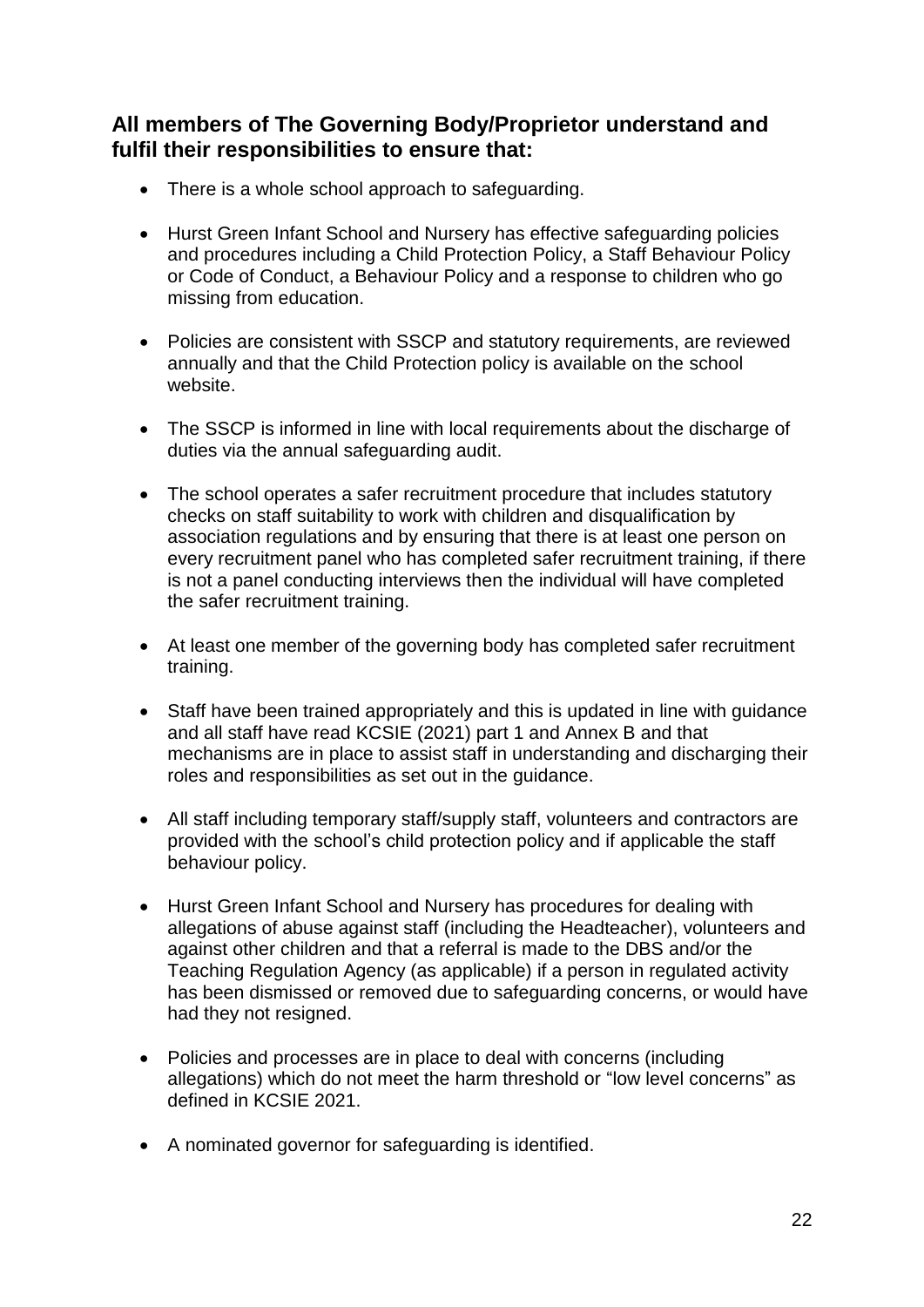- A member of the senior leadership team has been appointed by the governing body/proprietor as the DSL who will take lead responsibility for safeguarding and child protection and that the role is explicit in the role holder's job description.
- That on appointment, the DSL and deputy(ies) undertake interagency training (SSCP Foundation Modules 1&2) and also initially undertake DSL 'New to Role' with 'Refresher' training every two years as well as attending DSL network events, to refresh knowledge and skills.
- Children are taught about safeguarding (including online safety) as part of a broad and balanced curriculum covering relevant issues through personal, social, health and economic education (PSHE) and relationships and sex education (RSE).
- Alongside school they will ensure application filters and monitoring systems are in place to safeguard children online.
- The school will comply with DfE and the Surrey County Council Children [Missing Education](https://www.surreycc.gov.uk/__data/assets/pdf_file/0005/109589/Final-CME-Policy-2017-ver-2-updated-nov17.pdf) requirements.
- The school will comply with regular data returns requested by the Local Authority, regarding all children, of statutory school age, attending alternative provision and/or on a reduced or modified timetable
- Clear systems and processes are in place for identifying possible mental health concerns, including routes to escalate and clear referral and accountability systems.
- Enhanced DBS checks (without barred list checks unless the governor is also a volunteer at the school) are in place for all governors/proprietors.
- Any weaknesses in safeguarding are remedied immediately.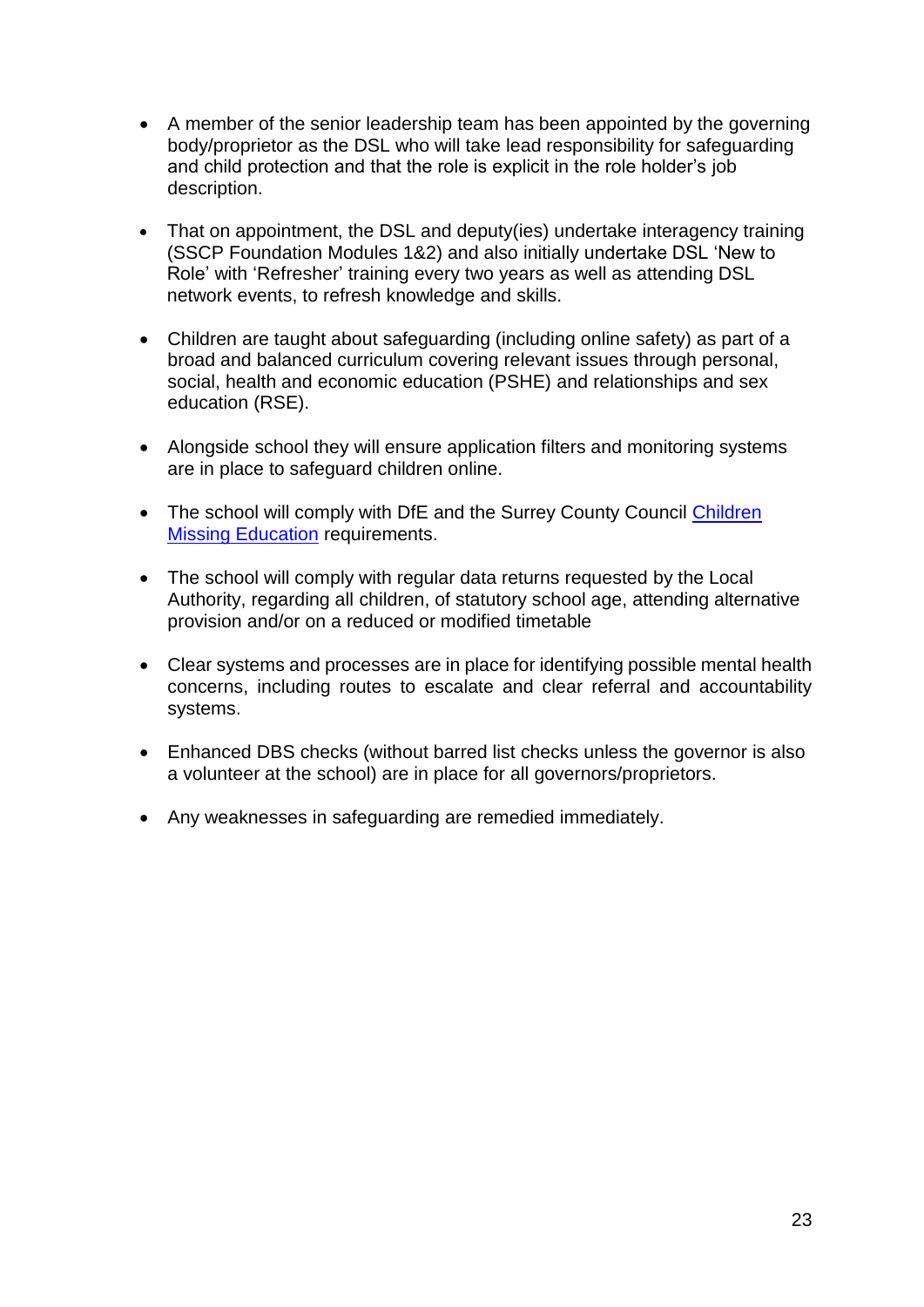## <span id="page-23-0"></span>**Confidentiality, Sharing and Withholding Information**

All matters relating to child protection will be treated as confidential and only shared as per the ['Information Sharing Advice for Practitioners' \(DfE 2018\) guidance.](https://www.gov.uk/government/publications/safeguarding-practitioners-information-sharing-advice) The school will refer to the quidance in the [Data protection: toolkit for schools](https://www.gov.uk/government/publications/data-protection-toolkit-for-schools) to support school with data protection activity, including compliance with General Data Protection Regulation (GDPR).

Information will be shared with staff within the school who 'need to know'. Relevant staff have due regard to GDPR principles which allow them to share (and withhold) information.

All staff must be aware that they have a professional responsibility to share information with other agencies in order to safeguard children and that the Data Protection Act 1998 and GDPR are not a barrier to sharing information where a failure to do so would place a child at risk of harm. There is a lawful basis for child protection concerns to be shared with agencies who have a statutory duty for child protection.

All staff must be aware that they cannot promise a child to keep secrets which might compromise the child's safety or wellbeing.

All staff will always undertake to gain parent/carers consent to refer a child to Social Care unless to do so could put the child at greater risk of harm or impede a criminal investigation.

## <span id="page-23-1"></span>**Child Protection Procedures**

The following procedures apply to all staff working in Hurst Green Infant School and Nursery and will be covered by training to enable staff to understand their role and responsibility.

The aim of our procedures is to provide a robust framework which enables staff to take appropriate action when they are concerned that a child is being harmed or abused or is at risk of harm or abuse.

The prime concern at all stages must be the interests and safety of the child. Where there is a conflict of interest between the child and an adult, the interests of the child must be paramount.

All staff are aware that very young children and those with disabilities, special needs or with language delay may be more likely to communicate concerns with behaviours rather than words. Additionally, staff will question the cause of knocks and bumps in children who have limited mobility.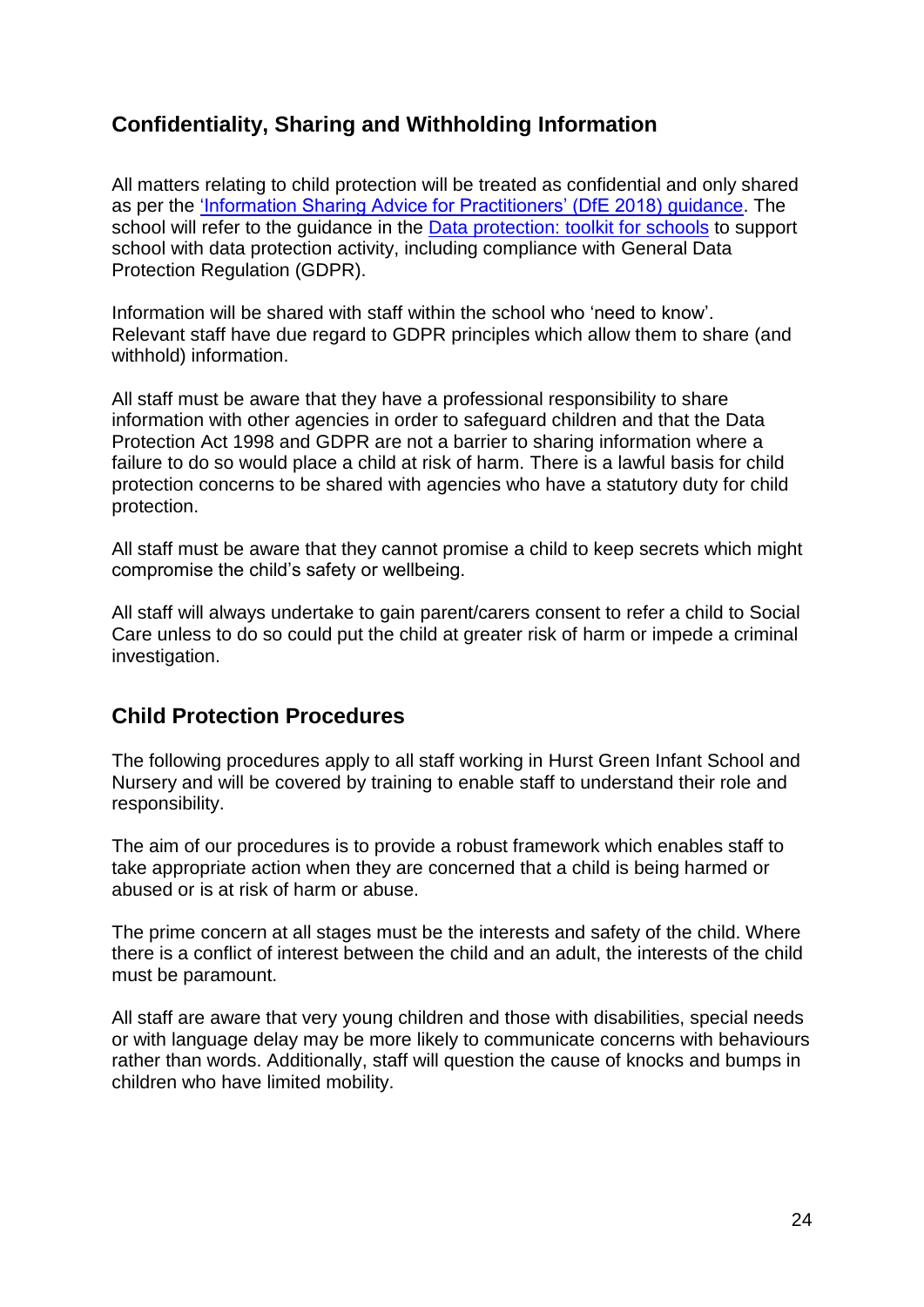#### **If a member of staff suspects abuse, spots signs or indicators of abuse, or they have a disclosure of abuse made to them they must:**

- 1. Make an initial record of the information related to the concern.
- 2. Report it to the DSL immediately.
- 3. The DSL will consider if there is a requirement for immediate medical intervention, however urgent medical attention should not be delayed if the DSL is not immediately available.
- 4. Make an accurate record (which may be used in any subsequent court proceedings) as soon as possible and within 24 hours of the occurrence, of all that has happened, including details of:
- Dates and times of their observations
- Dates and times of any discussions in which they were involved.
- Any injuries
- Explanations given by the child / adult
- Rationale for decision making and action taken
- Any actual words or phrases used by the child
- 5. The records must be signed and dated by the author or / equivalent on electronic based records (CPOMS)
- 6. In the absence of the DSL or their Deputy, staff must be prepared to refer directly to C-SPA (and the Police if appropriate) if there is the potential for immediate significant harm

#### **Following a report of concerns the DSL must:**

- 1. [Using the SSCP](https://www.surreyscp.org.uk/resources-category/effectivefamilyresiliencelevelsofneed/) Levels of Need, decide whether or not there are sufficient grounds for suspecting harm, in which case a request for support must be made to the C-SPA and the Police if it is appropriate.
- 2. Normally the school should try to discuss any concerns about a child's welfare with the family and where possible to seek their agreement before making a referral to the C-SPA. However, this should only be done when it will not place the child at increased risk or could impede a Police investigation. The child's views should also be considered.

If there are grounds to suspect a child is suffering, or is likely to suffer, harm or abuse the DSL must contact the C-SPA. By sending a [Request for](mailto:Multi-Agency%20Request%20for%20Support%20Form)  [Support Form](mailto:Multi-Agency%20Request%20for%20Support%20Form) by secure email to: [cspa@surreycc.gov.uk](mailto:cspa@surreycc.gov.uk)**.** If a child is in immediate danger and urgent protective action is required, the Police (dial 999) must be called. The DSL must also notify the C-SPA of the occurrence and what action has been taken

3. If the DSL feels unsure about whether a referral is necessary, they can phone the C-SPA to discuss concerns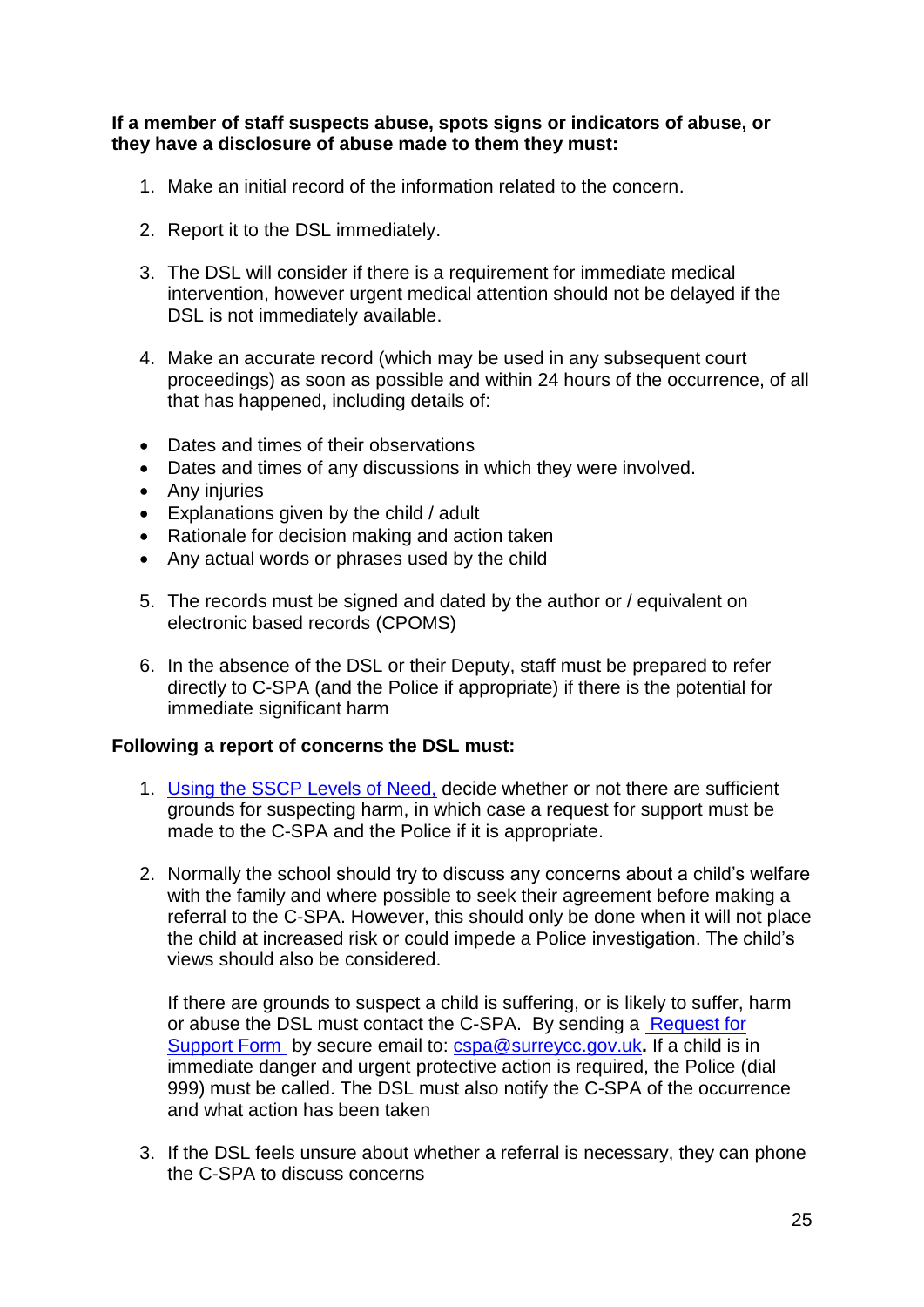- 4. If there is not a risk of significant harm, the DSL will either actively monitor the situation or consider offering early help.
- 5. Where there are doubts or reservations about involving the child's family, the DSL should clarify with the C-SPA or the Police whether the parents should be told about the referral and, if so, when and by whom. This is important in cases where the Police may need to conduct a criminal investigation.
- 6. When a child needs urgent medical attention and there is suspicion of abuse the DSL or their Deputy should take the child to the accident and emergency unit at the nearest hospital, having first notified the C-SPA. The DSL should seek advice about what action the C-SPA will take and about informing the parents, remembering that parents should normally be informed that a child requires urgent hospital attention.
- 7. The exception to this process will be in those cases of known FGM where there is a mandatory requirement for the teacher to report directly to the Police. The DSL should also be made aware.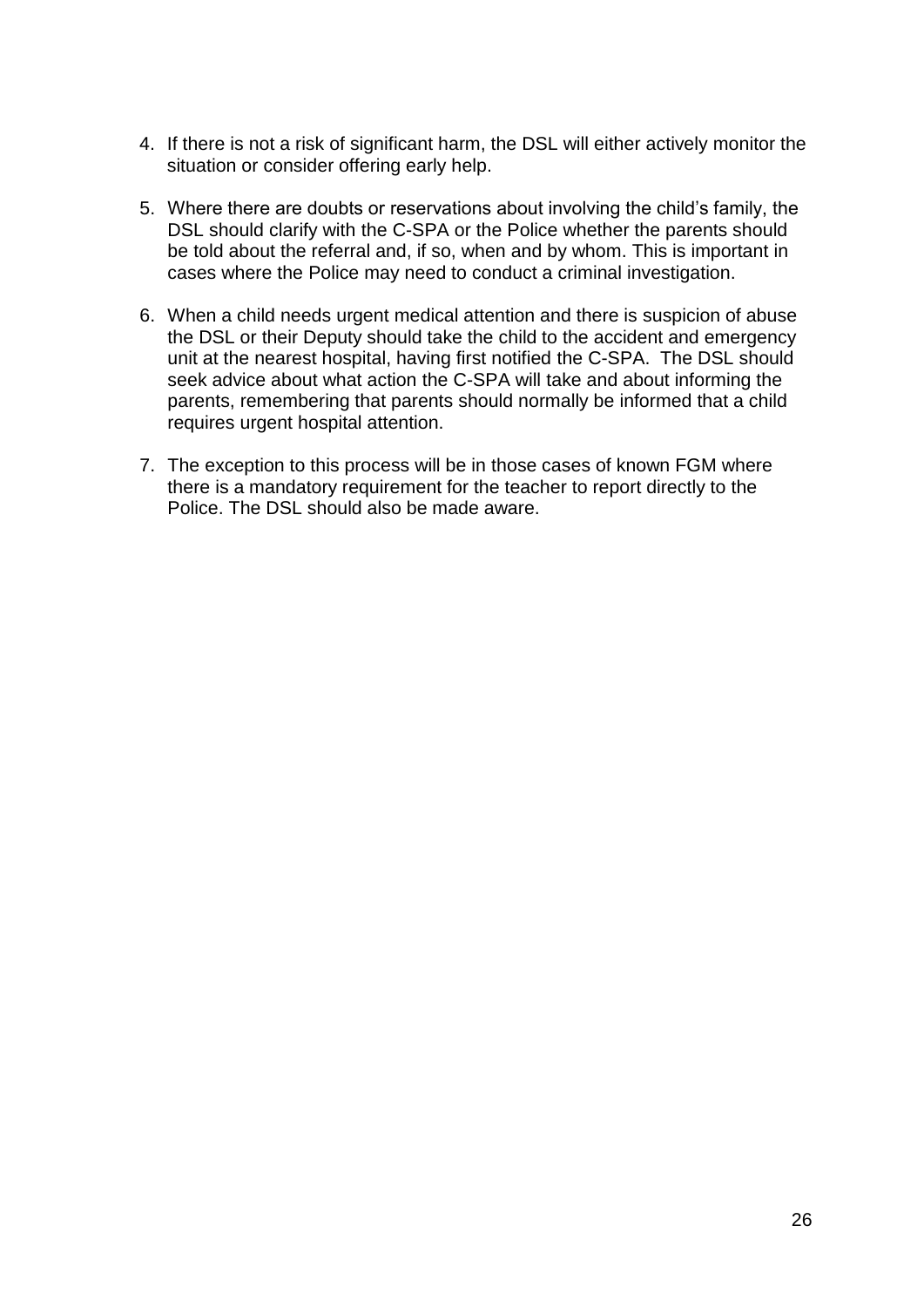## <span id="page-26-0"></span>**Dealing with disclosures**

#### **All staff**

A member of staff who is approached by a child should listen positively and try to reassure them. They cannot promise complete confidentiality and should explain that they need to pass information to other professionals to help keep the child and/or other children safe. The degree of confidentiality should always be governed by the need to protect the child.

Additional consideration needs to be given to children with communication difficulties and for those whose preferred language is not English. It is important to communicate with them in a way that is appropriate to their age, understanding and preference.

All staff should know who the DSL is and who to approach if the DSL is unavailable. All staff have the right to make a referral to the C-SPA or Police directly and should do this if, for whatever reason, there are difficulties following the agreed protocol, for example, they are the only adult on the school/college premises at the time and have concerns about sending a child home.

#### **Guiding principles, the seven R's**

Receive

- Listen to what is being said, without displaying shock or disbelief
- Accept what is said and take it seriously
- Make a note of what has been said as soon as practicable

#### Reassure

- Reassure the child, but only so far as is honest and reliable
- Don't make promises you may not be able to keep e.g. 'I'll stay with you' or 'everything will be alright now' or 'I'll keep this confidential'
- Do reassure, for example, you could say: 'I believe you', 'I am glad you came to me', 'I am sorry this has happened', 'We are going to do something together to get help'

#### Respond

- Respond to the child only as far as is necessary for you to establish whether or not you need to refer this matter, but do not interrogate for full details
- Do not ask 'leading' questions i.e. 'did he touch your private parts?' or 'did she hurt you?' Such questions may invalidate your evidence (and the child's) in any later prosecution in court
- Do not ask the child why something has happened.
- Do not criticize the alleged perpetrator; the child may care about him/her, and reconciliation may be possible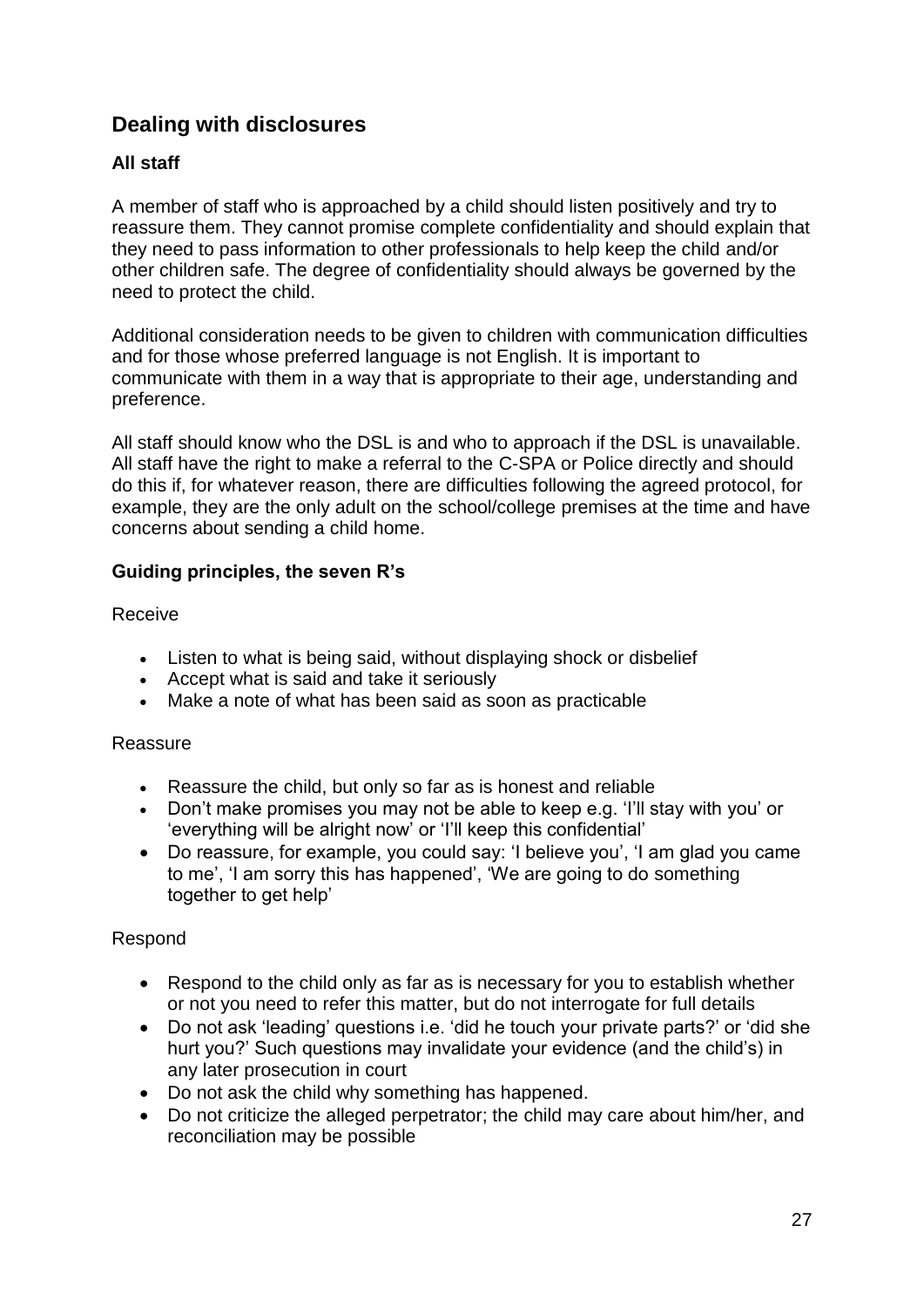Do not ask the child to repeat it all for another member of staff. Explain what you have to do next and whom you have to talk to. Reassure the child that it will be a senior member of staff

#### Report

- Share concerns with the DSL immediately.
- If you are not able to contact your DSL or the Deputy DSL, and the child is at risk of immediate harm, contact the C-SPA or Police, as appropriate directly
- If you are dissatisfied with the level of response you receive following your concerns, you should press for re-consideration

#### Record

- If possible, make some very brief notes at the time, and write them up as soon as possible
- Keep your original notes on file
- Record the date, time, place, person/s present and noticeable nonverbal behaviour, and the words used by the child. If the child uses sexual 'pet' words, record the actual words used, rather than translating them into 'proper' words
- If appropriate, complete a body map to indicate the position of any noticeable bruising
- Record facts and observable things, rather than your 'interpretations' or 'assumptions'

#### Remember

- Support the child: listen, reassure, and be available
- Complete confidentiality is essential. Share your knowledge only with appropriate professional colleagues
- Get some support for yourself if you need it

#### Review (led by DSL)

- Has the action taken provided good outcomes for the child?
- Did the procedure work?
- Were any deficiencies or weaknesses identified in the procedure? Have these been remedied?
- Is further training required?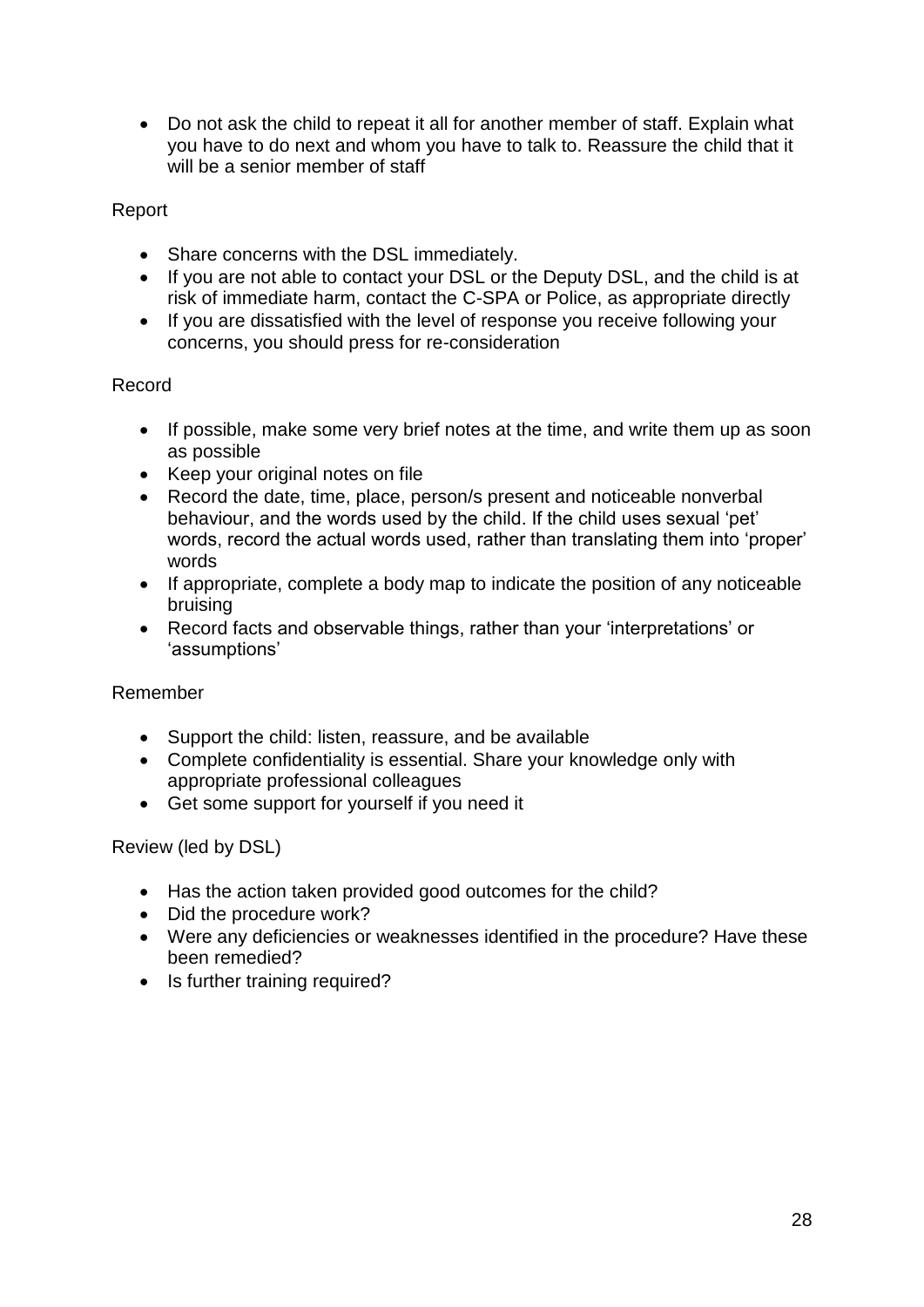#### **What happens next?**

It is important that concerns are followed up and it is everyone's responsibility to ensure that they are. The member of staff should be informed by the DSL what has happened following a report being made. If they do not receive this information, they should seek it out.

If they have concerns that the disclosure has not been acted upon appropriately, they might inform the Headteacher or Safeguarding Governor of the school and/or may contact the C-SPA.

Receiving a disclosure can be upsetting for the member of staff and school should have a procedure for supporting them after the disclosure. This might include reassurance that they have followed procedure correctly and that their swift actions will enable the allegations to be handled appropriately.

In some cases, additional support might be needed, and staff should be encouraged to recognise that disclosures can have an impact on their own emotions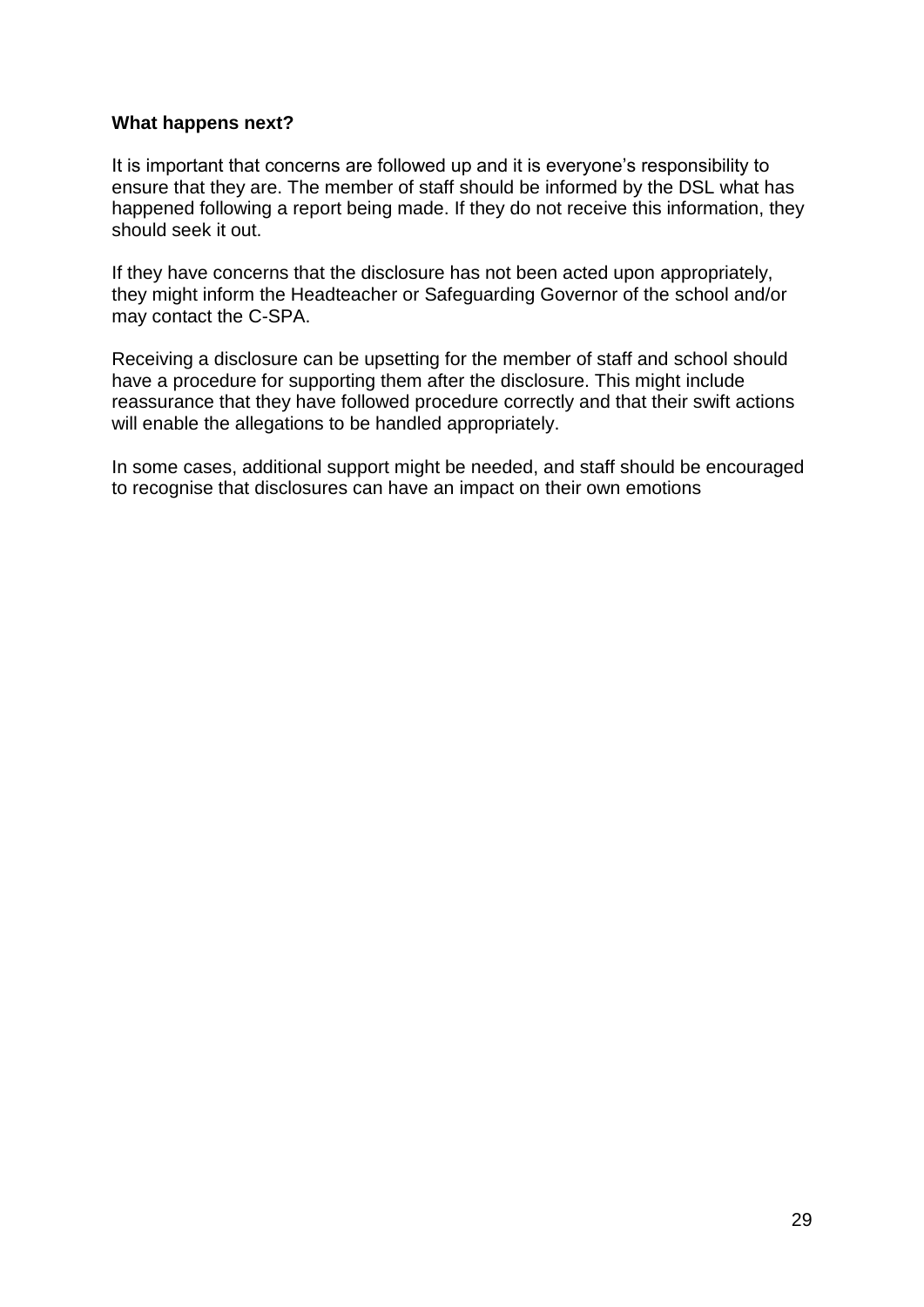## <span id="page-29-0"></span>**Safeguarding concerns and allegations against adults who work with children – referral to the Local Authority Designated Officer (LADO)**

#### **Procedure**

This procedure should be used in all cases in which it is alleged a member of staff, including supply staff, volunteer in a school, or another adult who works with children has:

- o *behaved in a way that has harmed a child, or may have harmed a child;*
- o *possibly committed a criminal offence against or related to a child; or*
- o *behaved towards a child or children in a way that indicates he or she would pose a risk of harm to children*
- o *behaved or been involved in an incident outside of a setting which did not involve children but could impact on their suitability to work with children*

In dealing with allegations or concerns against an adult, staff must:

- Report any concerns about the conduct of any member of staff, volunteer or other adult to the Headteacher immediately.
- If an allegation is made against the Headteacher, the concerns need to be raised with the Chair of Governor as soon as possible. If the Chair of Governors is not available, then the LADO should be contacted directly.
- There may be situations when the Headteacher, or Chair of Governors will want to involve the Police immediately if the person is deemed to be an immediate risk to children or there is evidence of a possible criminal offence.
- Once an allegation has been received by the Headteacher, or Chair of Governors they will contact the LADO (as part of their mandatory duty) on 0300123 1650 option 3 LADO or Email: [LADO@surreycc.gov.uk](mailto:LADO@surreycc.gov.uk) immediately and before taking any action or investigation.
- Following consultation with the LADO inform the parents of the allegation unless there is a good reason not to.

In liaison with the LADO, the school will determine how to proceed and if necessary, the LADO will refer the matter to Children's Social Care and/or the Police.

If the matter is investigated internally, the LADO will advise the school to seek guidance from local authority colleagues in following procedures set out in part 4 of 'Keeping Children Safe in Education' (2021) and the SSCP procedures.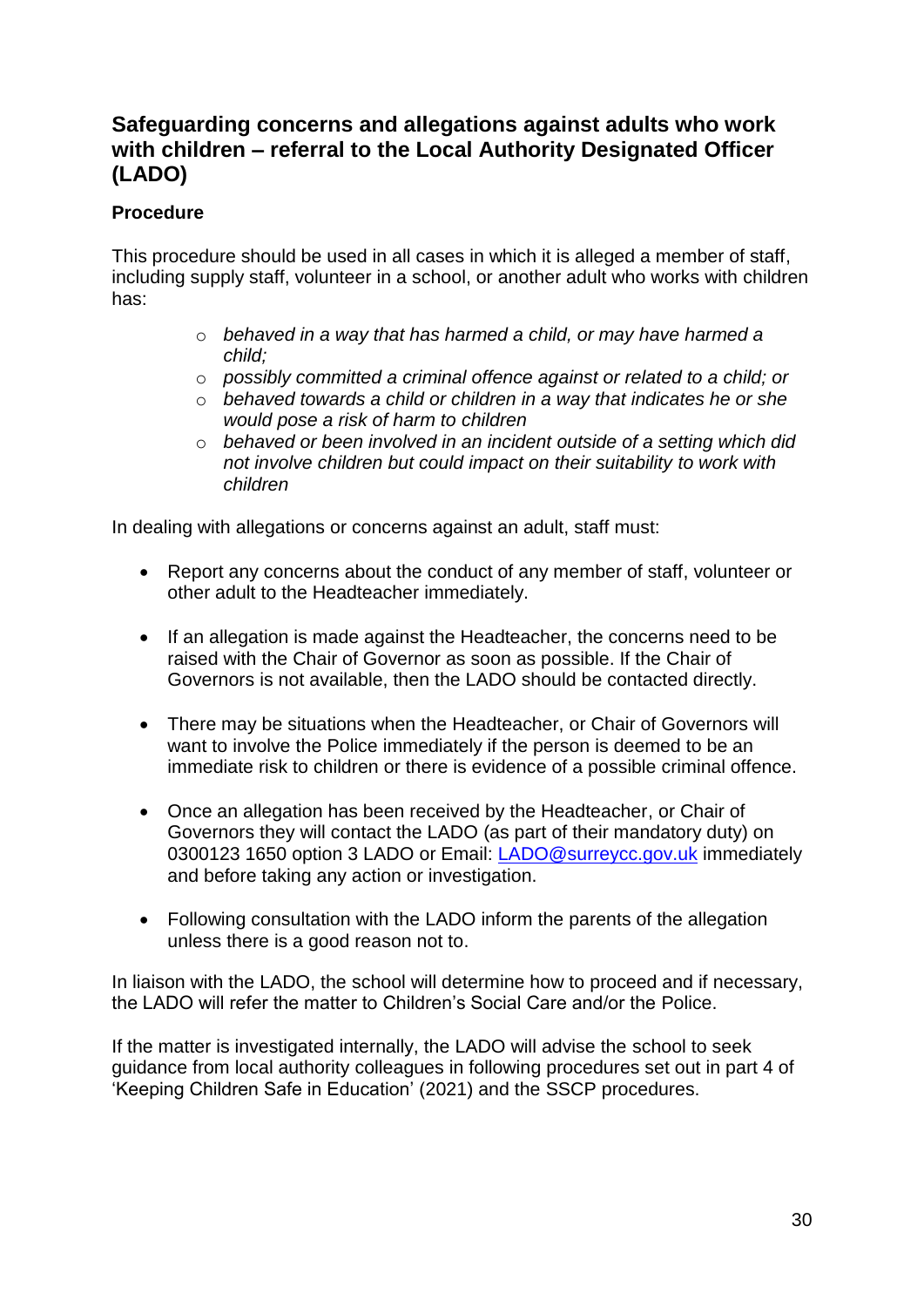#### **What is child abuse?**

The following definitions are taken from Working Together to Safeguard Children HM Government (2018). In addition to these definitions, it should be understood that children can also be abused by being sexually exploited, honour-based violence, forced marriage or female genital mutilation. To support the local context, all staff have access to the [Surrey Safeguarding Children Partnership](https://www.surreyscb.org.uk/wp-content/uploads/2018/12/Effective-family-resilience-SSCB-Final-March-2019-1.pdf) Levels of Need [Threshold Document.](https://www.surreyscb.org.uk/wp-content/uploads/2018/12/Effective-family-resilience-SSCB-Final-March-2019-1.pdf)

#### **What is abuse and neglect?**

Abuse and neglect are forms of maltreatment of a child. Somebody may abuse or neglect a child by inflicting harm, or by failing to act to prevent harm. Children may be abused in a family or in an institutional or community setting, by those known to them or, more rarely, by a stranger. They may be abused by an adult or adults, or another child or children.

#### **Physical abuse.**

Physical abuse may involve hitting, shaking, throwing, poisoning, burning or scalding, drowning, suffocating, or otherwise causing physical harm to a child. Physical harm may also be caused when a parent or carer fabricates the symptoms of, or deliberately induces, illness in a child.

#### **Emotional abuse**

The persistent emotional maltreatment of a child such as to cause severe and persistent adverse effects on the child's emotional development.

It may involve conveying to a child that they are worthless or unloved, inadequate, or valued only insofar as they meet the needs of another person. It may include not giving the child opportunities to express their views, deliberately silencing them or 'making fun' of what they say or how they communicate. It may feature age or developmentally inappropriate expectations being imposed on children.

These may include interactions that are beyond a child's developmental capability, as well as overprotection and limitation of exploration and learning, or preventing the child participating in normal social interaction. It may involve seeing or hearing the illtreatment of another.

It may involve serious bullying (including cyber bullying), causing children frequently to feel frightened or in danger, or the exploitation or corruption of children. Some level of emotional abuse is involved in all types of maltreatment of a child, although it may occur in isolation.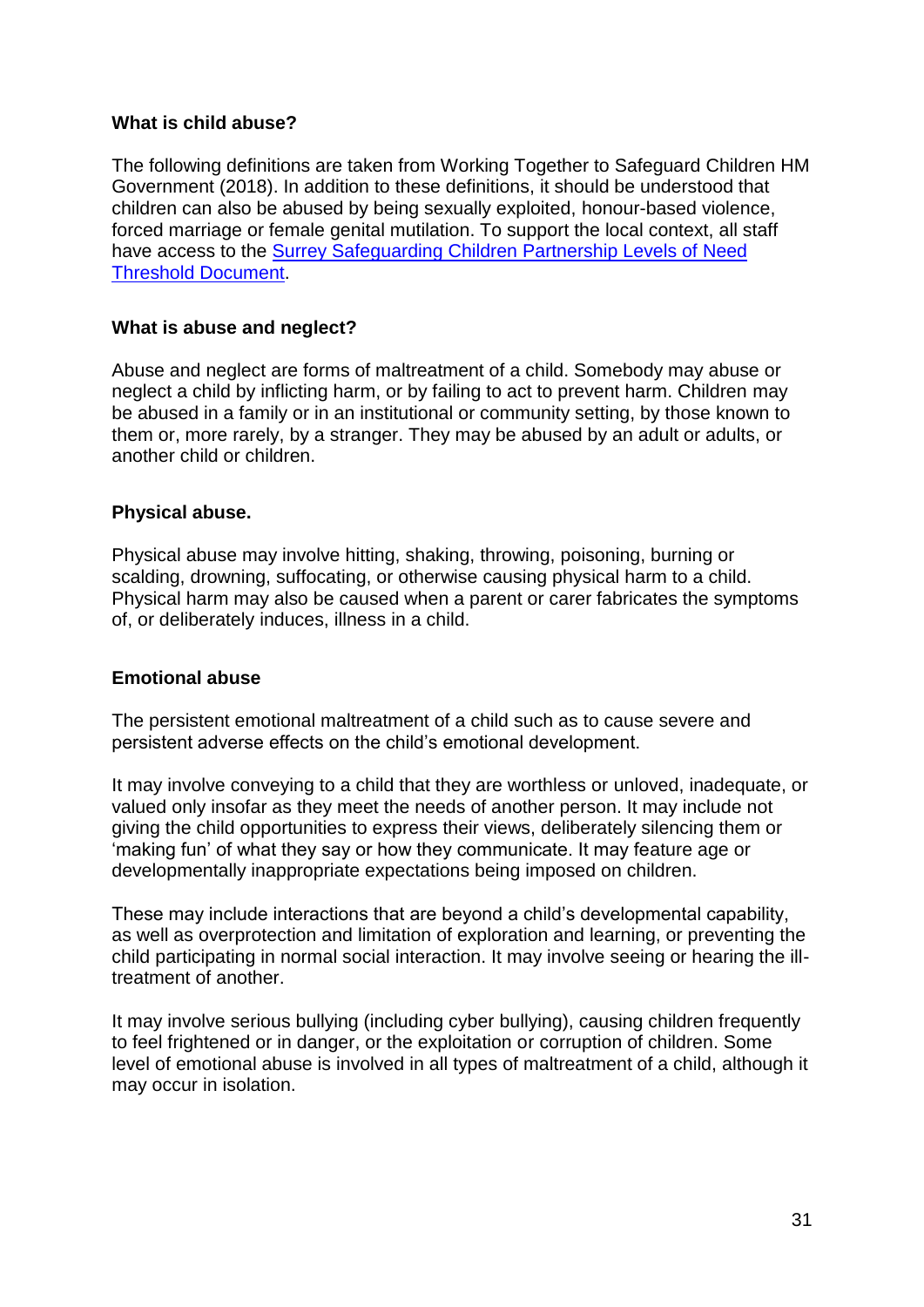#### **Sexual abuse**

Involves forcing or enticing a child or young person to take part in sexual activities, not necessarily involving a high level of violence, whether or not the child is aware of what is happening.

The activities may involve physical contact, including assault by penetration (for example, rape or oral sex) or non-penetrative acts such as masturbation, kissing, rubbing and touching outside of clothing. They may also include non-contact activities, such as involving children in looking at, or in the production of, sexual images, watching sexual activities, encouraging children to behave in sexually inappropriate ways, or grooming a child in preparation for abuse (including online).

Sexual abuse is not solely perpetrated by adult males. Women can also commit acts of sexual abuse, as can other children.

#### **Neglect**

Neglect is the persistent failure to meet a child's basic physical and/or psychological needs, likely to result in the serious impairment of the child's health or development. Neglect may occur during pregnancy as a result of maternal substance abuse.

The [Neglect Risk Assessment Tool is](https://www.surreyscb.org.uk/resources-category/sscbmultiagencyforms/) available to provide a more detailed information regarding the assessment of neglect.

#### <span id="page-31-0"></span>**Indicators of abuse**

#### **Neglect**

Neglect is a lack of care, but poverty and lack of information or adequate services can be contributory factors.

Far more children are registered to the category of neglect on Child in Need and Child Protection plans than to the other categories. As with abuse, the number of children experiencing neglect is likely to be much higher than the numbers on the plans.

Neglect is a difficult form of abuse to recognise and is often seen as less serious than other categories. It is, however, very damaging: children who are neglected often develop more slowly than others and may find it hard to make friends and fit in with their peer group.

Neglect is often noticed at a stage when it may not pose a risk to the child. The duty to safeguard and promote the welfare of children (*What to do if You're Worried a Child is Being Abused* DfE 2015) would suggest that an appropriate intervention or conversation at this early stage can address the issue and prevent a child continuing to suffer until it reaches a point when they are at risk of harm or in significant need.

Neglect is often linked to other forms of abuse, so any concerns school/college staff have should be discussed with the DSL.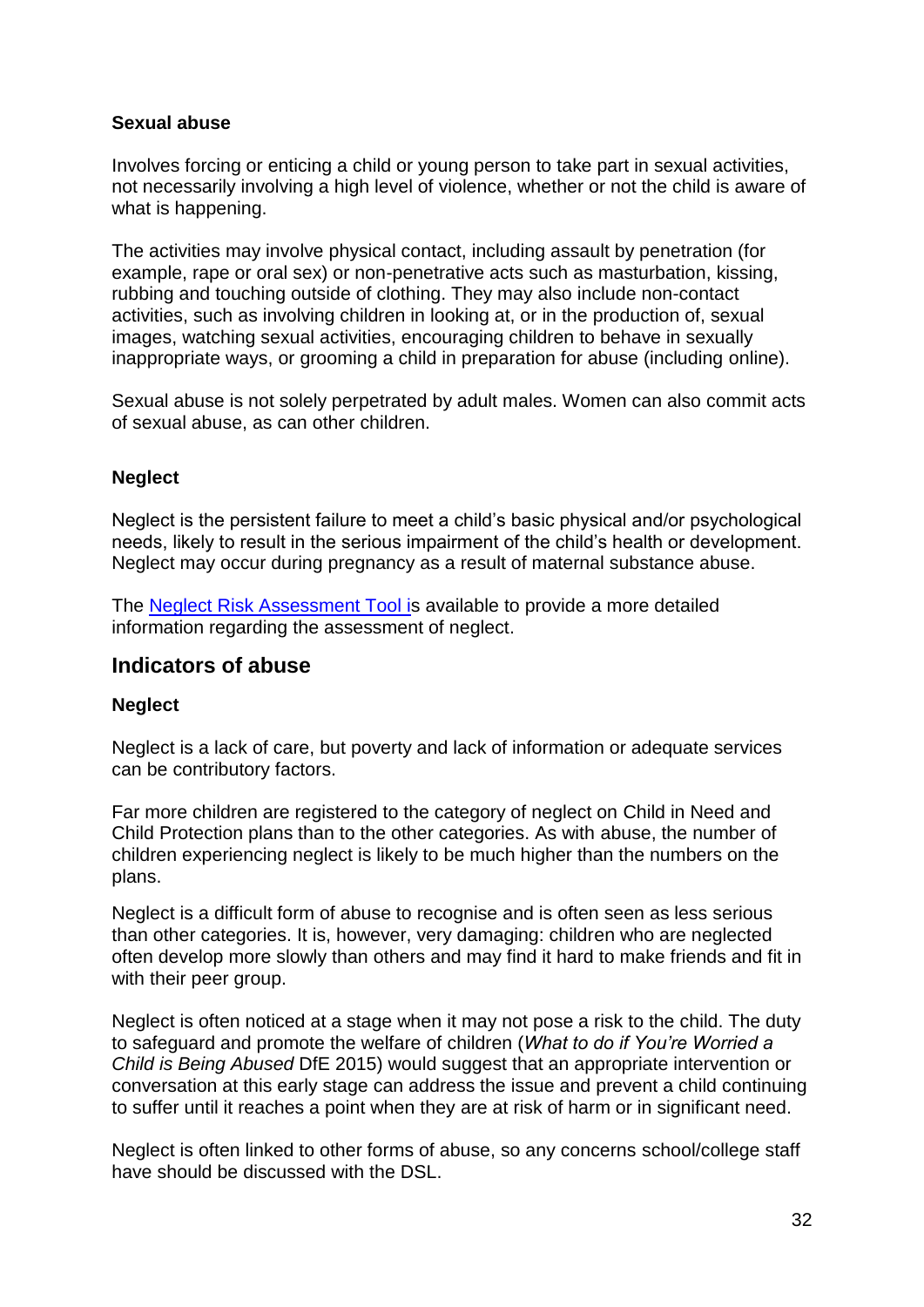#### **Emotional abuse**

It is sometimes possible to spot emotionally abusive behaviour from parents and carers to their children, by the way that the adults are speaking to, or behaving towards children. An appropriate challenge or intervention could affect positive change and prevent more intensive work being carried out later

- Emotional abuse is difficult to define, identify/recognise and/or prove.
- Emotional abuse is chronic and cumulative and has a long-term impact.
- All kinds of abuse and neglect have emotional effects although emotional abuse can occur by itself.
- Children can be harmed by witnessing someone harming another person as in domestic abuse.
- Most harm is produced in low warmth, high criticism homes, not from single incidents.

#### **Physical abuse**

Most children collect cuts and bruises quite routinely as part of the rough and tumble of daily life. But accidental injuries normally occur on the bony prominences – e.g. knees, shins.

Injuries on the *soft* areas of the body are more likely to be inflicted intentionally and should therefore make us more alert to other concerning factors that may be present.

A body map can assist in the clear recording and reporting of physical abuse. The body map should only be used to record observed injuries and no child should be asked to remove clothing by a member of staff of the school/college.

In the context of the school/college, it is normal to ask about a noticeable injury. Concern should be increased when:

- the explanation given does not match the injury
- the explanation uses words or phrases that do not match the vocabulary of the child (adult words)
- no explanation is forthcoming
- the child (or the parent/carer) is secretive or evasive
- the injury is accompanied by allegations of abuse or assault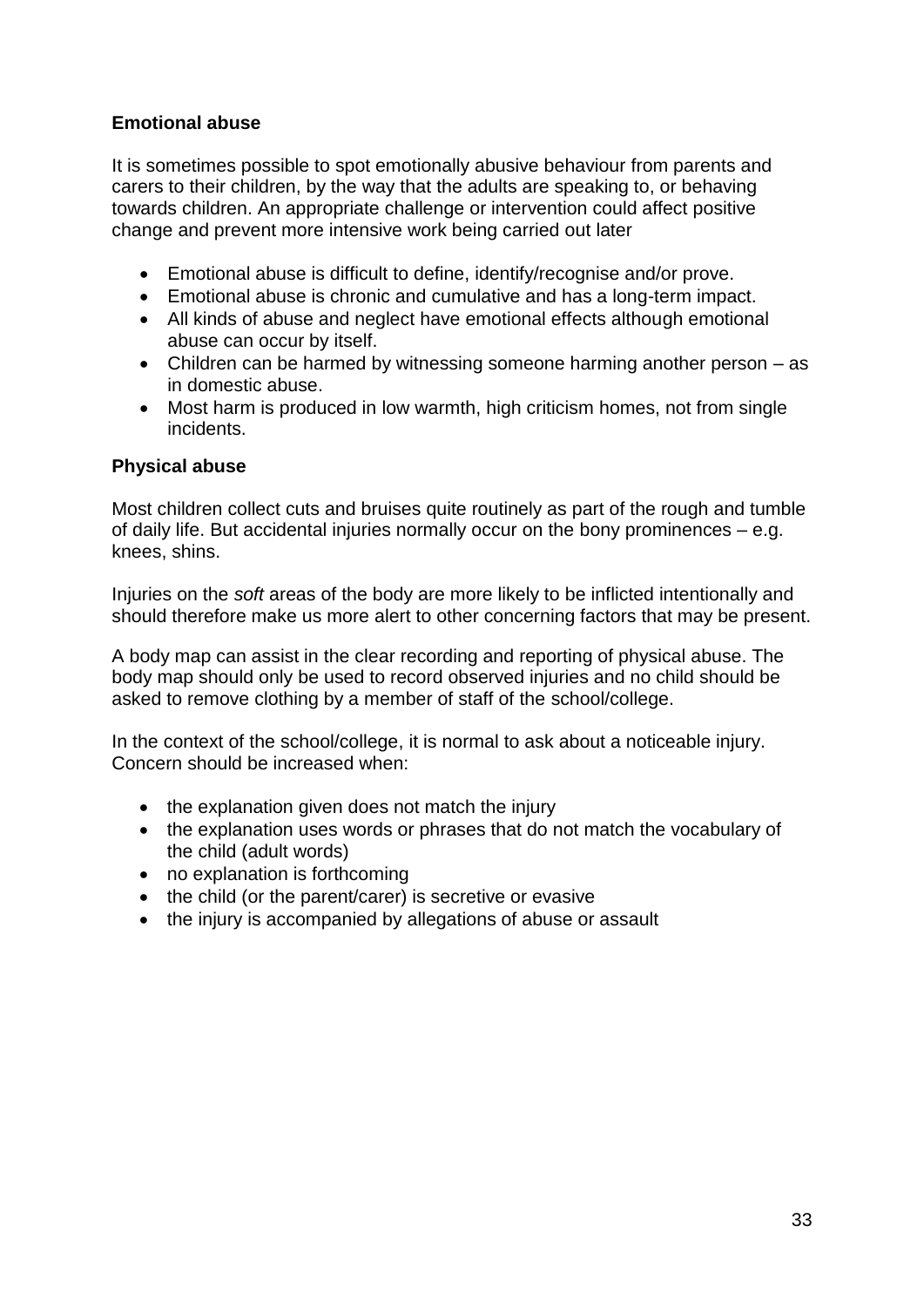#### **Sexual Abuse**

Sexual abuse is often perpetrated by people who are known and trusted by the child – e.g. relatives, family friends, neighbours, babysitters, and people working with the child in school/college, faith settings, clubs or activities. Children can also be subject to child sexual exploitation.

Sexual exploitation is seen as a separate category of sexual abuse. The [SSCP](https://www.surreyscp.org.uk/resources-category/cse/) [professional guidance](https://www.surreyscp.org.uk/resources-category/cse/) provides school/college staff with information regarding indicators of CSE.

Characteristics of child sexual abuse:

- it is often planned and systematic people do not sexually abuse children by accident, though sexual abuse can be opportunistic
- grooming the child people who abuse children take care to choose a vulnerable child and often spend time making them dependent (this may occur online)
- grooming the child's environment abusers try to ensure that potential adult protectors (parents and other carers especially) are not suspicious of their motives.

Most people who sexually abuse children are men, but women and other children can commit sexual abuse too.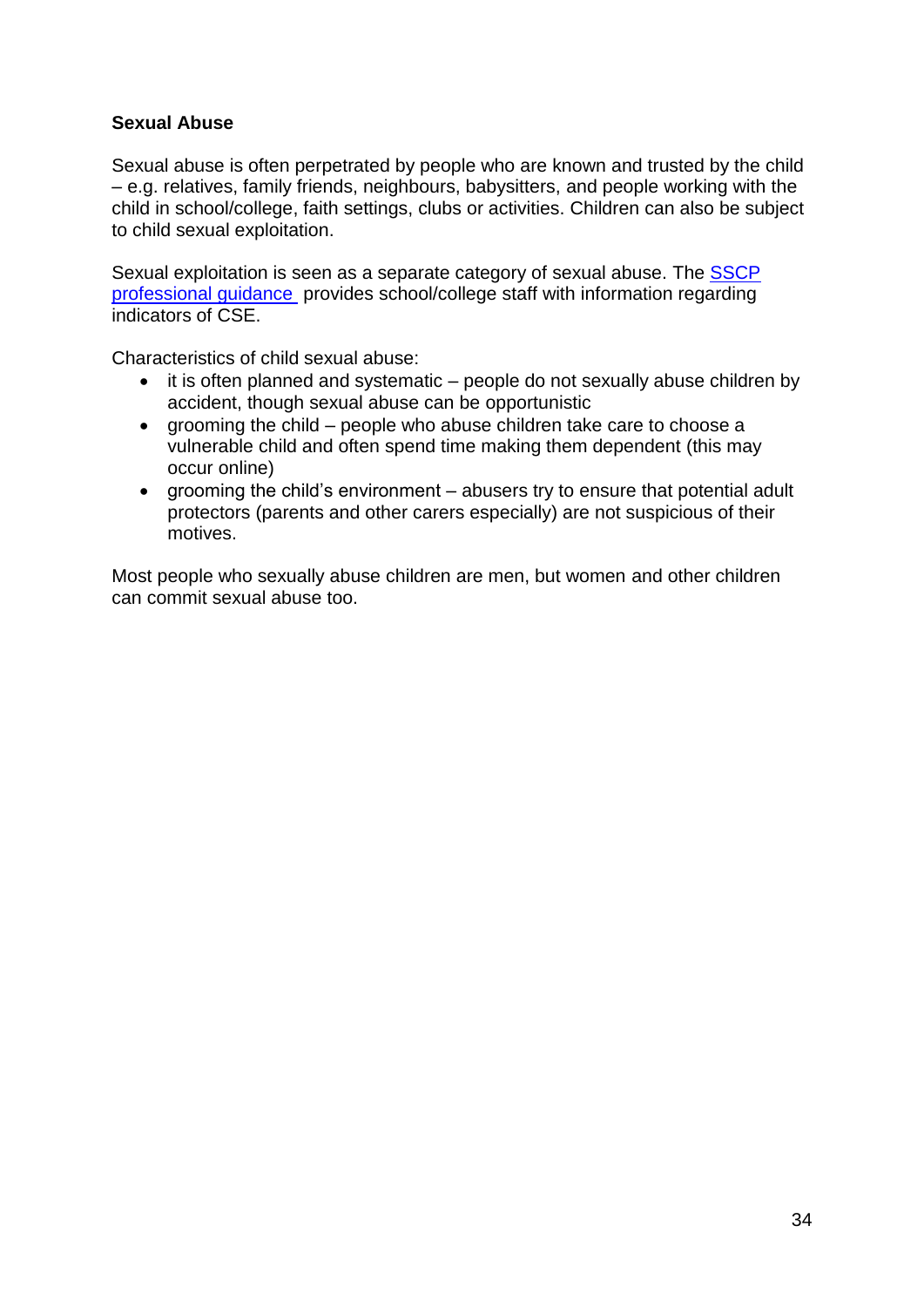## <span id="page-34-0"></span>**Sexual violence and sexual harassment between children in schools**

## <span id="page-34-1"></span>**Peer on Peer/Child on Child Abuse – Policy Framework**

*This policy framework includes information more relevant to children older in age and developmental stage than pupils in our school. This is deliberate as we are mindful that it might be useful to parents who have older children.*

#### **Additional areas for consideration can be found in the [Sexual Violence and](https://www.gov.uk/government/publications/sexual-violence-and-sexual-harassment-between-children-in-schools-and-collegesBe)  Sexual [Harassment between Children in Schools and Colleges guidance \(DfE](https://www.gov.uk/government/publications/sexual-violence-and-sexual-harassment-between-children-in-schools-and-collegesBe)  [2021\)](https://www.gov.uk/government/publications/sexual-violence-and-sexual-harassment-between-children-in-schools-and-collegesBe)**

Sexual violence and sexual harassment can occur between children of any age and sex. It can occur through a single child or a group of children sexually assaulting or sexually harassing a single child or group of children.

Children who are victims of sexual violence and sexual harassment will find the experience stressful and distressing. This will, in all likelihood, adversely affect their education attainment as well as their emotional well-being. Sexual violence and sexual harassment exist on a continuum and may overlap; they can occur online and offline (both physically and verbally) and are never acceptable. It is important that all victims are taken seriously and offered appropriate support.

Reports of sexual violence and sexual harassment are extremely complex to manage. It is essential that victims are protected, offered appropriate support and every effort is made to ensure their education is not disrupted. It is also important that other children, adults, and school/college and college staff are supported and protected as appropriate.

#### <span id="page-34-2"></span>**Policy**

We believe that all children have a right to attend school and learn in a safe environment. Children should be free from harm by adults and other children in school.

We recognise that children are capable of abusing other children and their peers and this will be dealt with under our child protection policy and in line with KCSiE (2021) and following recommendations from the [Sexual Violence and Sexual Harassment](https://www.gov.uk/government/publications/sexual-violence-and-sexual-harassment-between-children-in-schools-and-collegesBe)  [between Children in Schools and Colleges guidance \(DfE 2021\).](https://www.gov.uk/government/publications/sexual-violence-and-sexual-harassment-between-children-in-schools-and-collegesBe)

We are clear that sexual violence and sexual harassment is not acceptable, will never be tolerated and is not an inevitable part of growing up.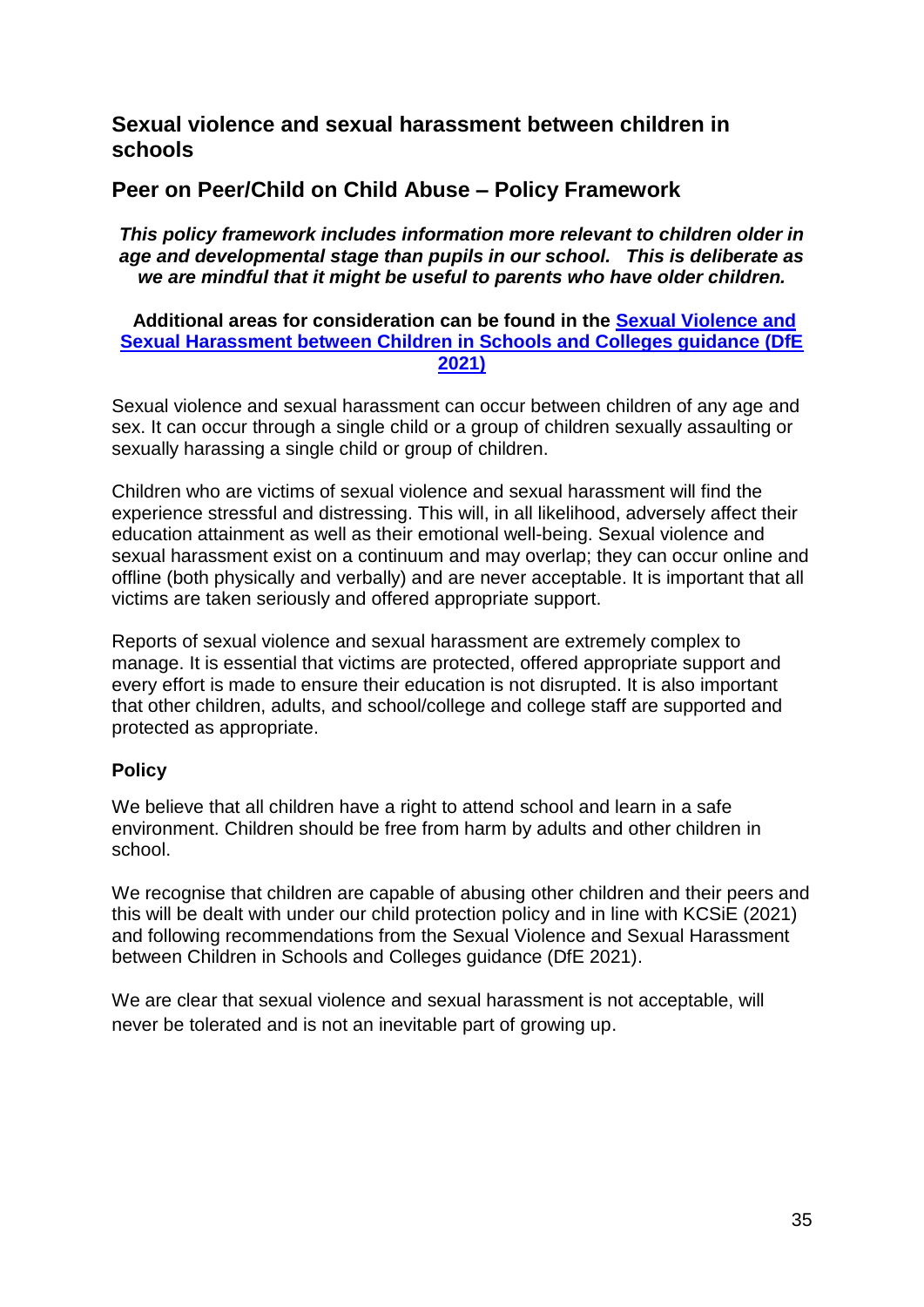We will minimise the risk of peer on peer/child on child abuse by: -

#### <span id="page-35-0"></span>**Prevention**

Taking a whole school approach to safeguarding & child protection.

Providing training to staff.

Providing a clear set of values and standards, underpinned by the school's behaviour policy and pastoral support; and by a planned programme of evidencebased content delivered through the curriculum.

Engaging with specialist support and interventions.

#### **Responding to reports of sexual violence and sexual harassment**

Children making any report of sexual violence or sexual harassment including "upskirting" (The Voyeurism Offences Act 2019) will be taken seriously, kept safe and be well supported.

If the report includes an online element staff will be mindful of the [Searching,](https://assets.publishing.service.gov.uk/government/uploads/system/uploads/attachment_data/file/674416/Searching_screening_and_confiscation.pdf)  [Screening and Confiscation: advice for schools](https://assets.publishing.service.gov.uk/government/uploads/system/uploads/attachment_data/file/674416/Searching_screening_and_confiscation.pdf) 2018 guidance.

Staff taking the report will inform the DSL or the Deputy DSL immediately.

Staff taking a report will never promise confidentiality.

Parents or carers should usually be informed (unless this would put the child at greater risk).

If a child is at risk of harm, is in immediate danger, or has been harmed, a Request for Support will be made to the C-SPA securely email: **[cspa@surreycc.gov.uk](mailto:cspa@surreycc.gov.uk)** or telephone 0300 470 9100, as appropriate.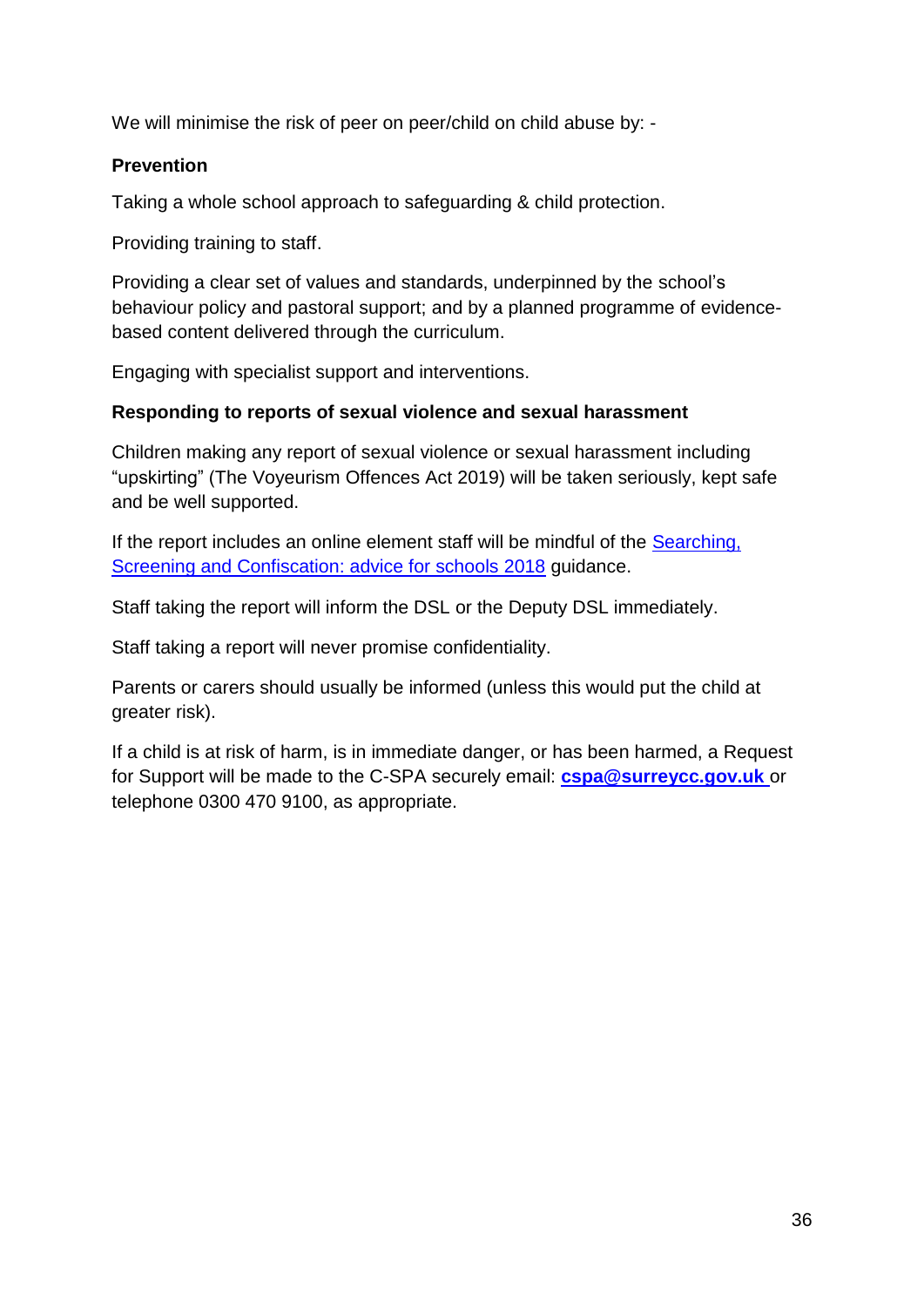#### <span id="page-36-0"></span>**Risk Assessment**

Following a report, the DSL will make an immediate risk and needs assessment on a case-by-case basis.

The risk assessment will consider;

- The victim, especially their protection and support.
- The alleged perpetrator, their support needs and any discipline action.
- All other children at the school.
- The victim and the alleged perpetrator sharing classes and space at school.
- The risk assessment will be recorded and kept under review.

Where there has been other professional intervention and/or other specialist risk assessments, these professional assessments will be used to inform the school/college's approach to supporting and protecting children.

Support regarding risk assessments can be accessed from the [Education](https://www.surreycc.gov.uk/schools-and-learning/teachers-and-education-staff/educational-advice-and-support/safeguarding)  [Safeguarding Team](https://www.surreycc.gov.uk/schools-and-learning/teachers-and-education-staff/educational-advice-and-support/safeguarding) – [education.safeguarding@surreycc.gov.uk](mailto:education.safeguarding@surreycc.gov.uk)

#### <span id="page-36-1"></span>**Action: The DSL will consider**

- The wishes of the victim.
- The nature of the incident including whether a crime has been committed and the harm caused.
- Ages of the children involved.
- Developmental stages of the children.
- Any power imbalance between the children.
- Any previous incidents.
- Ongoing risks.
- Other related issues or wider context.

#### <span id="page-36-2"></span>**Options:**

- Manage internally
- Early Help intervention
- Request for support to the C-SPA
- Report to the Police (generally in parallel with a request for support to the C-SPA)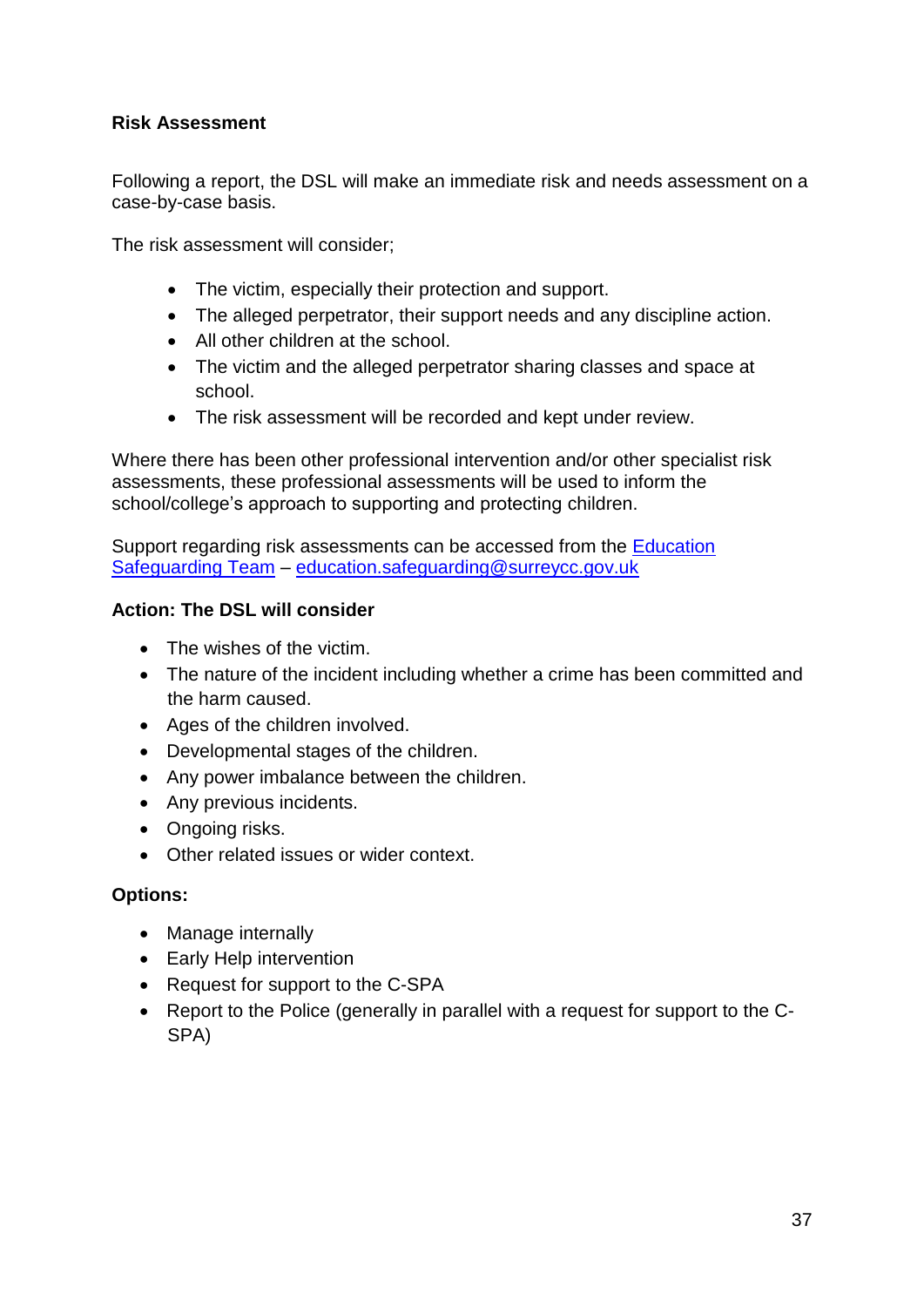#### <span id="page-37-0"></span>**Ongoing Response:**

The DSL will manage each case individually and will ensure the risk assessment is reviewed regularly with relevant partner agencies, for example the Police and Children's Social Care.

Where there is a criminal investigation into a rape, assault by penetration or sexual assault, the alleged perpetrator should be removed from any classes they share with the victim.

The DSL will consider how best to keep the victim and perpetrator a reasonable distance apart on school premises and on transport where appropriate.

Where a criminal investigation into a rape or assault by penetration leads to a conviction or caution, the school will take suitable action. In all but the most exceptional of circumstances, the rape or assault is likely to constitute a serious breach of discipline and may lead to the view that allowing the perpetrator to remain in the same school would seriously harm the education or welfare of the victim (and potentially themselves and other children).

Where a criminal investigation into sexual assault leads to a conviction or caution, the school will, if it has not already, consider any suitable sanctions in light of their behaviour policy, which may include consideration of permanent exclusion. Where the perpetrator is going to remain at the school, the Headteacher should continue keeping the victim and perpetrator in separate classes and continue to consider the most appropriate way to manage potential contact on school premises and transport. The nature of the conviction or caution and wishes of the victim will be especially important in determining how to proceed in such cases.

The victim, alleged perpetrator and any other children & adults affected will receive appropriate support and safeguards on a case-by-case basis.

The school will take any disciplinary action against the alleged perpetrator in accordance with the school behaviour policy.

The school recognises that taking disciplinary action and providing appropriate support are not mutually exclusive actions and will occur at the same time if necessary.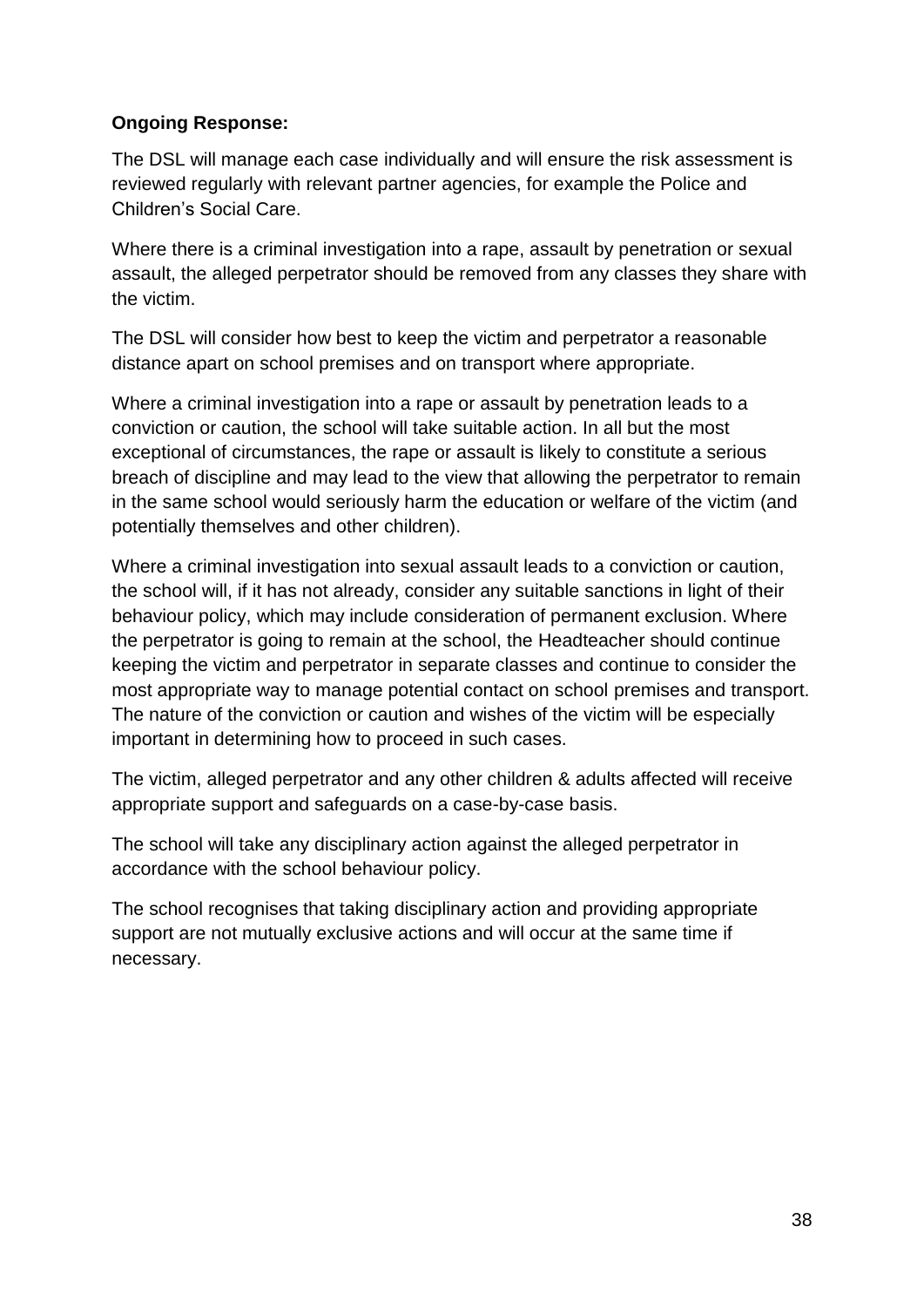#### <span id="page-38-0"></span>**Physical Abuse**

While a clear focus of peer on peer/child on child abuse is around sexual abuse and harassment, physical assaults and initiation violence and rituals from children to children can also be abusive.

These are equally not tolerated and if it is believed that a crime has been committed, will be reported to the Police.

The principles from the anti-bullying policy will be applied in these cases, with recognition that any Police investigation will need to take priority.

*References:* [DfE Keeping Children Safe in Education 2021](https://www.gov.uk/government/publications/keeping-children-safe-in-education--2) [Sexual Violence and Sexual Harassment between Children in Schools and Colleges](https://www.gov.uk/government/publications/sexual-violence-and-sexual-harassment-between-children-in-schools-and-collegesBe)  [guidance \(DfE 2021\)](https://www.gov.uk/government/publications/sexual-violence-and-sexual-harassment-between-children-in-schools-and-collegesBe)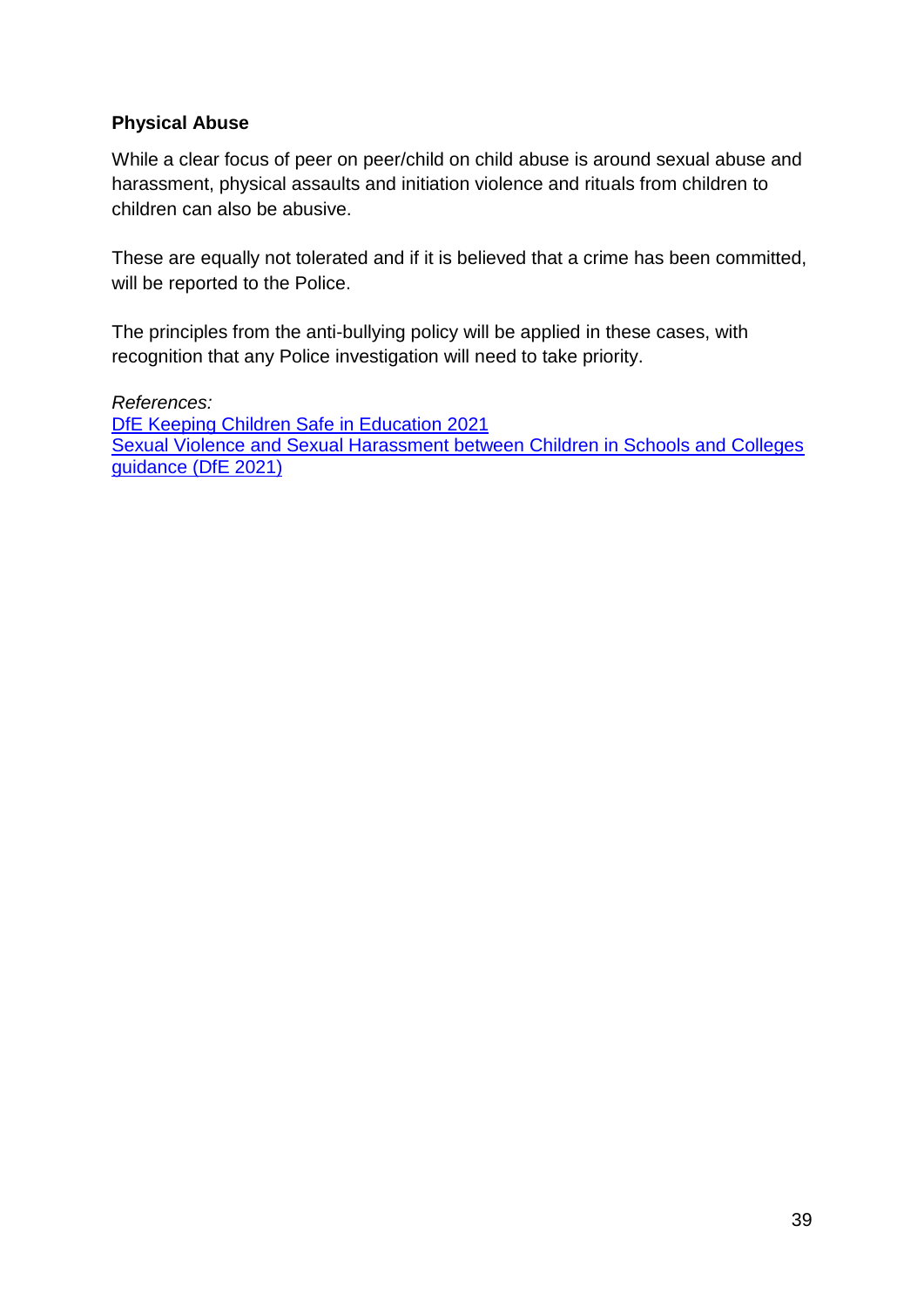#### <span id="page-39-0"></span>**Harmful Sexual Behaviour**

The **Brook Traffic Light Tool** uses a traffic light system to categorise the sexual behaviours of young people and once Brook training [has been undertaken](https://www.brook.org.uk/training/wider-professional-training/sexual-behaviours-traffic-light-tool/#tlttraining) it can be used to help professionals:

- Make decisions about safeguarding children and young people
- Assess and respond appropriately to sexual behaviour in children and young people
- Understand healthy sexual development and distinguish it from harmful behaviour

By categorising sexual behaviours, the school can work with other agencies to the same standardised criteria when making decisions and can protect children and young people with a multi-agency approach.

The school recognises that it is vital that professionals agree on how behaviours should be categorised regardless of culture, faith, beliefs, and their own experiences or values.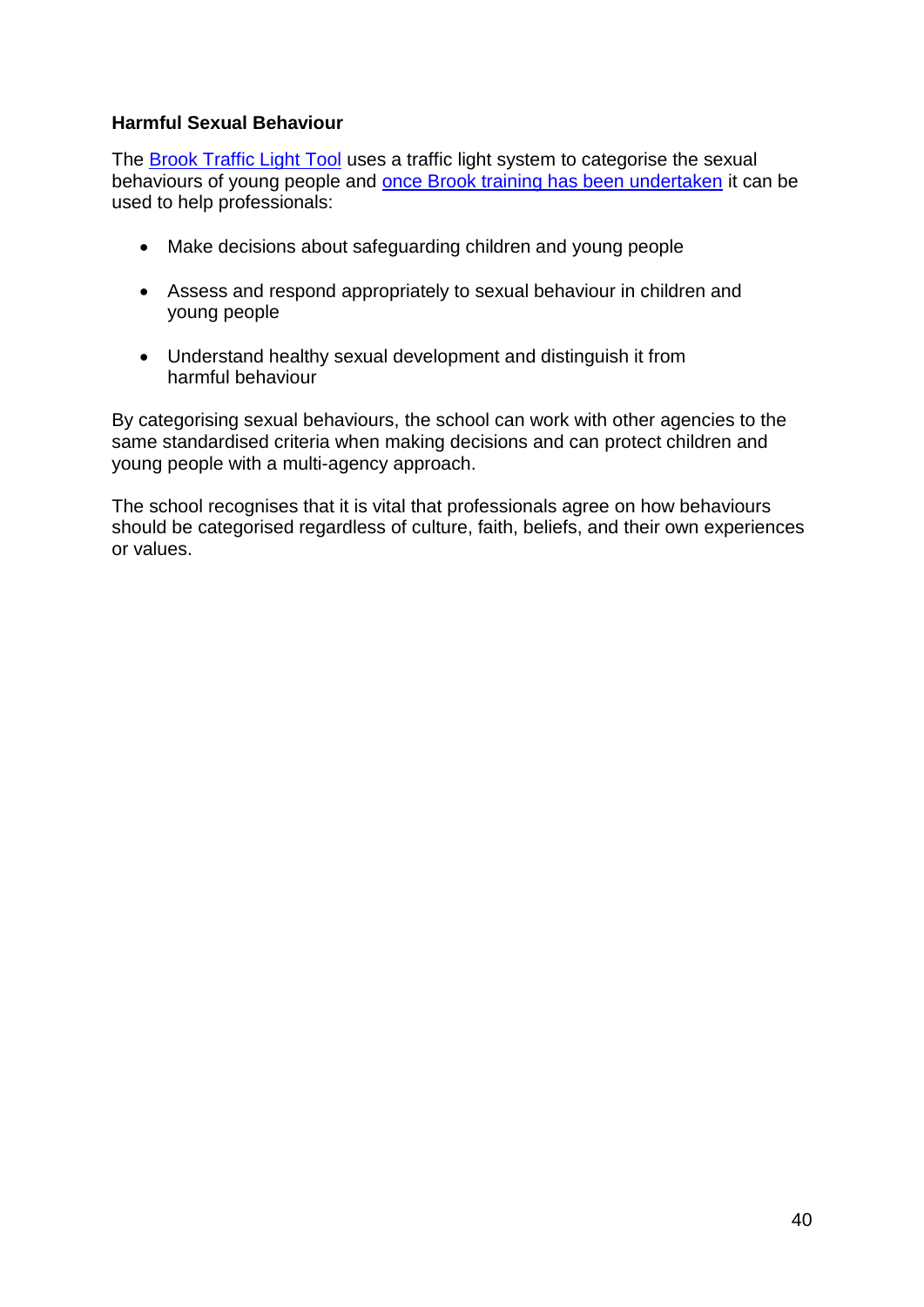## <span id="page-40-0"></span>**Anti-Bullying/Cyberbullying**

Hurst Green Infant School and Nursery policy on anti-bullying is set out in a separate document and acknowledges that to allow or condone bullying may lead to consideration under child protection procedures.

We keep a record of known bullying incidents which is shared with and analysed by the governing body. All staff are aware that children with SEND and/or differences/ perceived differences are more susceptible to being bullied/victims of child abuse.

When there is 'reasonable cause to suspect that a child is suffering, or is likely to suffer, significant harm' a bullying incident should be addressed as a child protection concern. If the anti-bullying procedures are seen to be ineffective, the Headteacher/DSL will also consider child protection procedures.

PSHE education regularly provides opportunities for children to understand bullying is wrong, its impact and how to deal with it.

## <span id="page-40-1"></span>**Online Safety/Cybercrime**

Hurst Green Infant School and Nursery has an online safety policy which explains how we try to keep children safe in school and how we respond to online safety incidents.

Children increasingly use electronic equipment on a daily basis to access the internet, share and view content and images via social media sites such as Facebook, twitter, Instagram, snapchat and voodoo and for online gaming.

Some adults and other children use these technologies to harm children. The harm might range from sending hurtful or abusive texts or emails, to grooming and enticing children to engage in extremist or sexual behaviour involving webcam photography or face-to-face meetings.

Children may also be distressed or harmed by accessing inappropriate material such as pornographic websites or those which promote extremist behaviour, criminal activity, suicide or eating disorders

Children are taught about online safety throughout the curriculum and all staff receive online safety training which is regularly updated. The school online safety coordinator is Miss Hayley Merritt.

Children with particular skill and interest in computing and technology may inadvertently or deliberately stray into cyber-dependent crime. If there are concerns about a child in this area, the DSL (or a deputy), will consider a referral into the [Cyber Choices](http://www.cyberchoices.uk/) programme.

This programme aims to intervene where young people are at risk of committing, or being drawn into, low level cyber-dependent offences and divert them to a more positive use of their skills and interests.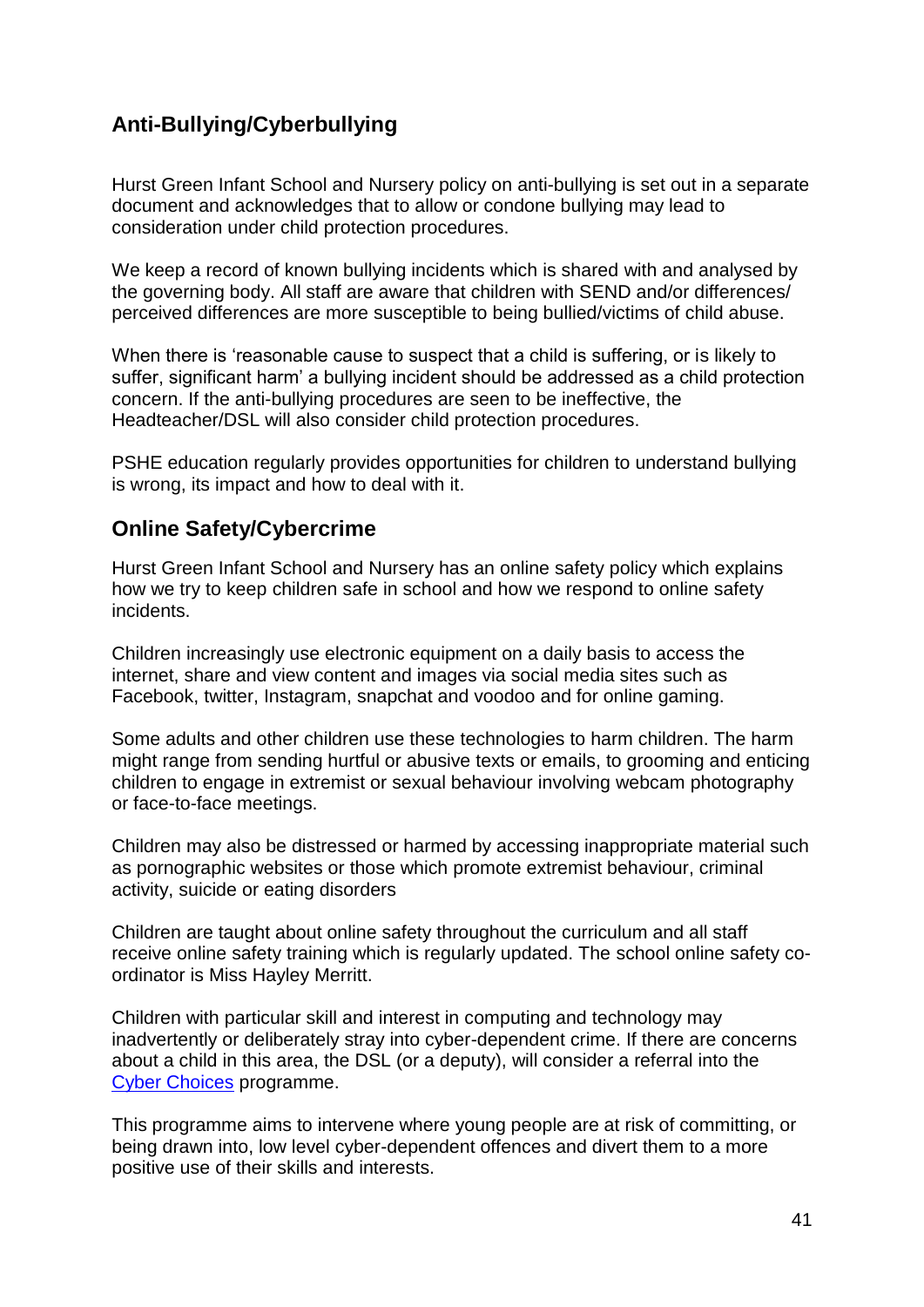## <span id="page-41-0"></span>**Racist Incidents**

Our policy on racist incidents is set out separately and acknowledges that repeated racist incidents or a single serious incident may lead to consideration under child protection procedures. We keep a record of racist incidents.

## <span id="page-41-1"></span>**Radicalisation, Extremism and Terrorism**

[The Prevent Duty for England and Wales \(2015\)](https://www.gov.uk/government/publications/protecting-children-from-radicalisation-the-prevent-duty) under section 26 of the Counter Terrorism and Security Act 2015 places a duty on education and other children's services to have due regard to the need to prevent people from being drawn into terrorism.

Extremism is defined as 'vocal or active opposition to fundamental British values, including democracy, the rule of law, individual liberty and mutual respect and tolerance of different faiths and beliefs'. We also include in our definition of extremism calls for the death of members of our armed forces, whether in this country or overseas.

Terrorism is an action that endangers or causes serious violence to a person/people; causes serious violence to a person/people; causes serious damage to property; or seriously interferes with an electronic system. The use or threat must be designed to influence the government or to intimidate the public and is made for the purpose of advancing a political, religious or ideological cause.

Some children are at risk of being radicalised; adopting beliefs and engaging in activities which are harmful, criminal or dangerous. This can happen both online and offline.

Hurst Green Infant School and Nursery is clear that exploitation of vulnerable children and radicalisation should be viewed as a safeguarding concern and follows the Department for Education guidance for schools and childcare providers on preventing children and young people from being drawn into terrorism.

The school seeks to protect children and young people against the messages of all violent extremism including, but not restricted to, those linked to Islamist ideology, or to Far Right / Neo Nazi / White Supremacist ideology, Irish Nationalist and Loyalist paramilitary groups, and extremist Animal Rights movements.

School staff receive training to help identify early signs of radicalisation and extremism.

Opportunities are provided in the curriculum to enable children to discuss issues of religion, ethnicity and culture and the school/college follows the [DfE advice](https://www.gov.uk/government/news/guidance-on-promoting-british-values-in-schools-published)  [Promoting Fundamental British Values as part of SMSC \(spiritual, moral, social and](https://www.gov.uk/government/news/guidance-on-promoting-british-values-in-schools-published)  [cultural education\) in Schools \(2014\).](https://www.gov.uk/government/news/guidance-on-promoting-british-values-in-schools-published)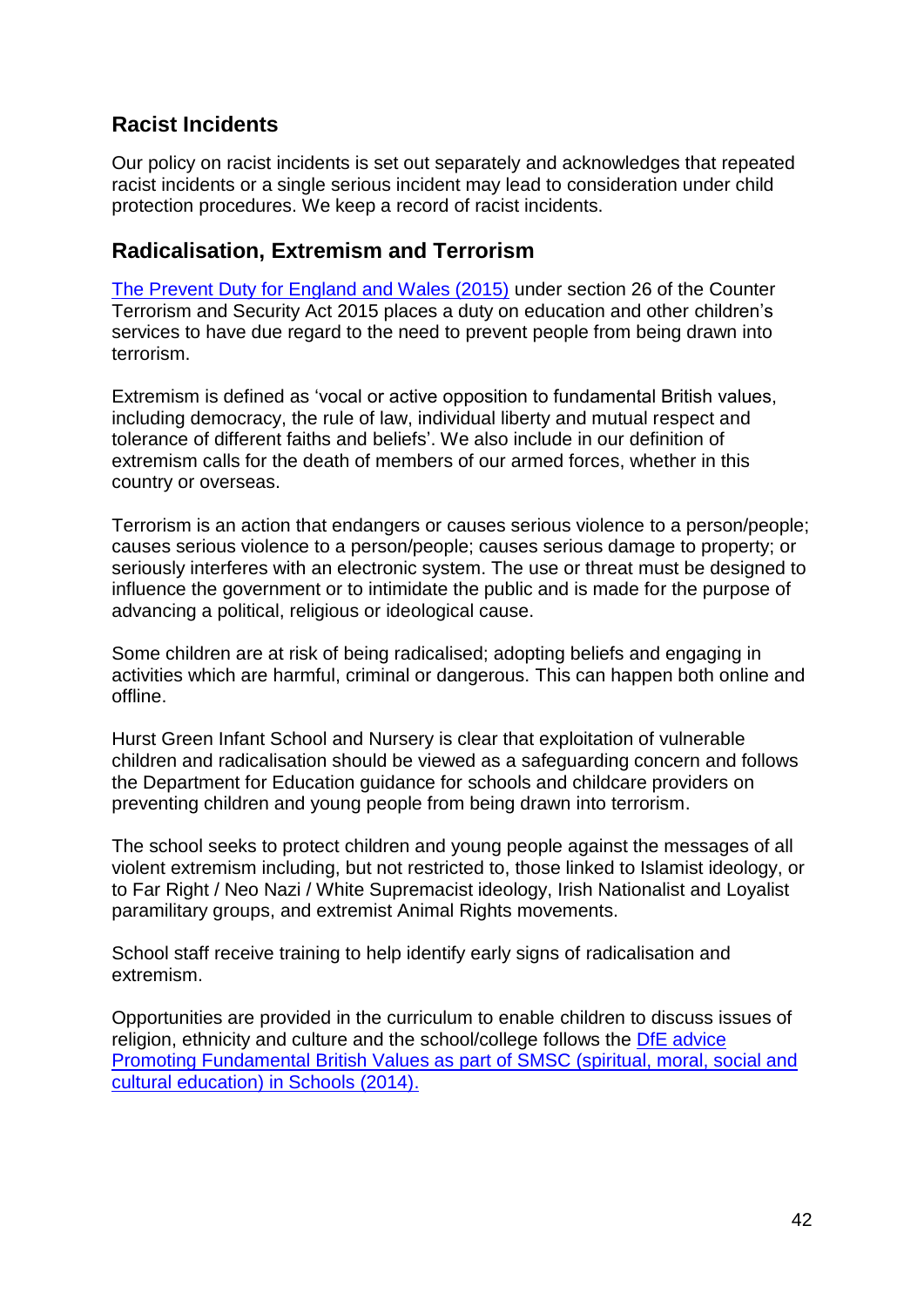The school governors, the Headteacher/DSL will assess the level of risk within the school and put actions in place to reduce that risk. Risk assessment may include, [due diligence checks for external speakers and private hire of facilities,](https://www.surreycc.gov.uk/__data/assets/word_doc/0008/154655/Due-diligence-checks-for-External-Speakers-and-Private-Hire-of-Facilities-January-2018.docx) anti-bullying policy and other issues specific to the school/college's profile, community and philosophy.

When any member of staff has concerns that a child may be at risk of radicalisation or involvement in terrorism, they should speak with the DSL in the first instance. They should then follow the safeguarding procedures and refer cases by e-mail to [preventreferrals@surrey.pnn.police.uk](mailto:preventreferrals@surrey.pnn.police.uk) following the [Prevent referral process](https://www.surreyscb.org.uk/2018/12/16/prevent-referral-process-september-2018/) and use the Prevent referral form. If the matter is urgent then Police must be contacted by dialling 999. In cases where further advice from the Police is sought dial 101 or 01483 *632982* and ask to speak to the Prevent Supervisor for Surrey.

The Department for Education has also set up a dedicated telephone helpline for staff and governors to raise concerns around Prevent (020 7340 7264).

#### <span id="page-42-0"></span>**Indicators of vulnerability to radicalisation**

Radicalisation refers to the process by which a person comes to support terrorism and forms of extremism leading to terrorism.

Extremism is defined by the Crown Prosecution Service as:

- The demonstration of unacceptable behaviour by using any means or medium to express views which:
- Encourage, justify or glorify terrorist violence in furtherance of particular beliefs
- Seek to provoke others to terrorist acts
- Encourage other serious criminal activity or seek to provoke others to serious criminal acts
- Foster hatred which might lead to inter-community violence in the UK.

There is no such thing as a "typical extremist": those who become involved in extremist actions come from a range of backgrounds and experiences, and most individuals, even those who hold radical views, do not become involved in violent extremist activity.

Children may become susceptible to radicalisation through a range of social, personal and environmental factors - it is known that violent extremists exploit vulnerabilities in individuals to drive a wedge between them and their families and communities. It is vital that school/college staff are able to recognise those vulnerabilities.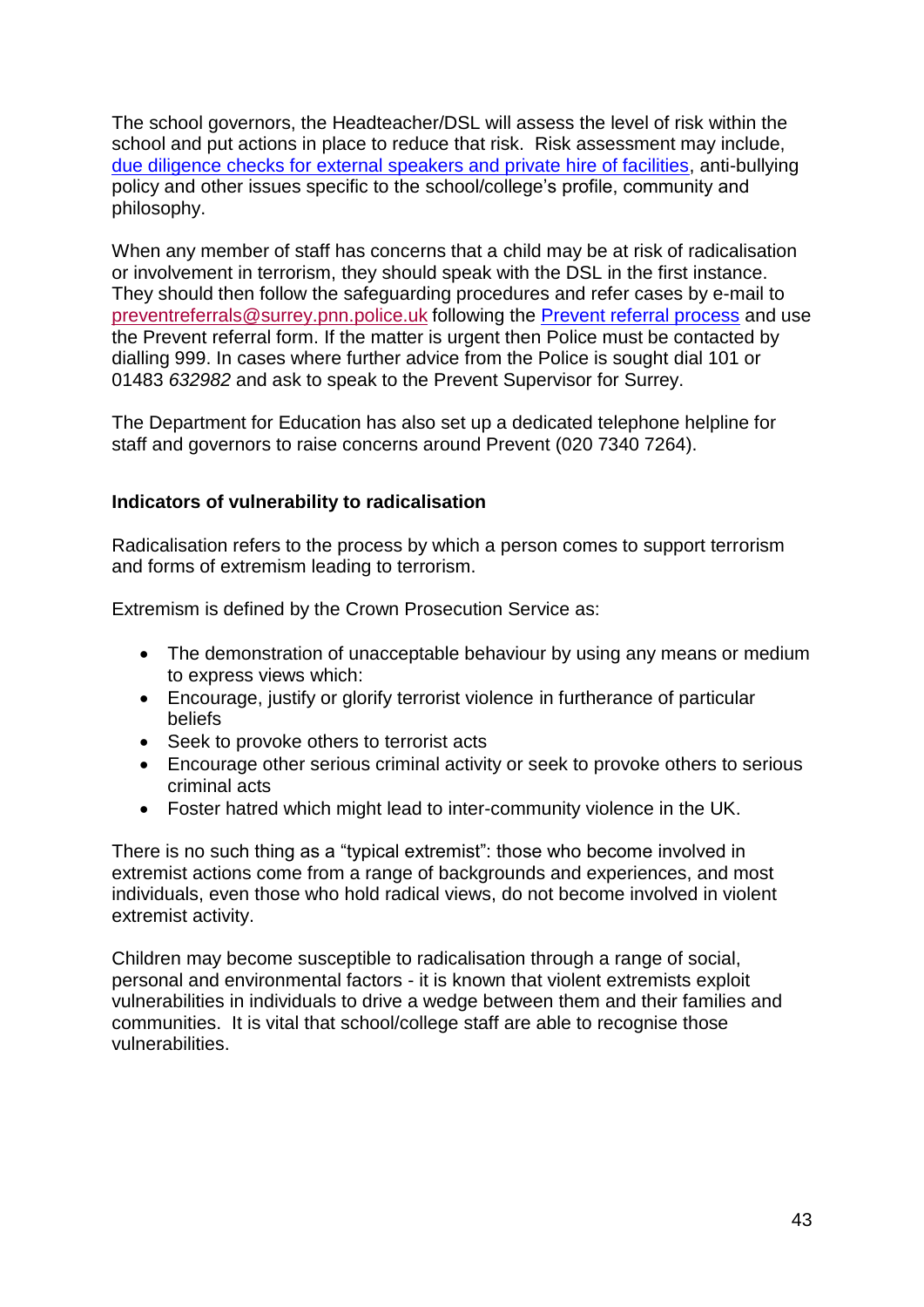Indicators of vulnerability include:

- **Identity Crisis** the child is distanced from their cultural / religious heritage and experiences discomfort about their place in society.
- **Personal Crisis** the child may be experiencing family tensions; a sense of isolation; and low self-esteem; they may have dissociated from their existing friendship group and become involved with a new and different group of friends; they may be searching for answers to questions about identity, faith and belonging;
- **Personal Circumstances** migration; local community tensions; and events affecting the child's country or region of origin may contribute to a sense of grievance that is triggered by personal experience of racism or discrimination or aspects of Government policy;
- **Unmet Aspirations** the child may have perceptions of injustice or a feeling of failure,
- **Experiences of Criminality** which may include involvement with criminal groups, imprisonment, and poor resettlement / reintegration;
- **Special Educational Needs and Disability (SEND)** children may experience difficulties with social interaction, empathy with others, understanding the consequences of their actions and awareness of the motivations of others.

However, this list is not exhaustive, nor does it mean that all young people experiencing the above are at risk of radicalisation for the purposes of violent extremism. The Department of Education guidance [The Prevent Duty](https://www.gov.uk/government/publications/protecting-children-from-radicalisation-the-prevent-duty) should be referred to.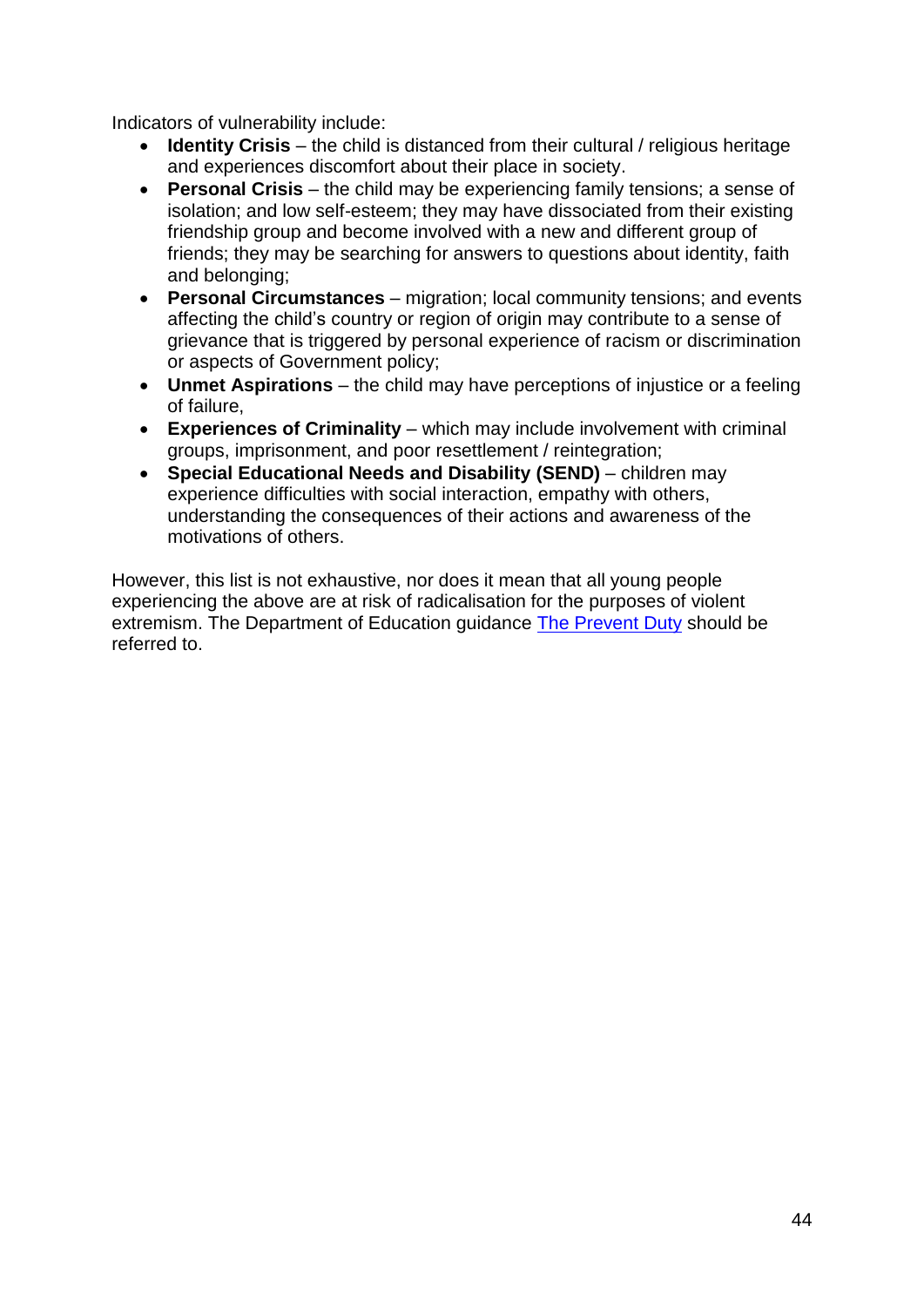## <span id="page-44-0"></span>**Domestic Abuse**

Domestic abuse is actual or threatened physical, emotional, psychological or sexual abuse. It involves the use of power and coercive control by one person over another. It occurs regardless of race, ethnicity, gender, class, sexuality, age, religion, mental or physical ability. Domestic abuse can also involve other types of abuse.

The Domestic Abuse Act 2021 received Royal Assent on 29 April 2021. The Act introduces the first ever statutory definition of domestic abuse and recognises the impact of domestic abuse on children, as victims in their own right, if they see, hear or experience the effects of abuse. The statutory definition of domestic abuse, based on the previous cross-government definition, ensures that different types of relationships are captured, including ex-partners and family members. The definition captures a range of different abusive behaviours, including physical, emotional and economic abuse and coercive and controlling behaviour. Both the person who is carrying out the behaviour and the person to whom the behaviour is directed towards must be aged 16 or over and they must be "personally connected" (as defined in section 2 of the 2021 Act).

We use the term domestic abuse to reflect that several abusive and coercive controlling behaviours are involved beyond violence. Slapping, punching, kicking, bruising, rape, ridicule, constant criticism, threats, manipulation, sleep deprivation, social isolation, and other coercive controlling behaviours all count as abuse. Living in a home where domestic abuse takes place is harmful to children and can have a serious impact on their behaviour, wellbeing and understanding of healthy, positive relationships. Children who witness domestic abuse are at risk of significant harm and staff are alert to the signs and symptoms of a child suffering or witnessing domestic abuse.

Hurst Green Infant School and Nursery is enrolled onto the Operation Encompass scheme, a joint project between Surrey Police, Surrey Domestic Abuse Service and surrey school/colleges; where every school/college day our DSL is notified of all domestic abuse incidents that have occurred and been reported to Police in the previous 24 hours which involved a child at this school/college (72 hours on a Monday morning). This provides an opportunity for us to ensure the right support is in place at the right time for children who are experiencing domestic abuse.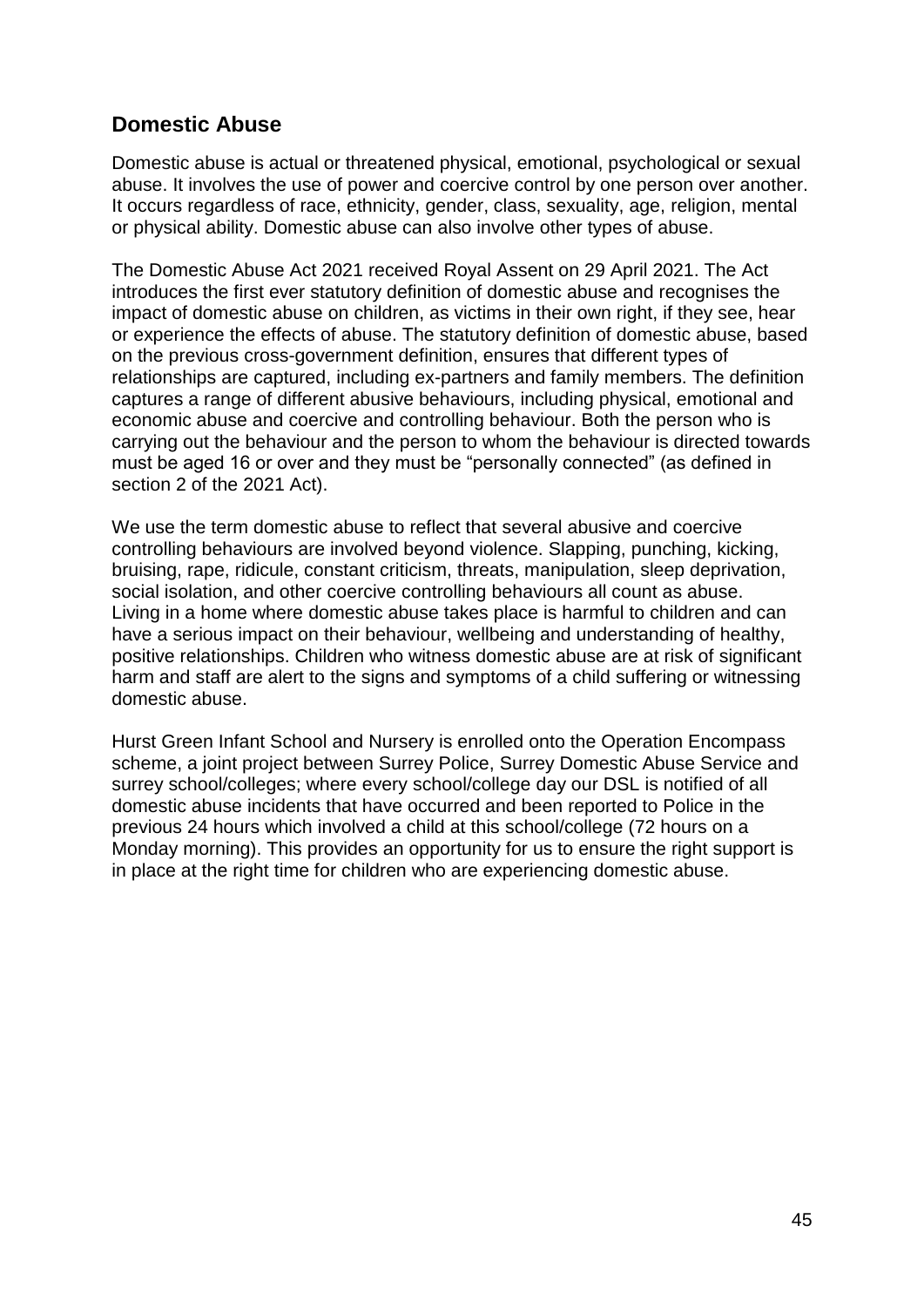# <span id="page-45-0"></span>**Child Sexual Exploitation (CSE)**

Child sexual exploitation is a form of child sexual abuse.

It occurs where an individual or group takes advantage of an imbalance of power to coerce, manipulate or deceive a child or young person under the age of 18 into sexual activity (a) in exchange for something the victim needs or wants, and/or (b) for the financial advantage or increased status of the perpetrator or facilitator.

The victim may have been sexually exploited even if the sexual activity appears consensual.

Child sexual exploitation does not always involve physical contact; it can also occur through the use of technology. All staff are aware of the link between online safety and vulnerability to CSE.

Any concerns that a child is being or is at risk of being sexually exploited should be passed immediately to the DSL.

The school is aware there is a clear link between regular non-attendance at school and CSE. Staff will consider a child to be at potential CSE risk in the case of regular non-attendance at school and make reasonable enquiries with the child and parents to assess this risk.

All staff are aware that safeguarding incidents and/or behaviours can be associated with factors outside the school and/or can occur between children outside of these environments. All staff, but especially the DSL (and deputies) will consider whether children are at risk of abuse or exploitation in situations outside their families. Extrafamilial harms take a variety of different forms and children can be vulnerable to multiple harms including (but not limited to) sexual exploitation, criminal exploitation, and serious youth violence

The DSL will consider the published SSCP guidance and advice when there is a concern that a child is being or is at risk of being sexually exploited or where indicators have been observed that are consistent with a child who is being or who is at risk of being sexually exploited.

In all cases if the DSL identifies any level of concern the DSL should contact the C-SPA and email a Request for Support Form. If a child is in immediate danger the Police should be called on 999.

The school is aware that often a child is not able to recognise the coercive nature of the abuse and does not see themselves as a victim. As a consequence the child may resent what they perceive as interference by staff. However, staff must act on their concerns as they would for any other type of abuse. Children also rarely selfreport CSE so staff must be particularly vigilant to potential indicators of risk.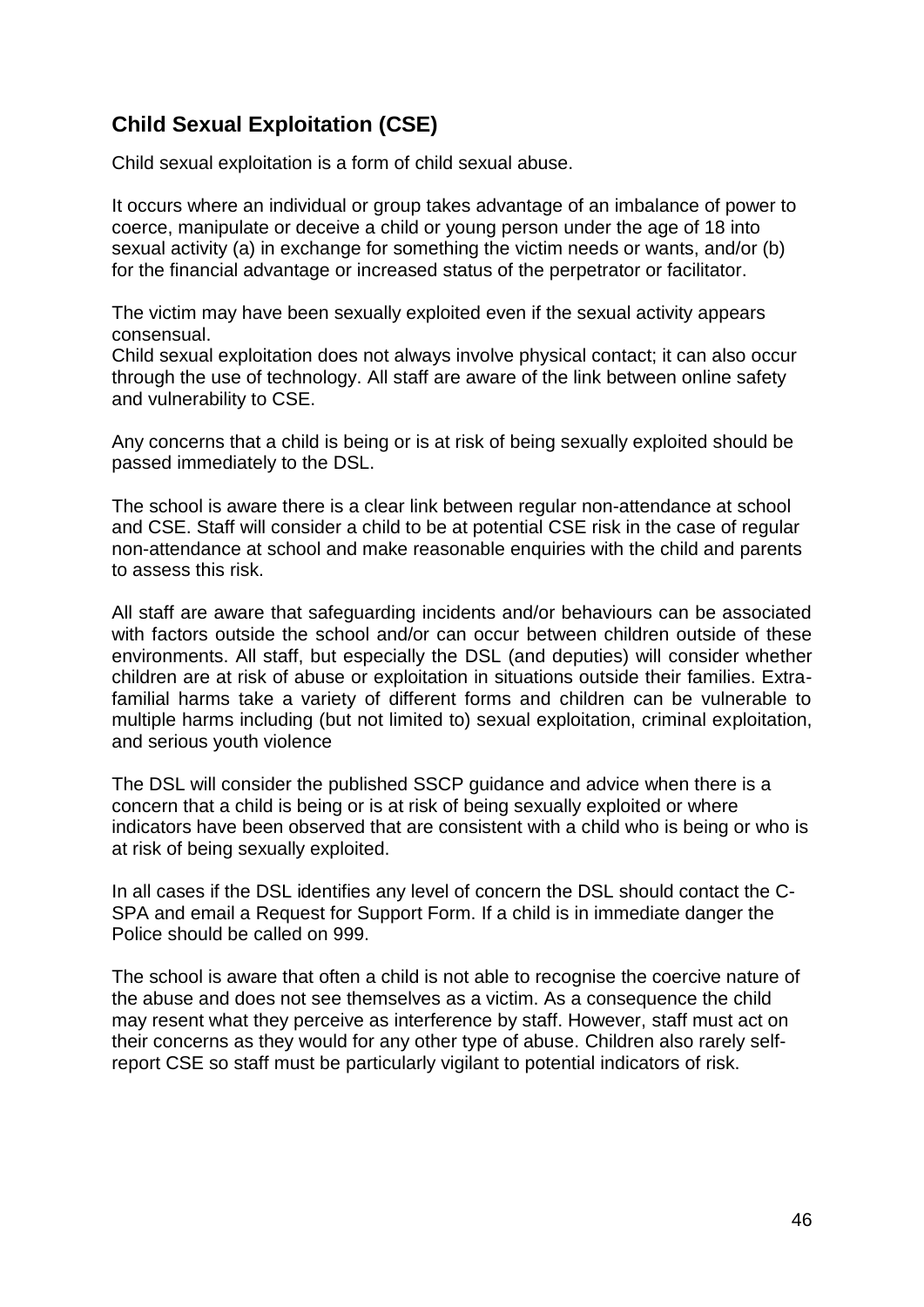The school includes the risks of sexual exploitation in the PSHE and RSE curriculum (age appropriate). Children will be informed of the grooming process and how to protect themselves from people who may potentially be intent on causing harm (age appropriate). They will be supported in terms of recognising and assessing risk in relation to CSE, including online, and knowing how and where to get help.

## <span id="page-46-0"></span>**Child Criminal Exploitation (CCE) & Gangs**

Both CSE and CCE are forms of abuse and both occur where an individual or group takes advantage of an imbalance in power to coerce, manipulate or deceive a child into sexual or criminal activity.

There are a number of areas in which children are put at risk by gang activity, both through participation in, and as victims of, gang violence which can be in relation to their peers or to a gang-involved adult in their household.

A child who is affected by gang activity or serious youth violence may have suffered, or may be likely to suffer, significant harm through physical, sexual and emotional abuse or neglect.

Children can be vulnerable to recruitment into gangs and involvement in gang violence. This vulnerability may be exacerbated by risk factors in an individual's background, including violence in the family, involvement of siblings in gangs, poor educational attainment, or poverty or mental health problems.

Criminal exploitation of children is a typical feature of county lines criminal activity. Key identifying features of involvement in county lines are when children are missing, when the victim may have been trafficked for transporting drugs, a referral to the National Referral Mechanism should be considered with Social Care and Police colleagues.

A child who is affected by gang activity, criminal exploitation or serious youth violence can be at risk of significant harm through physical, sexual and emotional abuse. Girls may be particularly at risk of sexual exploitation.

Any concerns that a child is being or is at risk of being criminally exploited will be passed without delay to the DSL. The school is aware there is a clear link between regular non-attendance at school and exploitation. Staff will consider a child to be at potential risk in the case of regular non-attendance at school and make reasonable enquiries with the child and parents to assess this risk.

A request for support to the C-SPA will be made when any concern of harm to a child as a consequence of gang activity including child criminal exploitation becomes known. The DSL will contact the C-SPA. If there is concern about a child's immediate safety, the Police will be contacted on 999.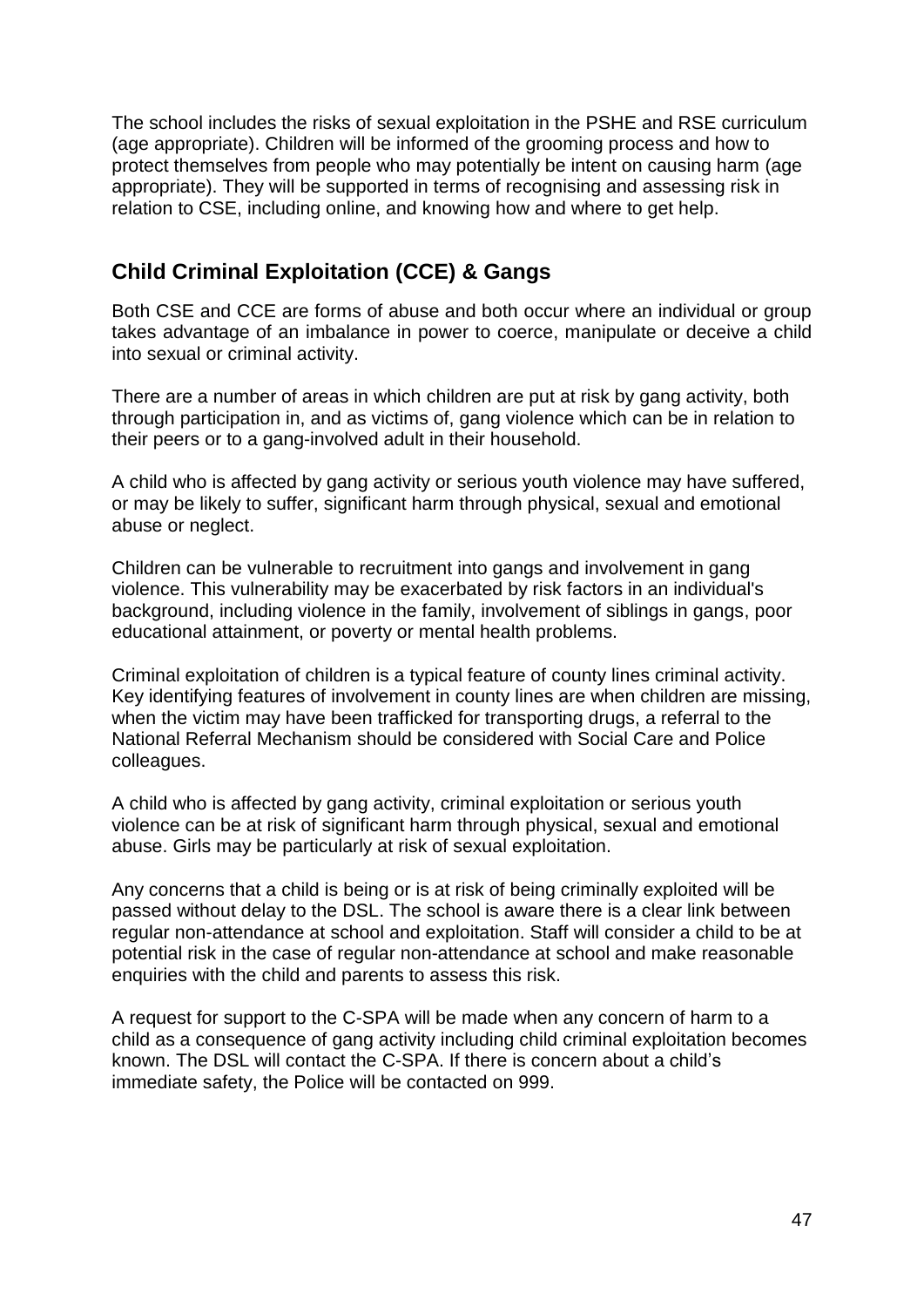## <span id="page-47-0"></span>**Sharing Nudes and Semi Nudes**

The practice of children sharing images and videos via text message, email, social media or mobile messaging apps has become commonplace. However, this online technology has also given children the opportunity to produce and distribute sexual imagery in the form of photos and videos. Such imagery involving anyone under the age of 18 is unlawful.

Sharing Nudes/Semi-Nudes refers to both images and videos where:

- A person under the age of 18 creates and shares sexual imagery of themselves with a peer under the age of 18.
- A person under the age of 18 shares sexual imagery created by another person under the age of 18 with a peer under the age of 18 or an adult.
- A person under the age if 18 is in possession of sexual imagery created by another person under the age of 18.

All incidents of this nature should be treated as a safeguarding concern and in line with the UKCCIS guidance Sharing nudes and semi-nudes: advice for education [settings working with children and young people](https://www.gov.uk/government/publications/sharing-nudes-and-semi-nudes-advice-for-education-settings-working-with-children-and-young-people/sharing-nudes-and-semi-nudes-advice-for-education-settings-working-with-children-and-young-people)

Cases where sexual imagery of people under 18 has been shared by adults and where sexual imagery of a person of any age has been shared by an adult to a child is child sexual abuse and should be responded to.

If a member of staff becomes aware of an incident involving making or sharing nudes/semi-nudes, they should follow the child protection procedures and refer to the DSL immediately.

The member of staff should confiscate the device involved and set it to flight mode or, if this is not possible, turn it off. Staff must not view, copy, or print the images.

The DSL should hold an initial review meeting with appropriate school staff and subsequent interviews with the children involved (if appropriate).

Parents should be informed at an early stage and involved in the process unless there is reason to believe that involving parents would put the child at risk of harm.

At any point in the process if there is concern a child has been harmed or is at risk of harm a request for support should be made to the C-SPA and/or the Police as appropriate.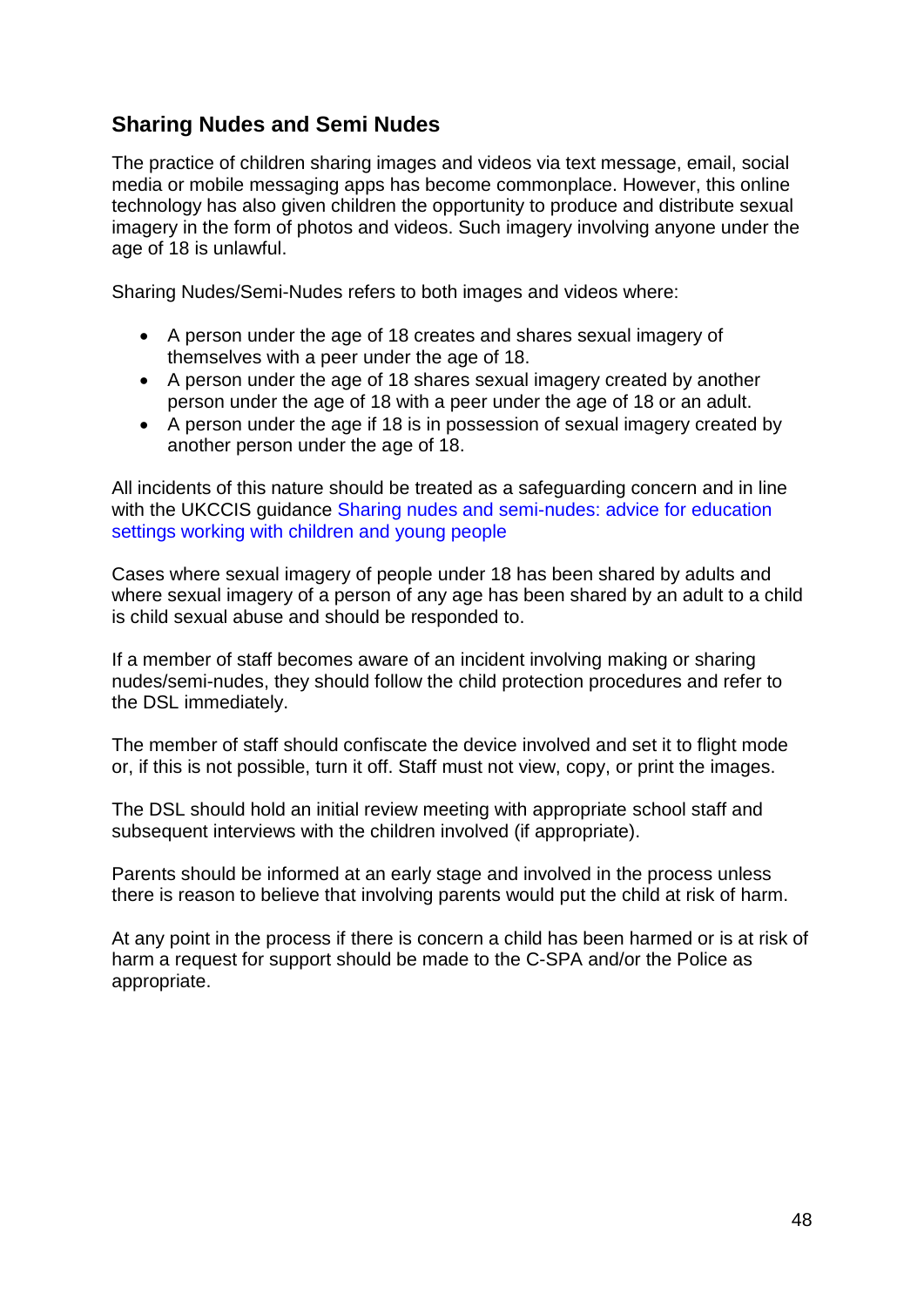Immediate request for support at the initial review stage should be made to Children's Social Care/Police if:

- The incident involves an adult
- There is good reason to believe that a young person has been coerced, blackmailed or groomed or if there are concerns about their capacity to consent (for example, owing to SEND).
- What you know about the imagery suggests the content depicts sexual acts which are unusual for the child's development stage or are violent.
- The imagery involves sexual acts.
- The imagery involves anyone aged 12 or under.
- There is reason to believe a child is at immediate risk of harm owing to the sharing of the imagery, for example the child is presenting as suicidal or self-harming.

If none of the above apply then the DSL will use their professional judgement to assess the risk to children involved and may decide, with input from the Headteacher, to respond to the incident without referral to the C-SPA or the Police.

During the decision making the DSL will consider if:

- There is a significant age difference between the sender/receiver.
- There is any coercion or encouragement beyond the sender/receiver.
- The imagery was shared and received with the knowledge of the child in the imagery.
- The child is vulnerable, for example subject to Child in Need, Child Protection or Early Help plans, Looked After, SEND.
- There is a significant impact on the children involved.
- The image is of a severe or extreme nature.
- The child involved understands consent.
- The situation is isolated or if the image been more widely distributed.
- There other circumstances relating to either the sender or recipient that may add cause for concern.
- The children have been involved in incidents relating to youth produced sexual imagery previously.

If any of these circumstances are present the situation will be referred according to our child protection procedures, including referral to the C-SPA or the Police.

The DSL will record all incidents of making, sharing and sending nudes and seminudes including the actions taken, rationale for actions and the outcome.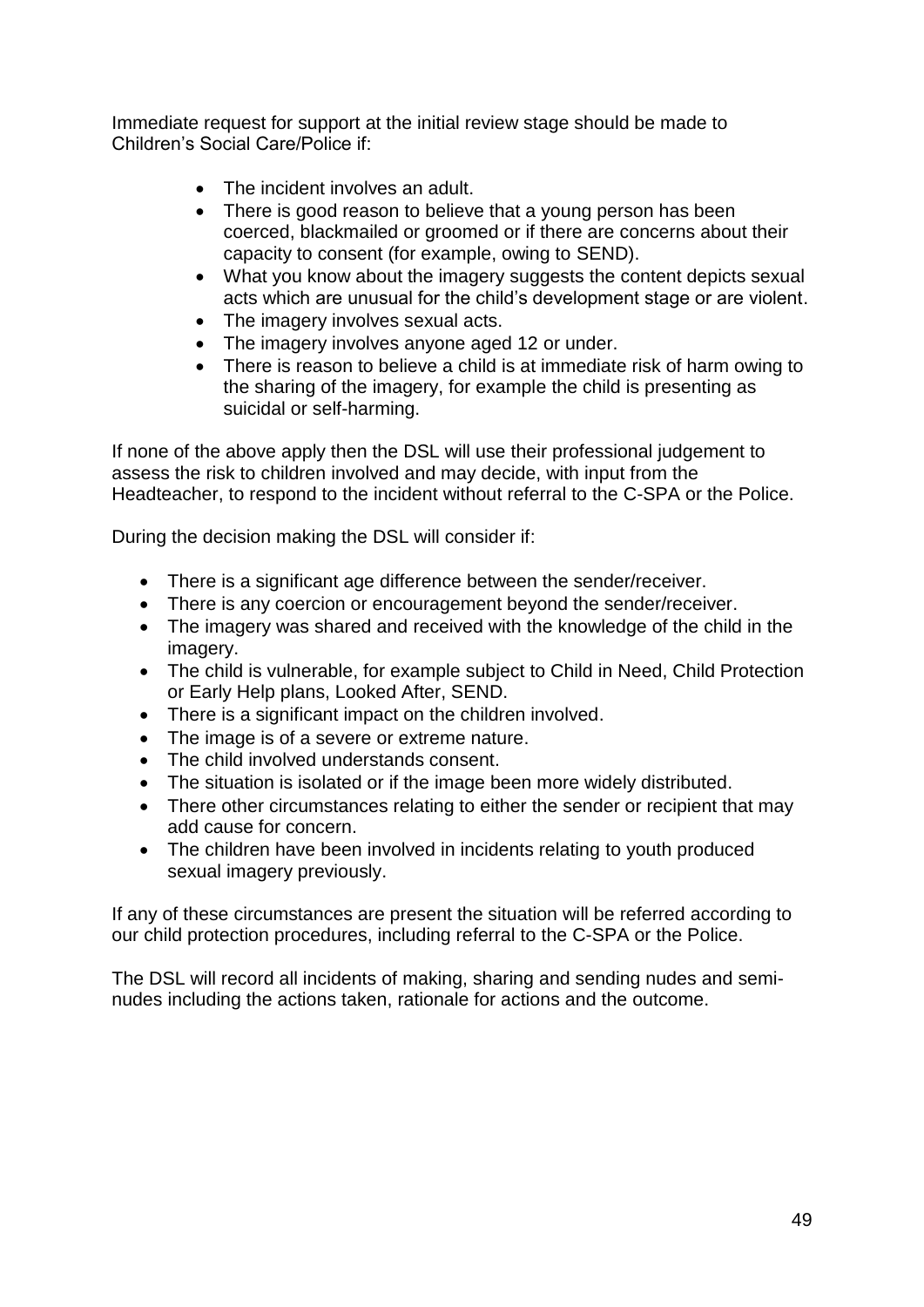## <span id="page-49-0"></span>**Female Genital Mutilation (FGM)**

Female Genital Mutilation (FGM) is illegal in England and Wales under the FGM Act (2003). It is a form of child abuse and violence against women. [A mandatory](https://www.gov.uk/government/publications/mandatory-reporting-of-female-genital-mutilation-procedural-information)  [reporting duty requires teachers to report 'known' cases of FGM in under 18s,](https://www.gov.uk/government/publications/mandatory-reporting-of-female-genital-mutilation-procedural-information) which are identified in the course of their professional work, to the Police.

The duty applies to all persons in school/college who are employed or engaged to carry out 'teaching work' in the school, whether or not they have qualified teacher status.

The duty applies to the individual who becomes aware of the case to make a report. It should not be transferred to the DSL; however, the DSL should be informed.

If a teacher is informed by a girl under 18 that an act of FGM has been carried out on her or a teacher observes physical signs which appear to show that an act of FGM has been carried out on a girl under 18 and they have no reason to believe the act was necessary for the girl's physical or mental health or for purposes connected with labour or birth, the teacher should personally make a report to the Police force in which the girl resides by calling 101. The report should be made immediately.

School staff are trained to be aware of risk indicators of FGM.

Concerns about FGM outside of the mandatory reporting duty should be reported using the school/college's child protection procedures. Staff should be particularly alert to suspicions or concerns expressed by female children about going on a long holiday during the summer holiday.

There should also be consideration of potential risk to other girls in the family and the wider community. Where there is a risk to life or likelihood of serious immediate harm the teacher should report the case immediately to the Police, including dialling 999 if appropriate.

There are no circumstances in which a teacher or other member of staff should examine a girl.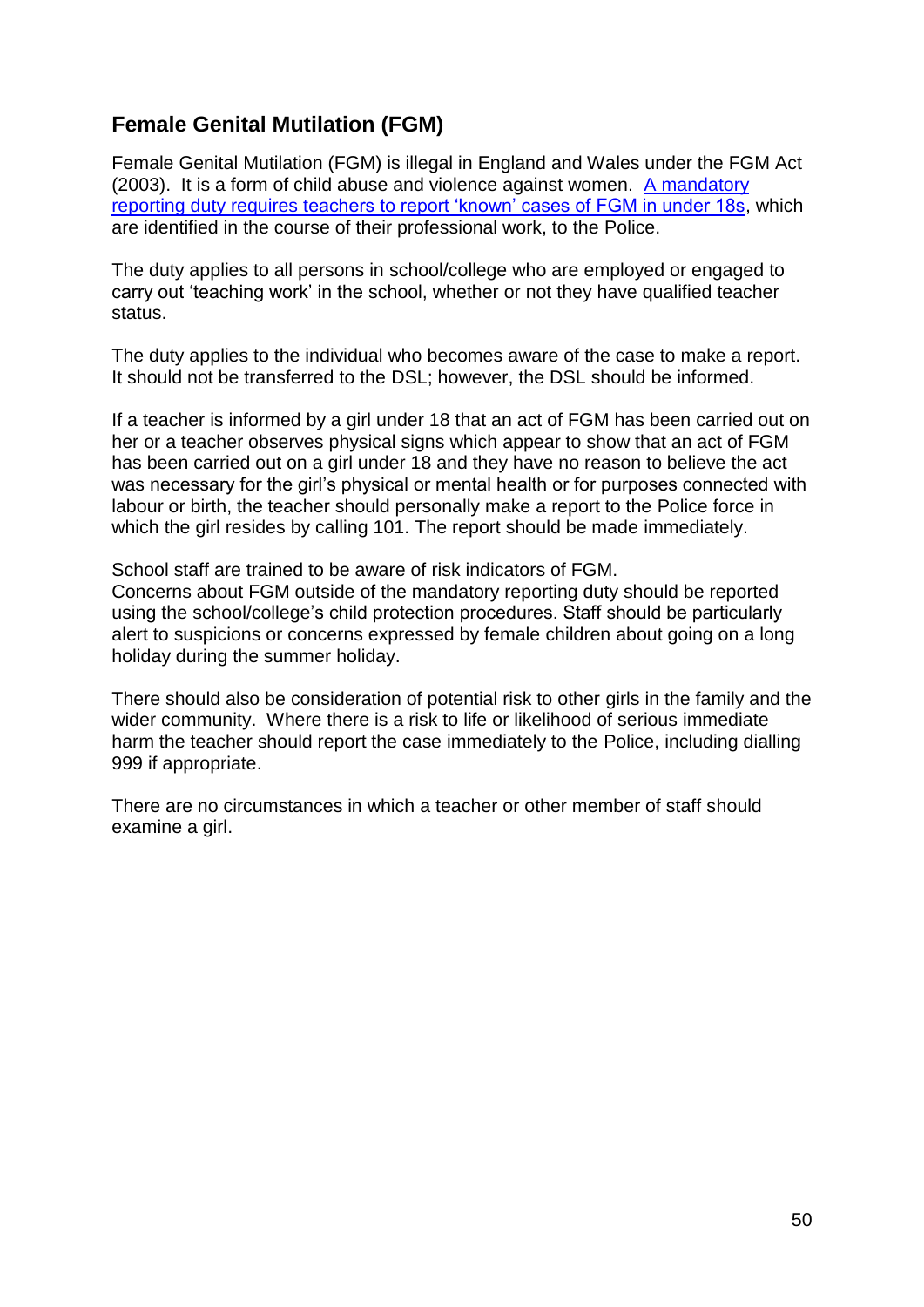## <span id="page-50-0"></span>**Forced Marriage**

A forced marriage is a marriage in which one or both people do not (or in cases of people with learning disabilities cannot) consent to the marriage but are coerced into it. Coercion may include physical, psychological, financial, sexual and emotional pressure. It may also involve physical or sexual violence and abuse.

Forced marriage is recognised in the UK as a form of violence against women and men, domestic/child abuse and a serious abuse of human rights. Since June 2014 forcing someone to marry has become a criminal offence in England and Wales under the Anti-Social Behaviour, Crime and Policing Act 2014.

A forced marriage is not the same as an arranged marriage which is common in many cultures. The families of both spouses take a leading role in arranging the marriage but the choice of whether or not to accept the arrangement remains with the prospective spouses.

School staff should never attempt to intervene directly as a school or through a third party. Contact should be made with the C-SPA and/or the Forced Marriage Unit 200 7008 0151

## <span id="page-50-1"></span>**Honour-based abuse**

Honour based abuse (HBA) can be described as a collection of practices, which are used to control behaviour within families or other social groups to protect perceived cultural and religious beliefs and/or honour. Such violence can occur when perpetrators perceive that a relative has shamed the family and/or community by breaking their honour code.

Honour based abuse might be committed against people who:

- become involved with a boyfriend or girlfriend from a different culture or religion.
- want to get out of an arranged marriage; become involved with a boyfriend or girlfriend from a different culture or religion.
- want to get out of an arranged marriage.
- want to get out of a forced marriage
- wear clothes or take part in activities that might not be considered traditional within a particular culture

It is considered a violation of human rights and may be a form of domestic and/or sexual abuse

## <span id="page-50-2"></span>**One Chance Rule**

All staff are aware of the 'One Chance' Rule' in relation to forced marriage, FGM and HBA. Staff recognise they may only have one chance' to speak to a child who is a potential victim and have just one chance to save a life.

The school is aware that if the victim is not offered support following disclosure that the 'One Chance' opportunity may be lost. Therefore, all staff are aware of their responsibilities and obligations when they become aware of potential forced marriage, FGM and HBA cases.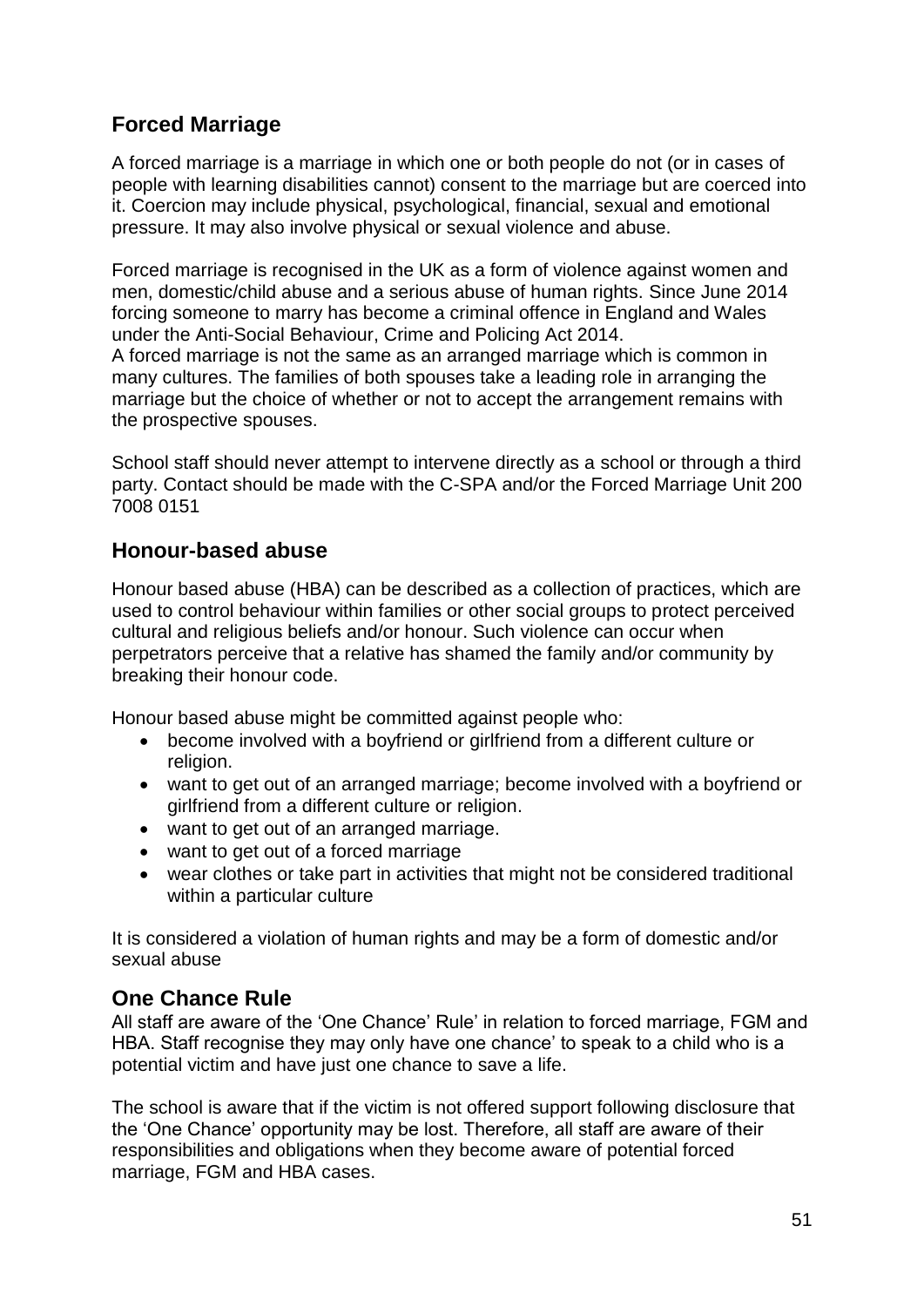## <span id="page-51-0"></span>**Private Fostering Arrangements**

A private fostering arrangement occurs when someone other than a parent or close relative cares for a child for a period of 28 days or more, with the agreement of the child's parents. It applies to children under the age of 16 years old or 18 years old if the child is disabled.

Looked After Children by the local authority or those who are placed in residential school, children's homes or hospitals are not considered to be privately fostered.

Private fostering occurs in all cultures and children may be privately fostered at any age.

The school recognises that most privately fostered children remain safe and well but are aware that safeguarding concerns have been raised in some cases. Therefore, all staff are alert to possible safeguarding issues, including the possibility that the child has been trafficked into the country.

By law, a parent, private foster carer or other persons involved in making a private fostering arrangement must notify Children's Social Care immediately. However, where a member of staff becomes aware that a child may be in a private fostering arrangement, they will raise this with the DSL and the DSL will notify the C-SPA immediately.

## <span id="page-51-1"></span>**Looked After Children**

The most common reason for children becoming looked after is because of abuse and neglect.

The school will ensure that staff have the necessary skills and understanding to keep looked after children safe. Appropriate staff have information about a child's looked after legal status and care arrangements, including the level of authority delegated to the carer by the authority looking after the child and contact arrangements with birth parents or those with parental responsibility.

The designated teacher and governor for looked after children will have the appropriate level of training to equip them with the knowledge and skills to undertake their role.

The designated teacher for looked after children and the DSL have details of the child's social worker and the name and contact details of SCC's Head of Virtual School.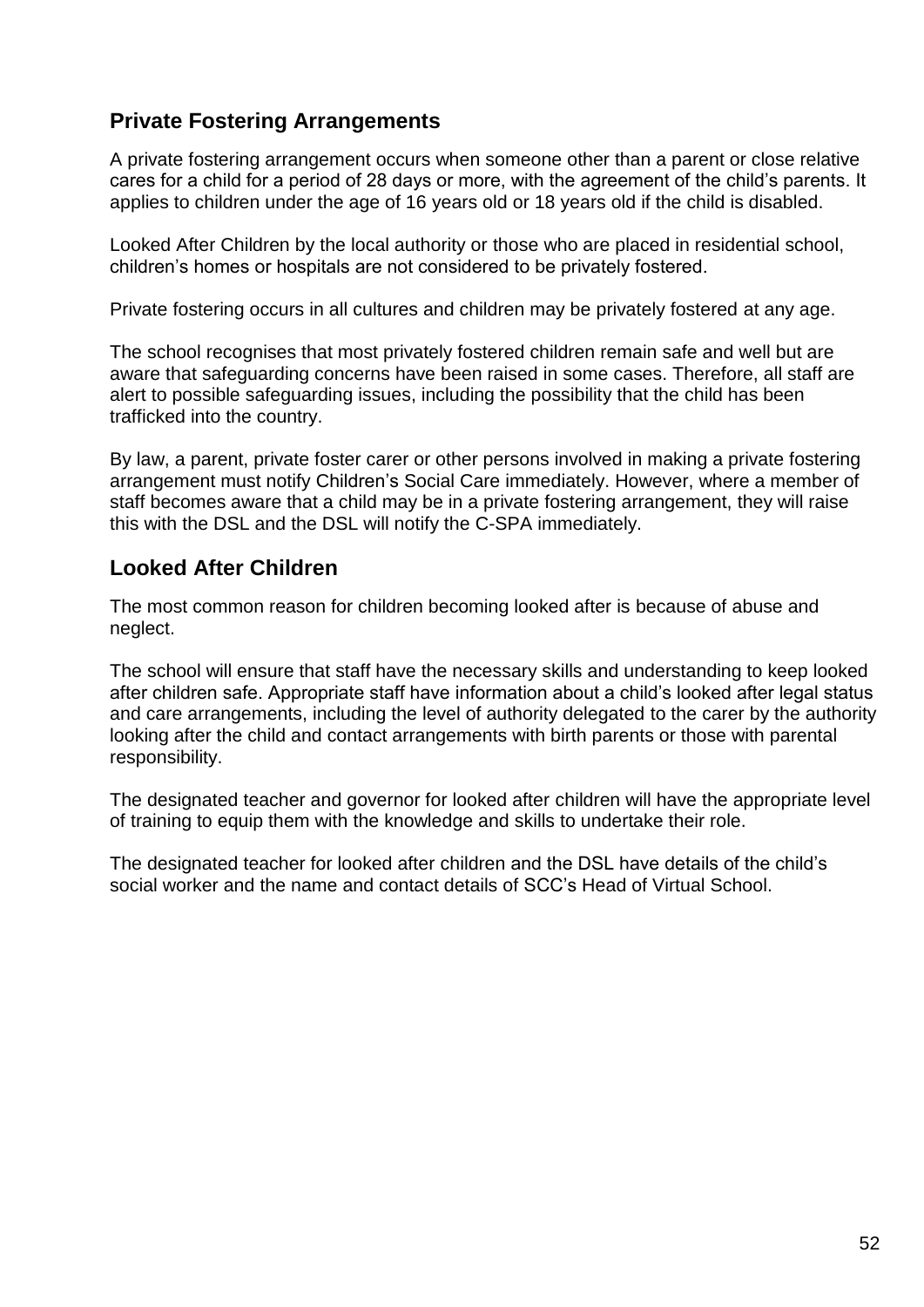# <span id="page-52-0"></span>**Children Missing Education**

All children are entitled to an efficient, full time education which is suitable to their age, ability, aptitude, and any SEND they may have.

The school recognises that children missing education, can be a vital warning sign of a range of safeguarding possibilities. They are also at significant risk of underachieving, being victims of abuse and harm, exploitation, radicalisation, and not being in education, employment or training (NEET) later in life.

Where possible the school will hold more than one emergency contact number for each child.

The school will ensure that there is a record of joiners and leavers as defined in [The](https://www.kelsi.org.uk/news-and-events/news/primary/changes-to-the-education-pupil-registration-england-regulations-2006)  [Education \(Pupil Registration\) \(England\) 2006](https://www.kelsi.org.uk/news-and-events/news/primary/changes-to-the-education-pupil-registration-england-regulations-2006) (amended 2016).

When removing a child's name, the school will notify the Local Authority of: (a) the full name of the child, (b) the full name and address of any parent with whom the child normally resides, (c) at least one telephone number of the parent, (d) the child's future address and destination school, if applicable, and (e) the ground in regulation 8 under which the child's name is to be removed from the school/college register.

The school will make reasonable enquiries to establish the whereabouts of a child jointly with the Local Authority, before deleting the child's name from the school register if the deletion is under regulation 8(1), sub-paragraphs (f) (iii) and (h) (iii)of [The Education \(Pupil Registration\)](https://www.kelsi.org.uk/news-and-events/news/primary/changes-to-the-education-pupil-registration-england-regulations-2006)  (England) 2006 [\(amended 2016\).](https://www.kelsi.org.uk/news-and-events/news/primary/changes-to-the-education-pupil-registration-england-regulations-2006)

The school will:

- Enter children on the admissions register on the first day on which the school has agreed, or has been notified, that the child will attend the school.
- Notify the Local Authority within five days of adding a child's name to the admission register. The notification must include all the details contained in the admission register for the new child.
- Monitor each child's attendance through their daily register and follow the SCC procedure in cases of unauthorised absence.
- Remove a child's name from the admissions register on the date that the child leaves the school.
- The school will notify the Local Authority when they are about to remove a child's name from the school register under any of the fifteen grounds listed in the regulations, no later than the date that the child's name is due to be removed.
- Where parents notify the school, in writing, of their intention to Electively Home Educate (EHE) the school will forward a copy of the letter to the Local Authority Education Inclusion Team.
- Where parents orally indicate that they intend to withdraw their child to EHE and no letter has been received, the school will not remove the child from roll and will notify the Education Inclusion Team at the earliest opportunity.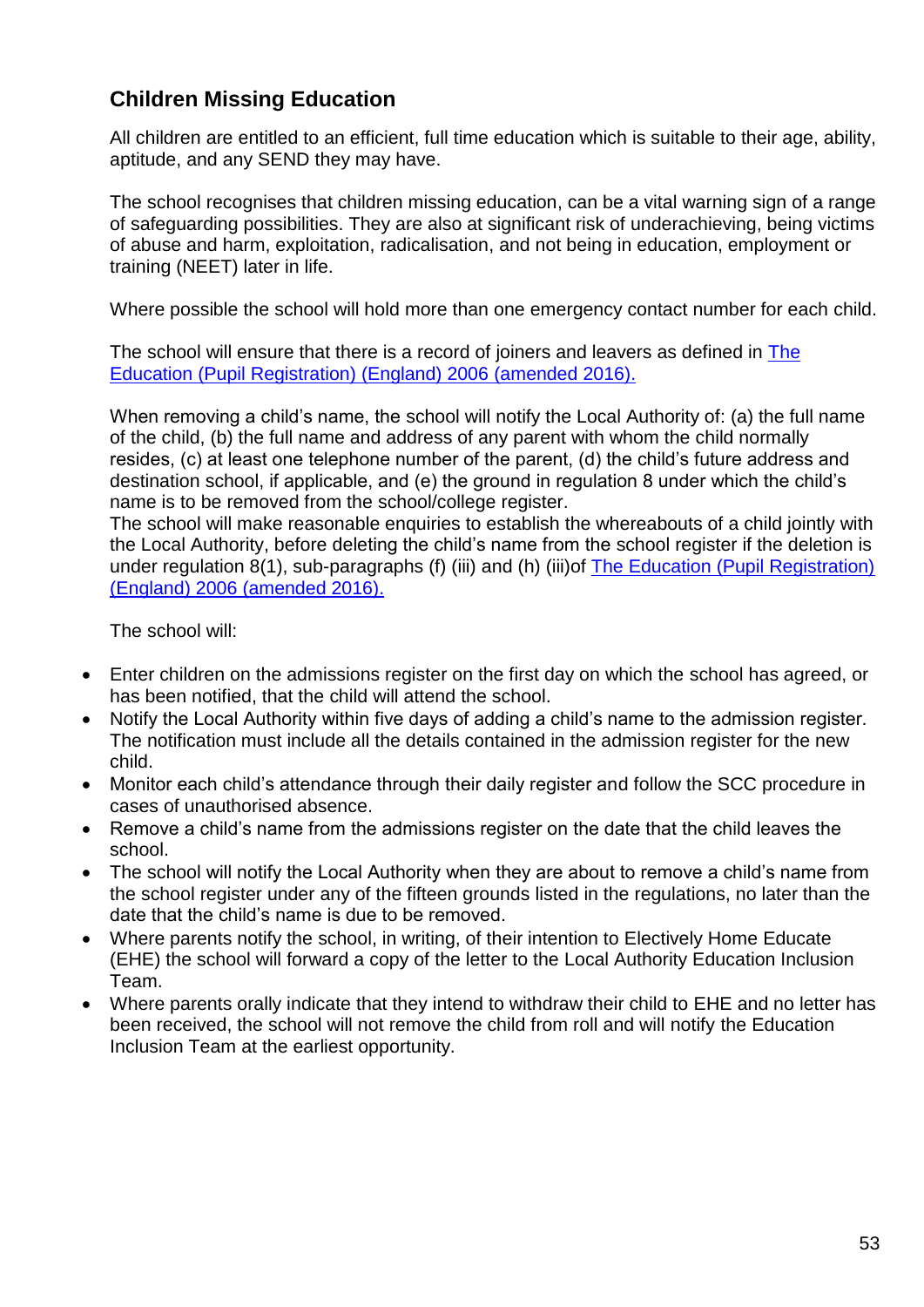# <span id="page-53-0"></span>**Pupils Missing Out on Education (PMOOE)**

Most children engage positively with school and attend regularly. However, to flourish, some children require an alternative education provision or may require a modified timetable to support a return to full time education provision. It is recognised that children accessing alternative provision, or a reduced/modified timetable may have additional vulnerabilities. Ofsted refer to these as Pupils Missing Out On Education (PMOOE) because they are not accessing their education in school/college in the 'usual way'.

The school will gain consent (if required in statute) from parents to put in place alternative provision and/or a reduced or modified timetable

The school will ensure that and parents (and the Local Authority where the child has an Education Health Care Plan (EHCP)) are given clear information about alternative provision placements and reduced/modified timetables: why, when, where, and how they will be reviewed.

The school will keep the placement and timetable under review and involve parents in the review. Reviews will be frequent enough to provide assurance that the off-site education and/or modified timetable is achieving its objectives and that the child is benefitting from it.

The school will monitor and track children attending alternative provision to ensure that the provision meets the needs of the child.

The school will comply with regular data returns requested by the Local Authority, regarding all children, of statutory school/college age, attending alternative provision and/or on a reduced/modified timetable.

The school leadership will report to governors/proprietors any formal direction of a child to alternative provision to improve behaviour.

The school leadership will report to governors/proprietors information regarding the use and effectiveness of alternative provision and modified/reduced timetables.

## <span id="page-53-1"></span>**School Attendance and Behaviour**

Additional policies and procedures are in place regarding school attendance and behaviour.

The school recognises that absence from school and exclusion from school may be indicators of abuse and neglect, including the exploitation of children. The DSL will regularly liaise with members of school staff with responsibility for behaviour and attendance to ensure risk is identified and appropriate intervention is in place to protect children from harm.

The school will work in partnership with Surrey Police and other partners for reporting children that go missing from the school site during the school day. Staff will be alert to signs of children at risk of travelling to conflict zones, female genital mutilation and forced marriage.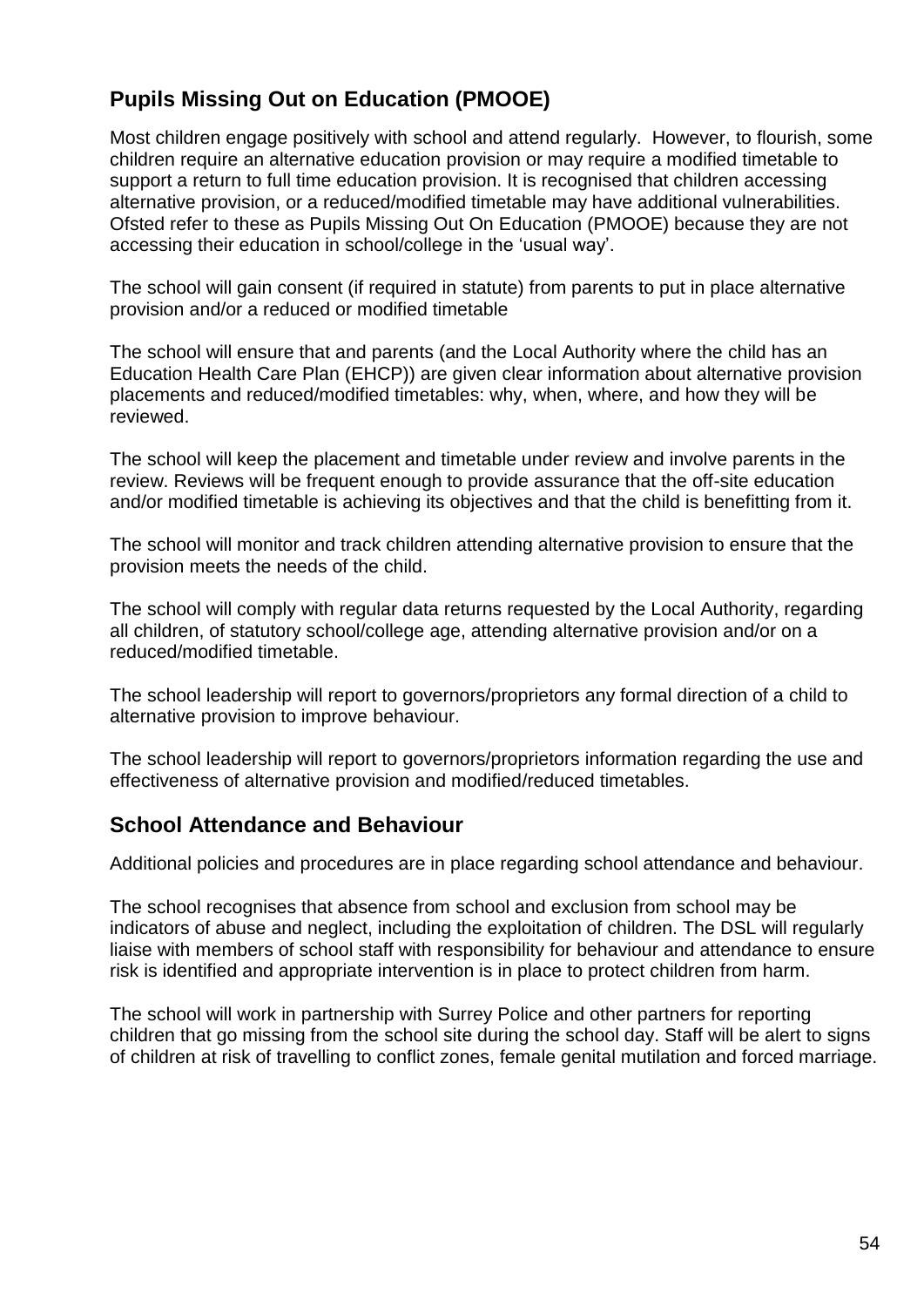# <span id="page-54-0"></span>**Restrictive Physical Intervention**

We acknowledge that staff must only ever use physical intervention as a last resort, when a child is at immediate risk of harming themselves or others, and that at all times it must be the minimal force necessary to prevent injury to another person. Such events should be fully recorded and signed by a witness.

Staff who are likely to need to use physical intervention will be appropriately trained in Crisis Prevention Institute (CPI) techniques.

Staff understand that physical intervention of a nature which causes injury or distress to a child may be considered under child protection and/or disciplinary procedures.

We recognise that sometimes touch is appropriate in the context or working with children, and all staff have been given safe practice guidance to ensure they are clear about their professional boundaries.

When applying disciplinary measures such as physical intervention or isolation for children with SEND the school will consider the risks, given the additional vulnerabilities of these children.

Surrey County Council guidance Touch and the use of Restrictive Physical Intervention When Working with Children and Young People provides further detailed information. Please ask to view a copy or download from the [Services for Schools Portal](https://servicesforschools.surreycc.gov.uk/) Resources

## <span id="page-54-1"></span>**Whistleblowing**

We recognise that children cannot be expected to raise concerns in an environment where staff fail to do so.

All staff, including temporary staff/supply staff and volunteers, should be aware of their duty to raise concerns, where they exist, about the management of child protection, which may include the attitude or actions of colleagues, poor or unsafe practice and potential failures in the school/college's safeguarding arrangements. If it becomes necessary to consult outside the school/college, they should : -

- (a) speak in the first instance, to the Area Schools Officer or LADO in accordance with the Whistleblowing Policy.
- (b) staff are encouraged to use an external, independent and confidential service provided by Navex Global, who can be contacted on their freephone helpline number 0800 069 8180 and through the [Navex Global web pages](https://secure.ethicspoint.eu/domain/media/en/gui/107090/index.html)

The NSPCC whistleblowing helpline is also available for staff who do not feel able to raise concerns regarding child protection failures internally or have concerns about a way a concern is being handled by their school/college. Staff can call: 0800 028 0285 – line is available from 8:00 AM to 8:00 PM, Monday to Friday and Email: help@nspcc.org.uk.

Whistleblowing regarding the Headteacher should be made to the Chair of the Governing Body whose contact details should be available to staff.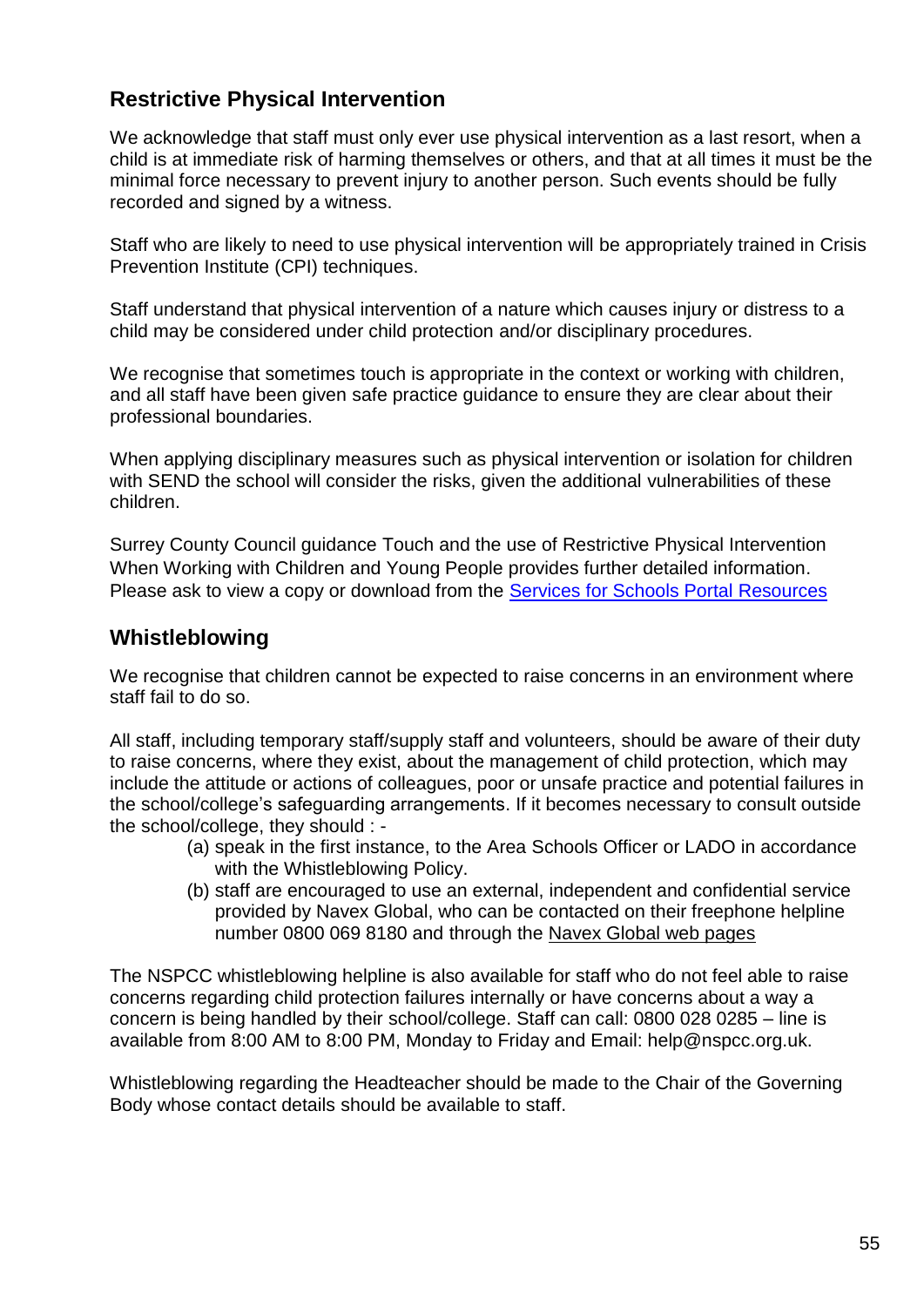# <span id="page-55-0"></span>**Links with other school policies:**

Administration of medicines. Allegations against staff. Anti-bullying. Behaviour Policy Child Exploitation Curriculum Policy Drug Education Equality Policy E-Safety, including staff use of mobile phones Health & Safety Intimate Care Parental Concerns/Complaints. Physical Intervention PSHE Prevent - Radicalisation and Extremism Recruitment and Selection Risk Assessment School Attendance Relationships and Sex Education Staff Behaviour Policy / Code of Conduct Substance Misuse Policy Teaching and Learning Whistleblowing Sexual Violence and Sexual Harassment

# <span id="page-55-1"></span>**Additional Resources**

- [Surrey County Council Education Safeguarding Team](https://www.surreycc.gov.uk/schools-and-learning/teachers-and-education-staff/advice-and-support/safeguarding) webpages
- [NSPCC webpages](http://www.nspcc.org.uk/)
- [Childline webpages](http://www.childline.org.uk/pages/home.aspx)
- [CEOP ThinkuKnow webpages](https://www.thinkuknow.co.uk/)
- [Anti Bullying Alliance webpages](http://anti-bullyingalliance.org.uk/)
- [Childnet International](http://www.childnet.com/)
- [Safer Internet Centre webpages](http://www.saferinternet.org.uk/)
- [Contextual Safeguarding](https://www.contextualsafeguarding.org.uk/) Network webpages
- [Surrey Safeguarding Children Partnership webpages](https://www.surreyscp.org.uk/)
- [Lucy Faithfull Foundation webpages](https://www.lucyfaithfull.org.uk/)